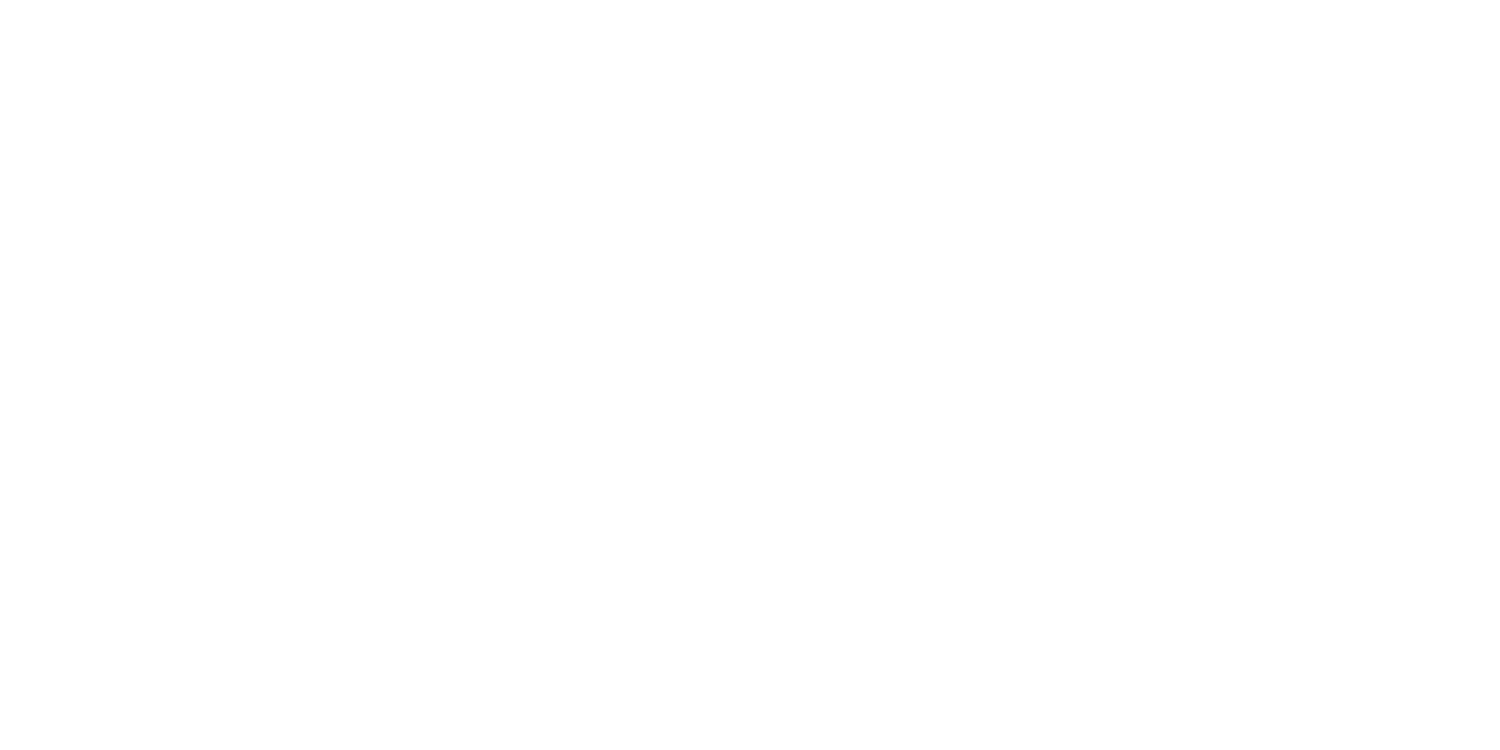## **Purpose/Scope**

The Emergency Response and Recovery Plan is designed for the University of South Alabama by the University Safety and Environmental Compliance Committee to provide a guide for potential emergency responses, recovery actions and mitigation programs. The primary objective is to protect students, employees, visitors and the University's properties from a spectrum of possible emergencies and disasters. The Plan does not cover every potential disaster/emergency, but rather those that are of major concern on a typical university campus in a coastal location. Responses may vary from the plan as conditions and circumstances warrant. USA Hospitals have individual emergency/disaster plans specific to their facilities.

#### **Purpose**

The prevention of personal injury and loss of property are the primary purposes for establishing this plan. This plan will help minimize panic and confusion in the event of an emergency. It establishes a small team of people who can assess damage, make informed decisions about how to handle the immediate situation and arrange for experts to deal with longterm consequences of the event.

For the purpose of using the guidelines in this Emergency Response & Recovery Plan, the University of South Alabama defines a major emergency as an event that is not likely to be handled best through routine measures or responses.

## **A PURPOSE/SCOPE**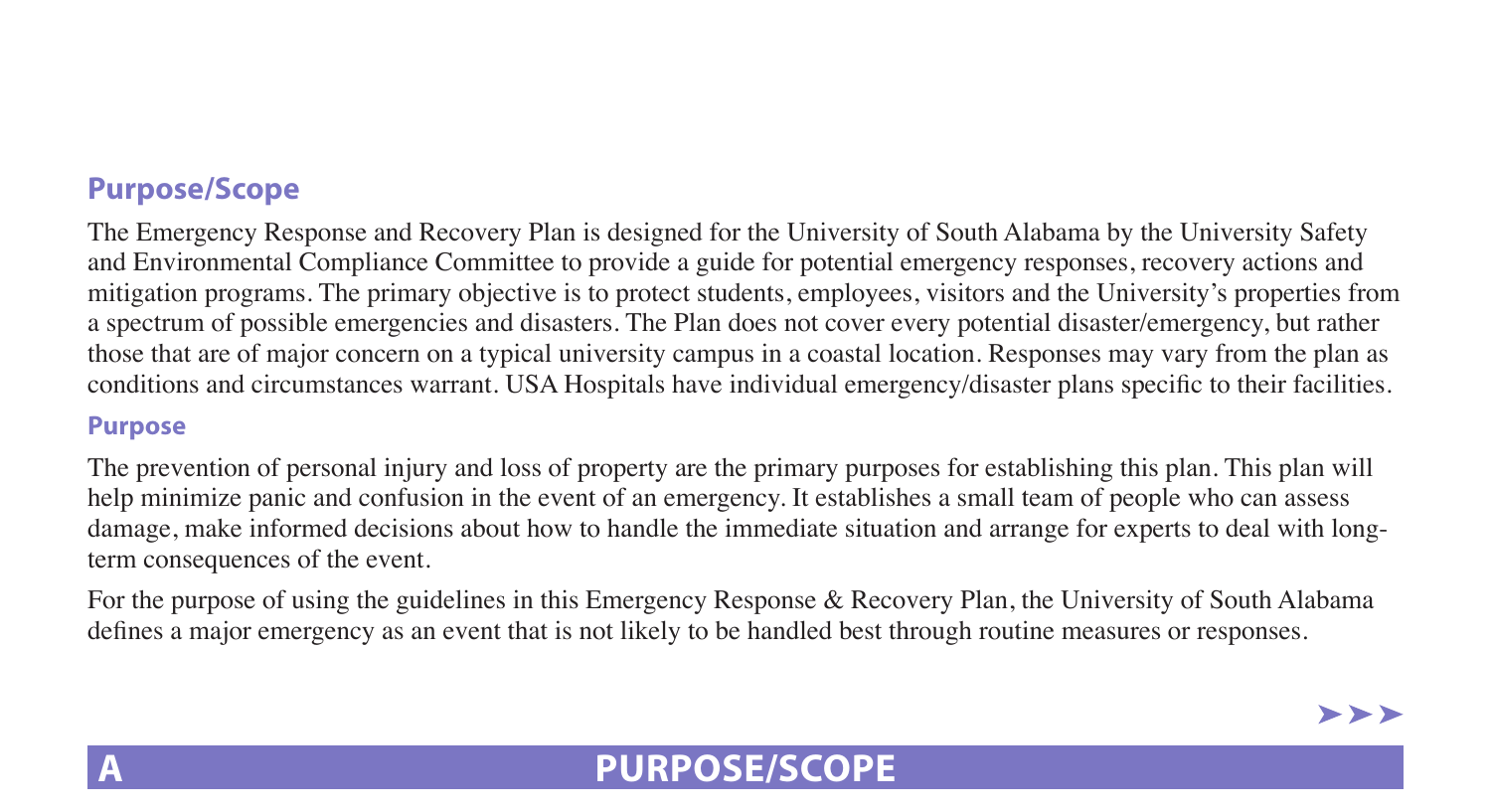The University President or his designee must first declare a state of emergency to exist and then all students, staff and faculty should immediately implement responses accordingly. Two types of emergencies may cause the President to declare an emergency. These are: (1) large scale disorder and (2) large scale natural or man-made disasters. Since an emergency may arise quickly without warning, these procedures are established to be flexible in order to accommodate contingencies of various magnitudes.

Disasters may affect residents in the geographical location, therefore, city, county and federal emergency services may not be available. A delay in emergency services may be 72 or more hours.

## **Scope**

This document establishes policies, procedures and organizational structures for response to a major emergency or crisis. Nothing in this plan will be construed in a manner that limits the use of good judgment and common sense in matters not foreseen or covered by the elements of this document.

This document addresses the University of South Alabama campuses. To supplement this document, off campus locations and facilities have prepared similar emergency plans. Individual departments of the University, such as University Police, Central Utilities, Maintenance, Housing, Mitchell Center, Safety and Environmental Compliance maintain department specific emergency response and recovery plans as necessary to ensure the safety and well being of the campus community and campus operations.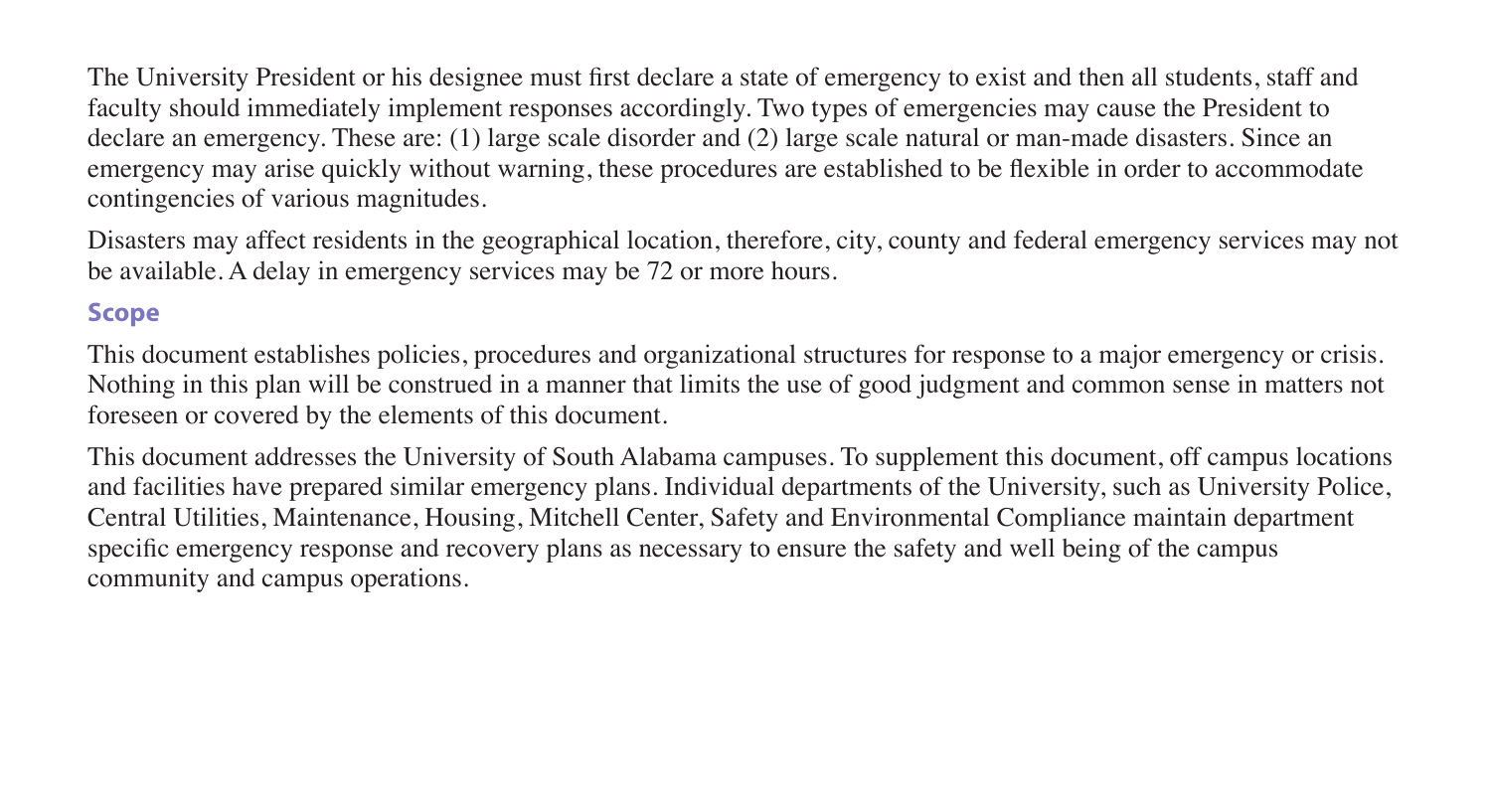## **Types of Emergencies**

Types of emergencies or disasters covered in this plan are:

- 1. Events Requiring Building Evacuations or Relocation
	- Fire Bomb Threat Shelter in Place
- 
- 
- 4. Violent or Criminal Behavior 9. Utility
	- Child Abduction Missing Person Armed Person
- 5. Psychological Crisis
	- Death of a Student/Faculty/Staff on Campus
- 6. Explosions or Hazardous Materials Incident

## **Defning Levels of Emergencies**

- 7. Incident Large Scale
- 8. Weather Related
- 2. Campus Evacuation **Filter Flooding Severe Storm Hurricane** Flooding Severe Storm
- 3. Civil Disturbance Temperature Extreme Tornadoes
	-
	- 10. Gas Leak
	- 11 Power Failure
	- 12. Communications
	- 13. Biological or Infectious Epidemic

The President of the University (251-460-6111) or designee shall serve as the Response Leader during any major emergency or disaster and shall be responsible for declaring the emergency.

In the absence of the University President (251-460-6111) in order of availability, Executive Vice President (251-460-6171), the Provost and Senior Vice President for Academic Affairs (251-460-6261), the Vice President for Finance and Administration (251-460-6132), the Vice President for Student Affairs/Dean of Students (251-460-6172) or the University Police Department's ranking officer (251-460-6312) may serve as Response Leader until the President is on site.  $\blacktriangleright\blacktriangleright\blacktriangleright$ 

# **B** TYPES OF EMERGENCIES/LEVELS 0-1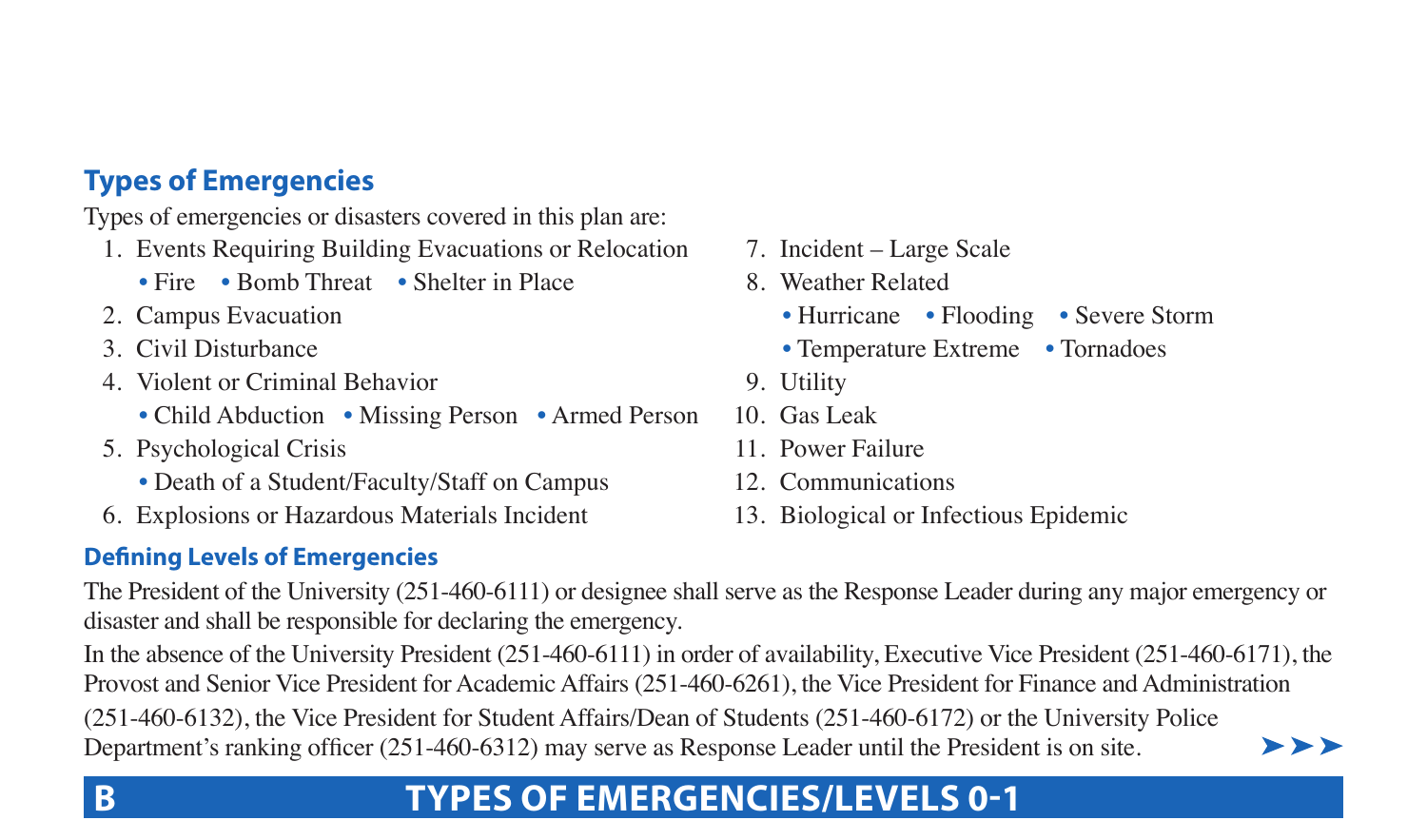The following definitions of an emergency are provided as a guide to assist University Police and responding departments in determining the appropriate level of notification required:

## **Level 0 (NIMS 5)**

An incident that can be resolved by University Police or a responding department without outside agency involvement may require a University Incident/Accident report as documentation.

*Example:* Vehicle accident

## **Level 1 (NIMS 4)**

Any incident, potential or actual, which will not seriously affect the overall functional capacity of the University can require an outside agency to respond, short-term evacuation and may involve injuries. Report all Level 1 emergencies to the University Police (**251-460-6312**).

*Example:* Dorm Room Fire

University Police will attempt to notify the following University Officials and Department Representatives, as appropriate, of Level 1incidents utilizing the Campus Emergency Call list:

- 
- 
- 3. Vice President for Student Affairs 8. Assistant Vice President
- 4. Assistant Vice President, Facilities Management 9. Director Risk Management
- 

- 1. University Police Chief 6. Associate Director, Facilities Services
- 2. Executive Vice President 2. Associate Director, Maintenance
	-
	-
- 5. Executive Director for Marketing and 10. Director Safety and Environmental Compliance
	- Communications 11. Dean or Department Chair for area affected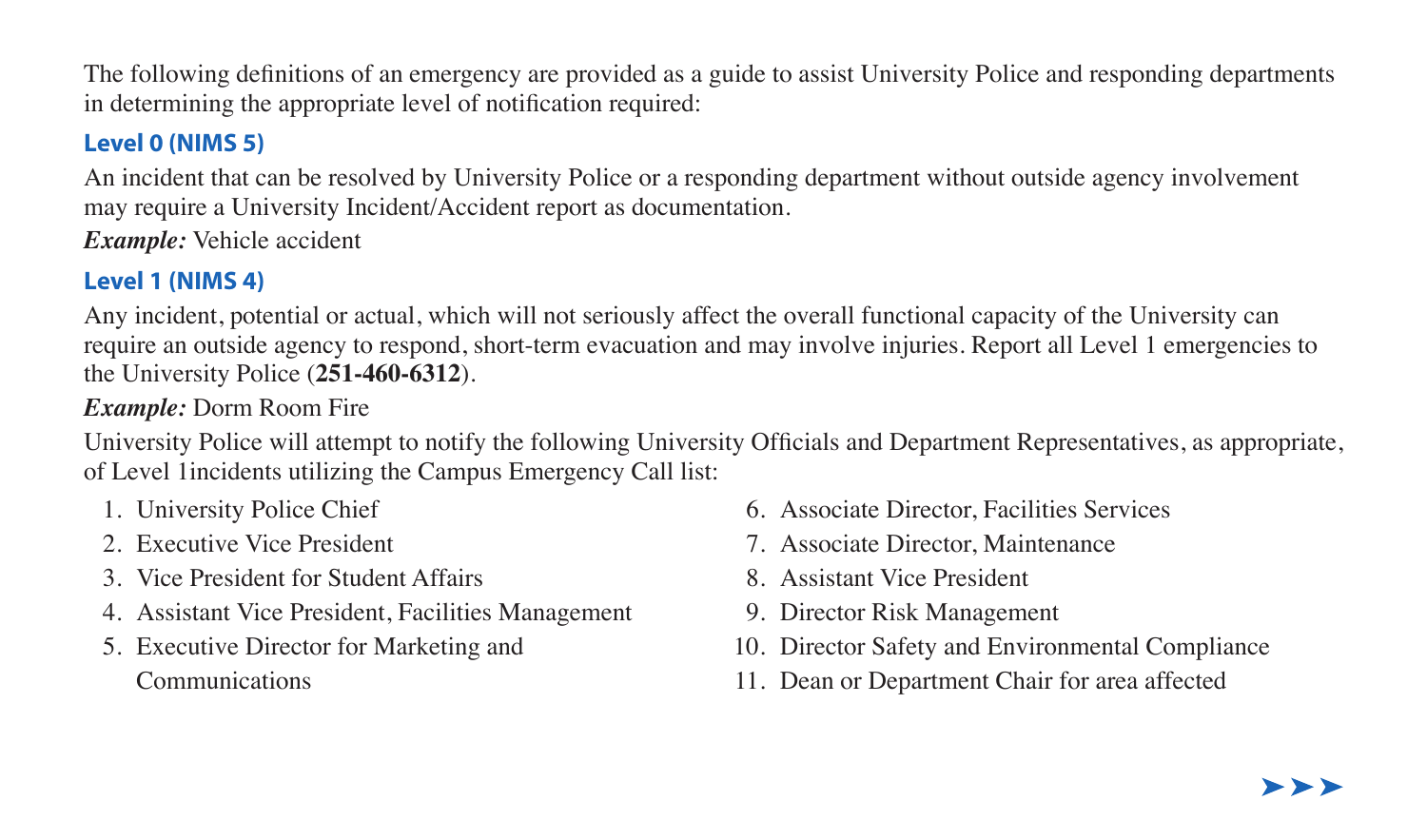The Executive Director for Marketing and Communication or designee will brief the President and Executive Vice President, as needed, regarding the incident within a reasonable time period as necessary.

## **Level 2 (NIMS 3)**

Any incident, potential or actual, which affects an entire building or group of buildings, which may disrupt the overall operation of the University. Outside emergency services will most likely be required in addition to assistance from campus support services. Major policy considerations and decisions will usually be required from the University's Administration during times of crisis. In some cases an Emergency Response Team may be activated.

Example: Building destroyed or heavily damaged by a tornado

Report any **Level 2** incidents to University Police (**251-460-6312**). University Police dispatch will attempt to contact the following university officials and department representatives, as appropriate, utilizing the Campus Emergency Call list:

- 
- 
- 3. Vice President for Student Affairs 9. Director, Risk Management
- 
- 
- 
- 1. University Police Chief 7. Superintendent Central Utilities
- 2. Executive Vice President 8. Executive Director for Marketing and Communications
	-
- 4. Assistant Vice President, Facilities Management 10. Director, Safety and Environmental Compliance
- 5. Associate Director, Facilities Services 11. Dean or Department Chair of area affected
- 6. Assistant Vice President 12. Mobile County Emergency Management Agency

The Vice President for Finance and Administration will notify the Vice President for Health Systems, if a healthcare facility or their personnel are known to be affected.

# **B TYPES OF EMERGENCIES/LEVELS 2-3**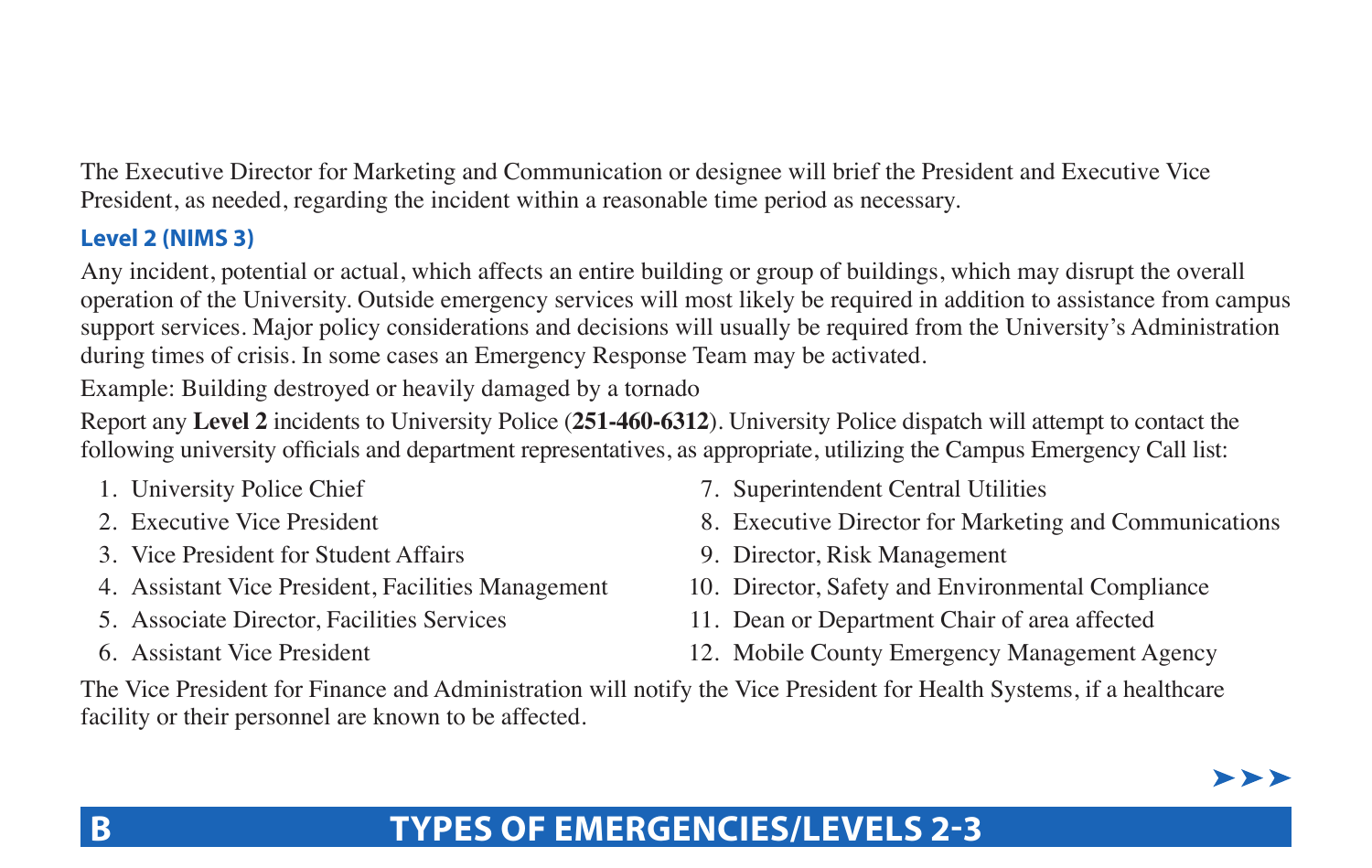## **Level 3 (NIMS 2,1)**

Any incident or occurrence that has taken place and has seriously impaired or halted the operations of the University. **With all Level 2 incidents an Emergency Operations Center will most likely be activated and the appropriate support and operational plans executed if conditions warrant.** Level 3 situations may be events where mass casualties and/or severe property damage may be sustained. A coordinated effort of all campus wide resources is required to effectively control the situation. Outside emergency services will be essential.

Contact University Police (**251-460-6312**) immediately. University Police will attempt to contact the following University Officials.

- 
- 
- 
- 3. Provost and Senior Vice President for Academic Affairs
- 4. Vice President for Finance and Administration
- 1. Chief University Police 5. Vice President for Health Sciences
- 2. President or Designee 6. Vice President for Student Affairs / Dean of Students
- 3. Executive Vice President 7. Executive Director for Marketing and Communications
	- 8. Assistant Vice President, Facilities Management

The President or designee will notify the Board of Trustees of the incident, if warranted.

Vice Presidents will then notify their reporting Department Representatives of the Level 3 incident and what course of action is required. University Police dispatch will be extremely busy with calls from outside agencies and all incoming calls must be restricted to emergency responders. **The USA Weather & Emergency Hotline #251-460-6999** can be utilized as an information line during any Level 3 incident. Refer all non-emergency calls to this number for information. Any one or all of the following systems may be activated to provide information to students, visitors and employees: The USAAlert system, University internal e-mail mass notification system and the campus Siren/PA system.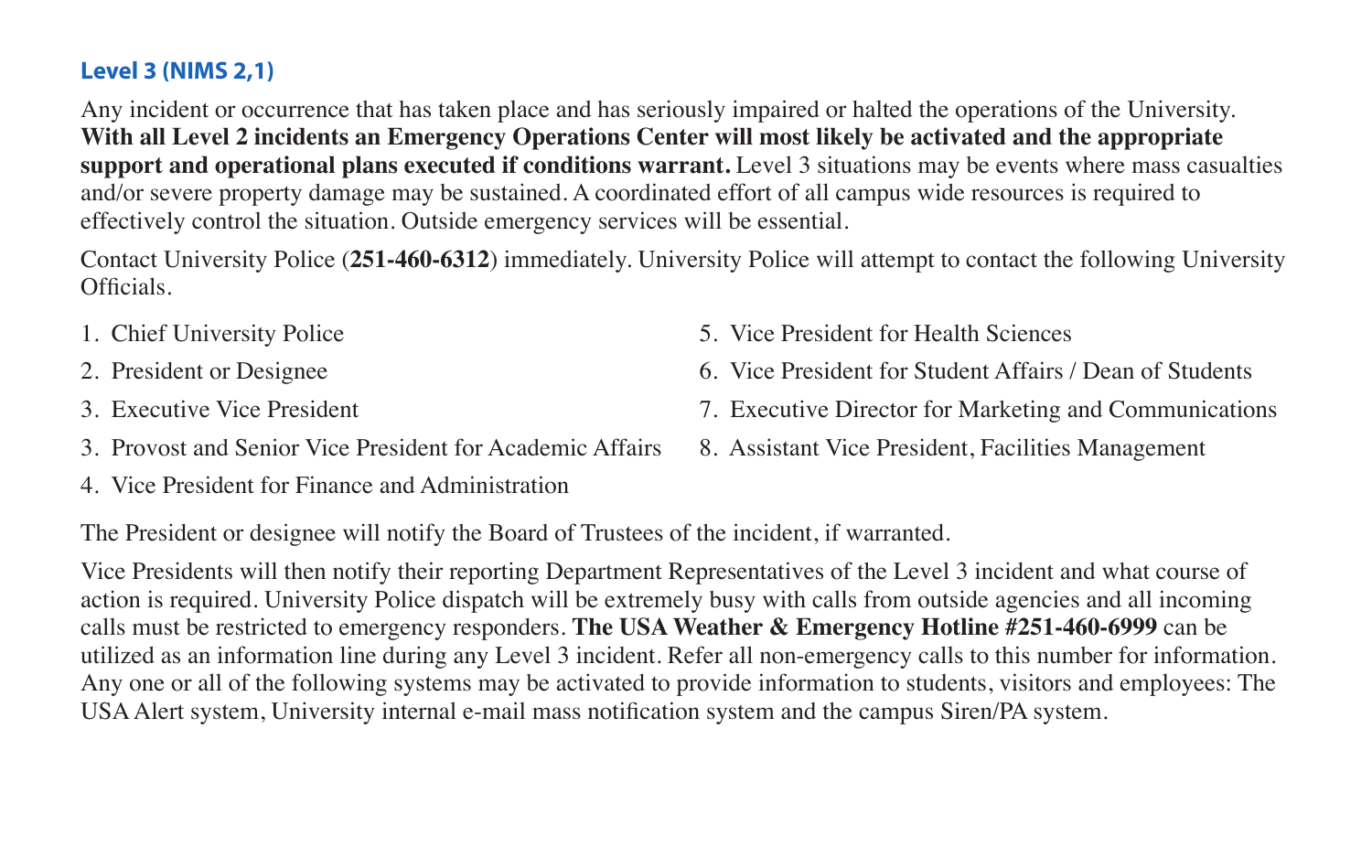## **Overview**

The University Emergency Response and Recovery Plan is predicated on an approach to problems likely to be encountered on a campus during any Level 0 through Level 3 incident. Incidents may also affect residents in the surrounding geographical location of the University; therefore, state, city, county and federal emergency services may not be readily available. A delay in off-campus emergency services may be expected (up to 72 hours).

## **Declaration of Campus State of Emergency**

#### *The authority to declare a campus state of emergency rests with the President or his designee as follows:*

During the period of any campus LEVEL 2 incident, the University Police shall place into immediate effect the appropriate procedures necessary in order to meet the emergency, safeguard persons and property, and secure educational facilities. The Ranking University Police Officer and the available members of the President's Council will consult with the President regarding the emergency and the possible need for a declaration of a campus state of emergency if conditions warrant. See Appendix 1 for University Closure and/or Cancellation Policy.

When this declaration is made only approved students, faculty and emergency response staff as authorized are to remain on campus. Those who cannot present proper identification (students or employee identification card, or other picture I.D.) showing their legitimate business on campus should be directed to a University Police Officer or to leave the campus. University Police will determine legitimacy for students and faculty to access the campus. Unauthorized persons remaining on campus may be subject to arrest.

# **C OVERVIEW/DECLARATION OF CAMPUS STATE OF EMERGENCY**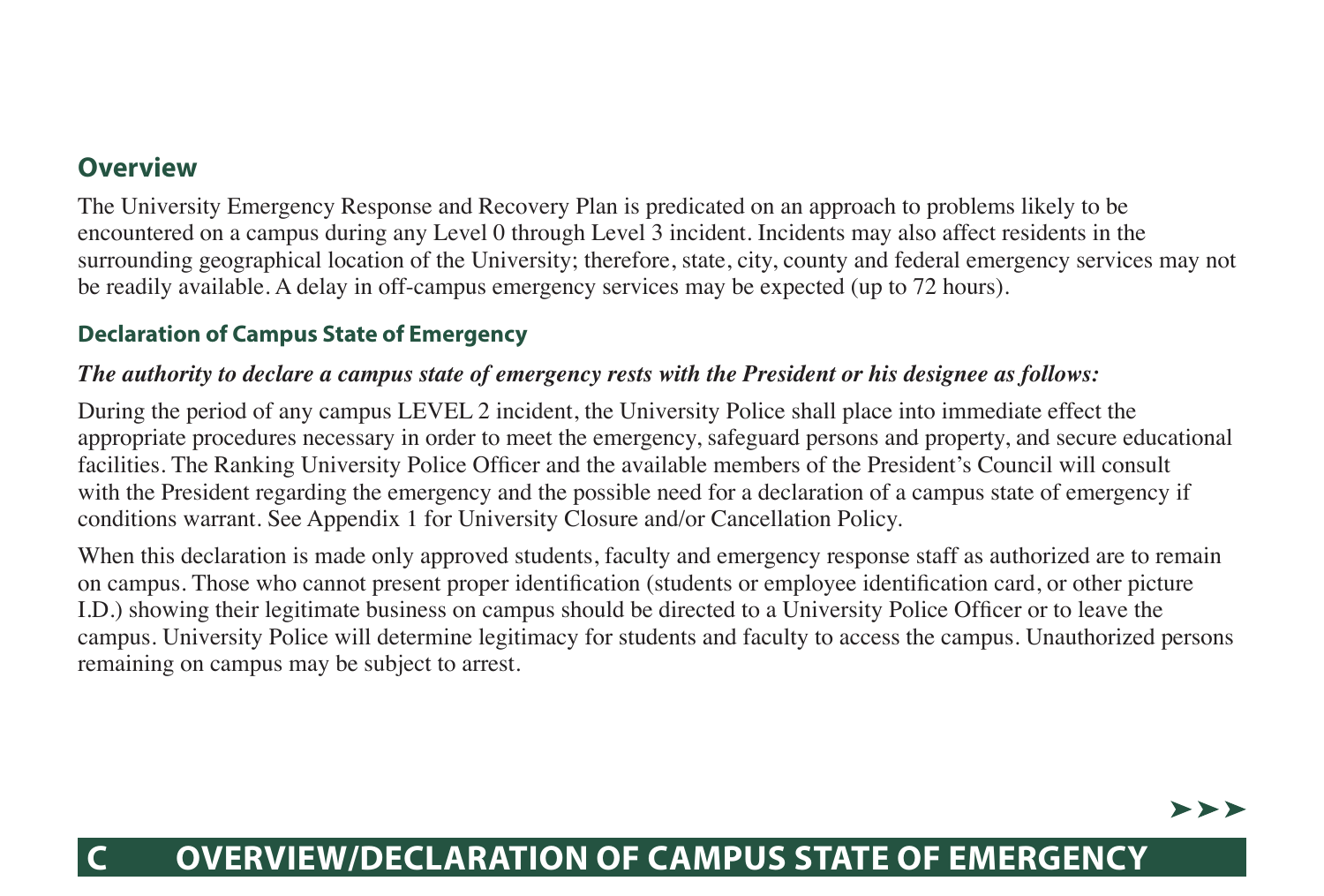In addition, only those faculty and staff members who have been assigned emergency response team duties or are issued an emergency pass by the University Police will be allowed to enter the immediate disaster site. The Vice President for Finance and Administration in consultation with the President's Office may initiate the formation of a personnel pool to provide staffing assistance in areas understaffed. The personnel pool will be managed by representatives from Human Resources or others as assigned by the Vice President for Finance and Administration.

In the event of fires, storms or major disaster occurring in or about the University campuses, or which involves University property, the Office of the President or his designee may dispatch University officials to determine the extent of any damage to University property.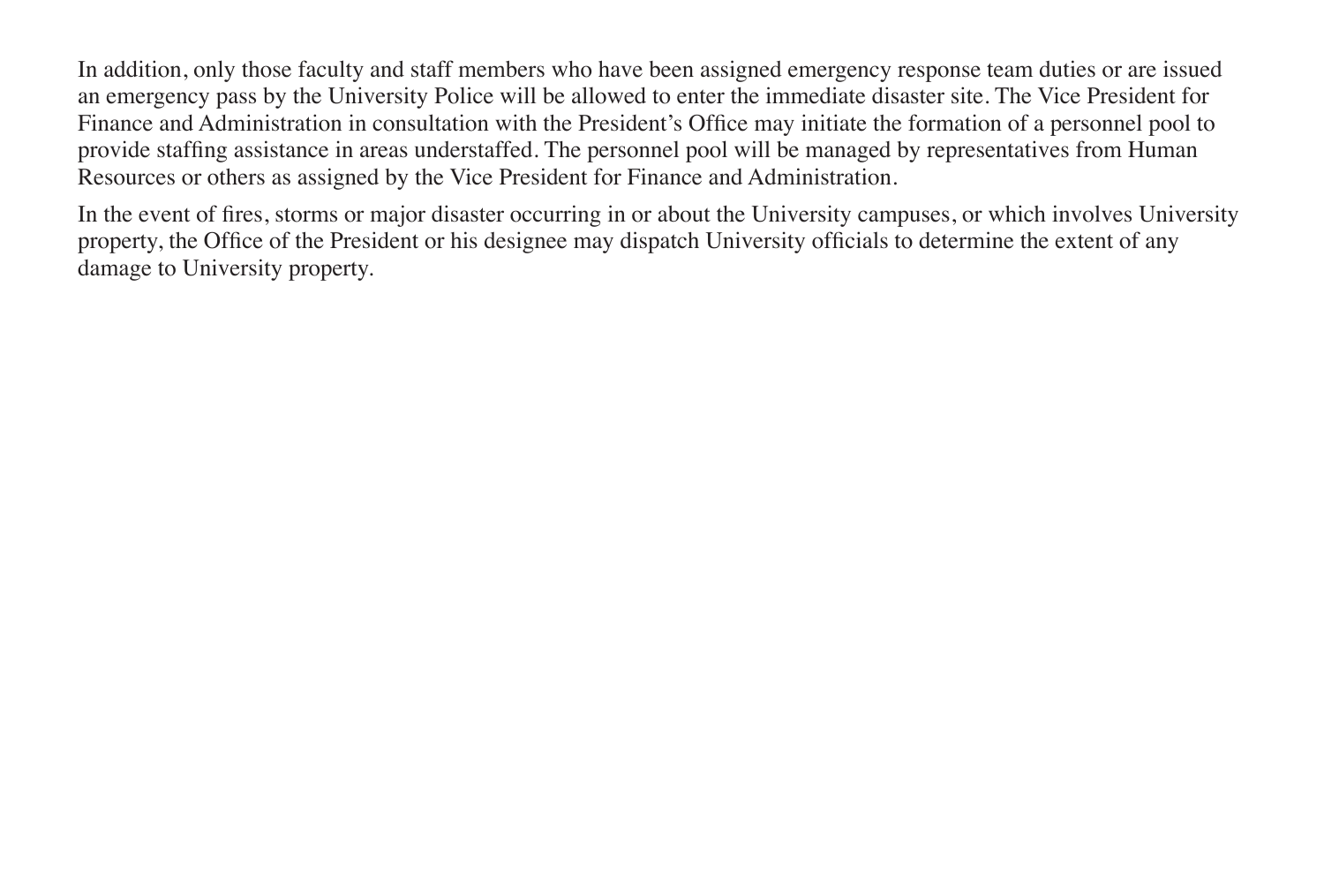## **Action: Direction and Coordination of Emergency**

## **Emergency Response And Recovery Team Leader**

All emergency operations and policy decisions shall be coordinated by the President of the University (251-460-6111) or designee. In the absence of the President those listed in order of availability under "Definitions of Emergencies" may act as an Interim Response Leader. The direct operational control of a campus major emergency or disaster is the sole responsibility of the President or his designee. The operational support of University Emergency Response Teams is the responsibility of the Vice President for Finance and Administration or designee who will coordinate on-campus emergency support functions serving as Emergency Operations Coordinator. Off-Campus emergencies will be coordinated by the Administrator, Dean or Department Chair in charge of the facility or off campus area affected. The Director of Marketing and Communications or designee will serve as Public Information Officers - PIO's. See section F, which depicts responsibilities and reporting relationships only during emergency operations.

## **Action: Establishing an Emergency Operations Center**

#### **A. Field Operations Center**

If the emergency involves a single building or a small part of the campus, a University Police vehicle is to be placed as near the emergency scene as is reasonably possible. This can serve as a temporary (field) operation's center until the scope of the emergency is defined. At least one uniformed officer should be assigned to staff the field center during the event and until the emergency ends.

## **Field Operations Center Equipment should include, as appropriate for the situation, but is not limited to:**

- a. Barricades and barrier tape, and signs for the scene
- b. 2 Two-way hand-held radios
- c. Portable public address system
- d. First aid kit with safety glasses, gown and latex gloves
- e. Fire extinguisher
- f. Emergency Contact list

#### $>$   $>$   $>$

# **D ACTION: DIRECTION AND COORDINATION OF EMERGENCY**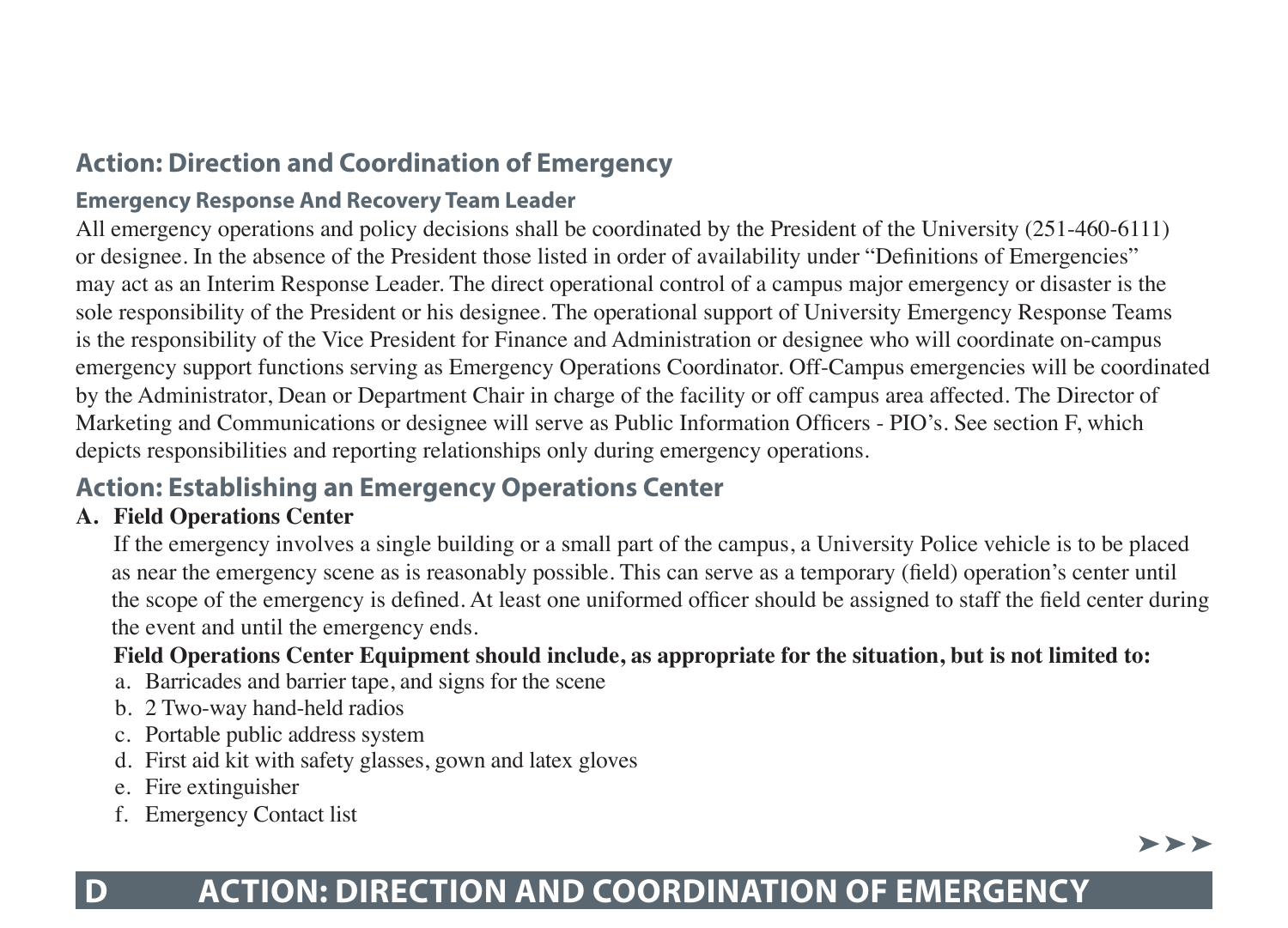- g. Emergency Response and Recovery Plan
- h. University Emergency Call List and Phone Numbers
- i. Field operations vehicle

## **B. University Administrative Team**

If the incident involves a large part of the campus, the President's Council serving as the University's Administrative Team, when convened, will meet in the President's Board Room (Administration Building). If this site is unavailable, the President or designee may elect to utilize the Health Sciences Building Room 3006. At least one University Police Officer in uniform may be assigned to staff the meeting area until the incident/emergency situation ends. An area for outside and local agency assistance representatives to meet may be established by the Emergency Operations Coordinator in consultation with the Marketing and Communications's designated PIO within the Operations Center or adjacent to the Field Operations Center for unified on-site emergency response logistics.

A conference room with facilities for media representatives may be provided and staffed by University personnel as defined by the Executive Director for Marketing and Communications or his designee to serve as a media center. Media representatives must be escorted or attended to by University representatives at all times while on any of the University campuses. If the media arrives on the scene and an area is to be established for their utilization, the ranking University Official in consult with first responding agencies will designate a safe media staging area. Violators of this policy may be escorted from the campus property and can be served a "Criminal Trespassing" notice should their actions warrant.

## **Activation: University Emergency Response and Recovery Team**

The Field Operations Coordinator (Ranking University Police Officer) on duty will contact the University's Police Chief and provide a situation report. The chief or designee will then determine if University police dispatch are to initiate the notification process and activate the Emergency Call List.

Once the notification process has been initiated, the Field Operations Coordinator will then prepare the Emergency Operations Center for activation.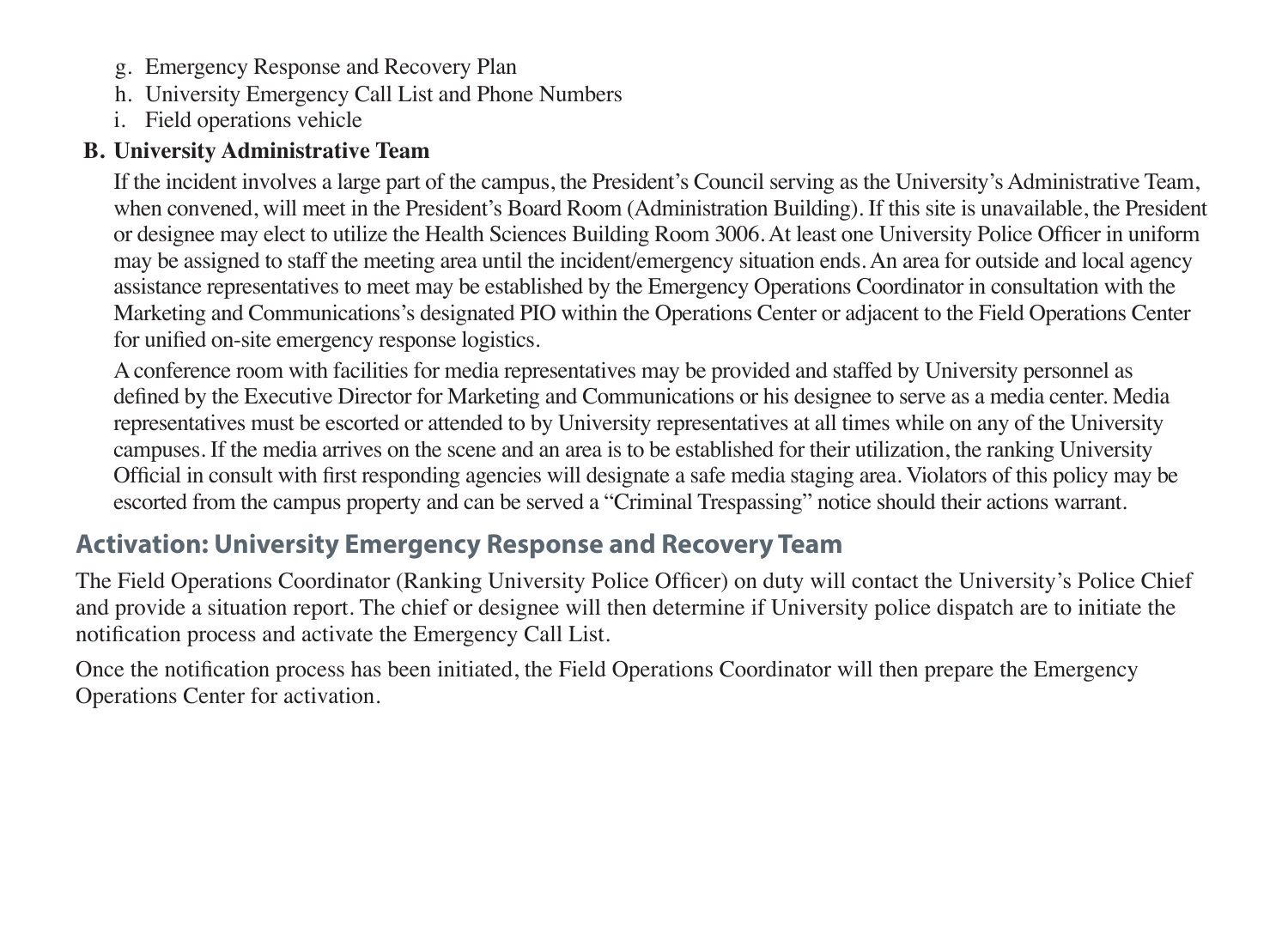## **Remember to Dial 9 to Make an Outside Call Before Calling Non-University Agencies:**

| 1. Local law enforcement agencies:                           |  |
|--------------------------------------------------------------|--|
|                                                              |  |
|                                                              |  |
|                                                              |  |
|                                                              |  |
|                                                              |  |
|                                                              |  |
| 6. State Department of Environmental Management 334-271-2700 |  |
| 7. Local Hospitals:                                          |  |
|                                                              |  |
|                                                              |  |
|                                                              |  |
|                                                              |  |
|                                                              |  |
|                                                              |  |
|                                                              |  |
|                                                              |  |
|                                                              |  |

# **E PHONE NUMBERS FOR NON-UNIVERSITY AGENCIES**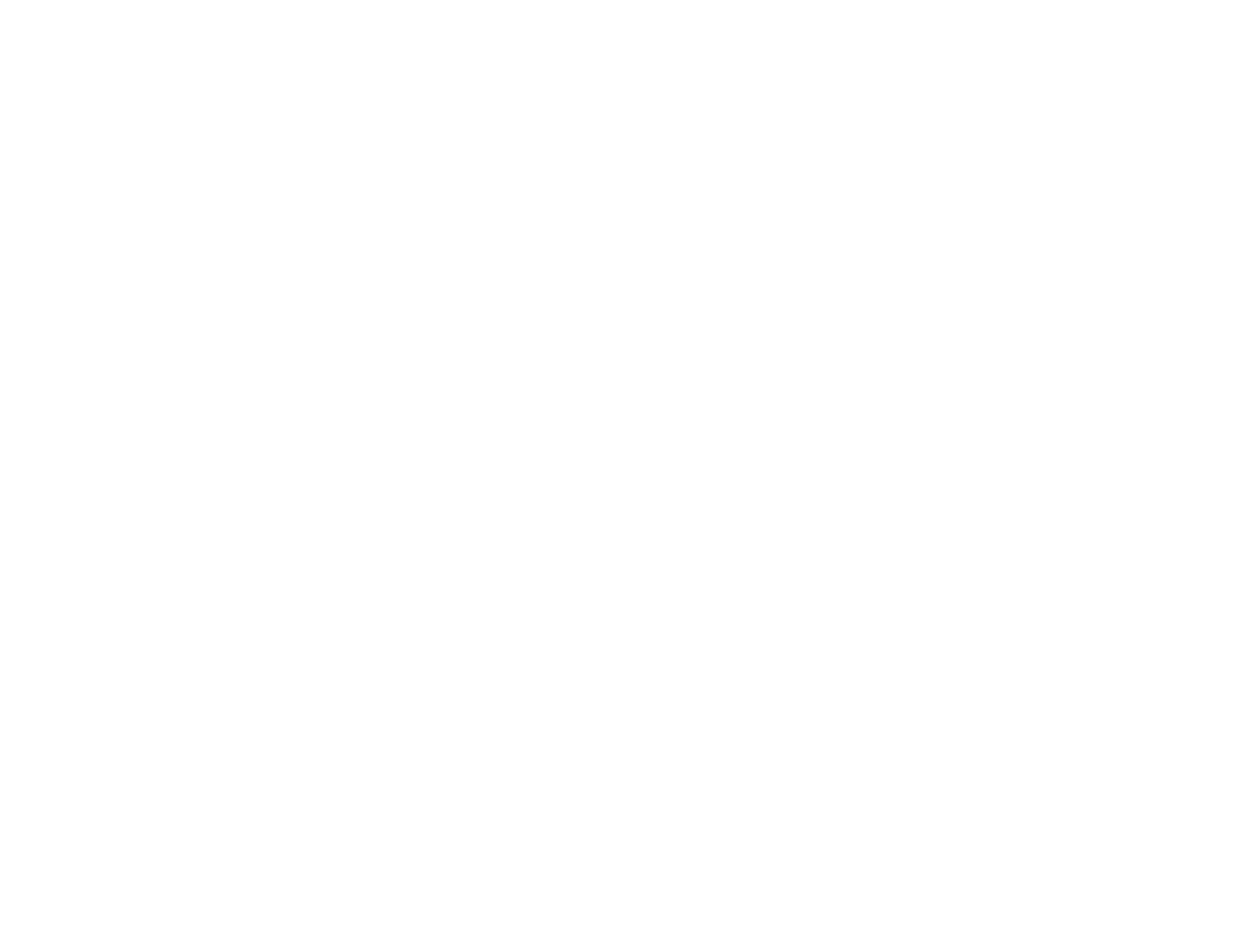## **Line of Authority and Responsibilities**

Response team members may be contacted to implement and coordinate emergency response plans and provide support as it pertains to their areas. Team members are to remain in constant communication with the Response Leader and Emergency Operations Coordinator. General responsibilities of the Response team members are as follows:

#### **1. Response Leader: President or Designee (251-460-6111)**

- a. The President or designee is responsible for the overall direction of the University's emergency response and recovery teams.
- b. Works with the President's Council and team members in assessing the emergency and preparing the University's specific response plan.
- c. Declares and ends emergency response process when appropriate and the University's state of emergency as provided for in the introduction to the plan.
- d. Notifies and conducts liaison activities with the University administration, governmental agencies, emergency response and recovery team and others as necessary.

#### **2. Provost and Senior Vice President for Academic Afairs**

- a. In the absence of the President may serve as Response Leader for the University's emergency response.
- b. Assists the President or designee in defining the type and magnitude of the emergency.
- c. Initiates immediate contact with the President and University administration and begins an assessment phase of the situation.
- d. Coordinates with college deans as liaison and determines if essential services and functions are to be relocated.

## **3. Vice President for Medical Afairs**

- a. In the absence of the President may serve as Response Leader at any of the University medical facilities.
- b. Coordinates with University Emergency Response Team as liaison and determines if essential medical services and functions are to be discontinued or relocated.
- c. Advises the President or designee of all news concerning the extent of the emergency affecting the medical facilities.

## **F LINE OF AUTHORITY AND RESPONSIBILITIES**

 $\blacktriangleright\blacktriangleright\blacktriangleright$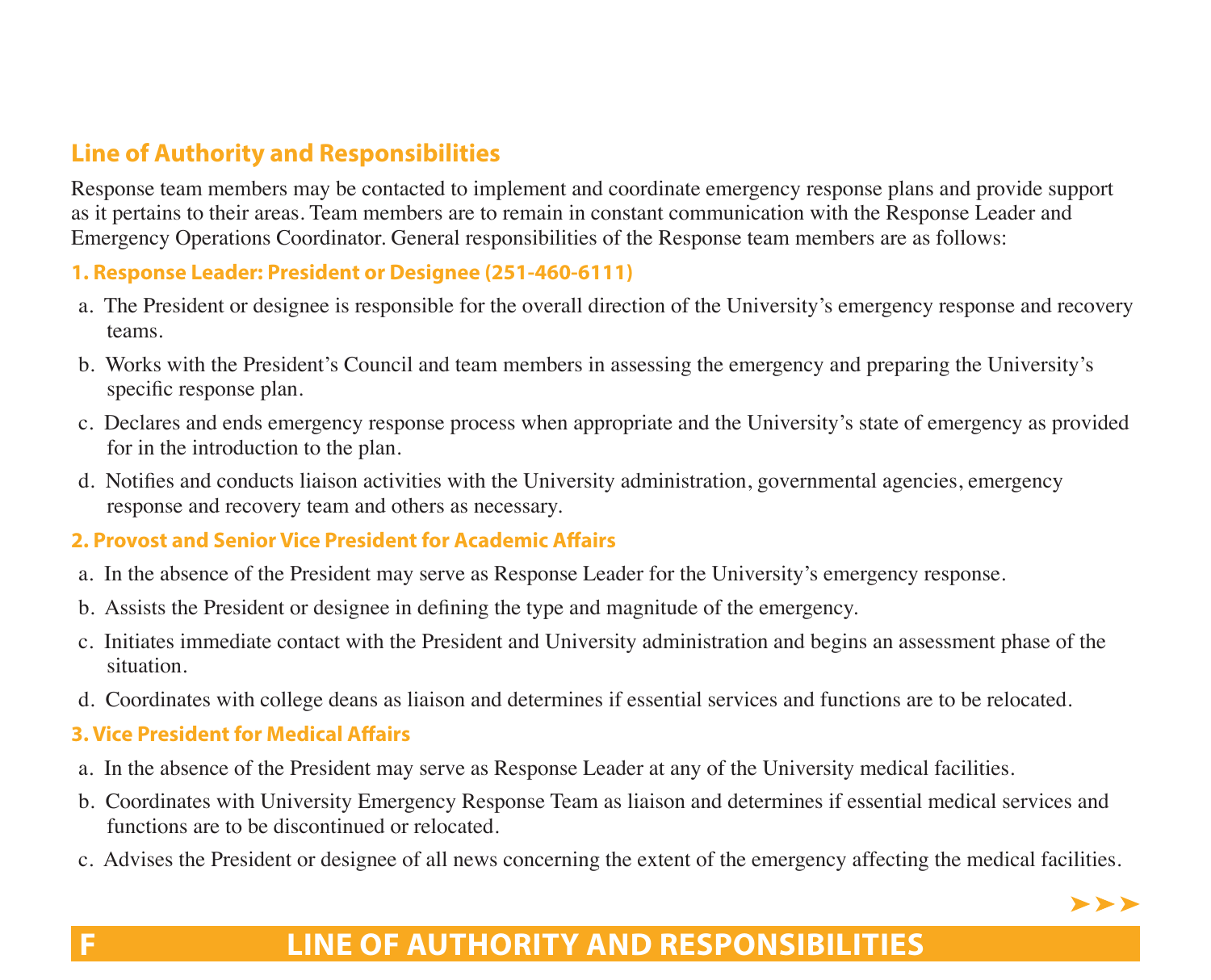## **4. Executive Vice President**

- a. May serve as Response Leader in the absence of the President.
- b. Coordinates with University Emergency Response Team as liaison and determines if student services are to be discontinued or relocated.
- c. Initiates the closing of the campus and relocation of students to temporary housing, as needed.
- d. Provides for food/perishables to be available during the event.
- e. Serves as liaison for the University with volunteer agencies.
- f. Contacts other institutions regarding status/concerns.
- g. Contacts appropriate contractors for record retention and restoration.
- h. Indirectly coordinates law enforcement activities.

## **5. Vice President for Finance and Administration**

- a. May serve as Response Leader in the absence of the President or Senior Vice President for Academic Affairs. Serves as Emergency Operations Coordinator for the President or designee.
- b. Works with the other Emergency Response Team members in determining the type and magnitude of the emergency. Assigns tasks/responsibilities to the team members.
- c. Coordinates building surveys and determines when essential services or functions are to be relocated.
- d. Establishes arrangements for the tracking of related purchase requisitions and contracts.
- e. Assigns or designates a University representative to handle potential Federal Emergency Management Agency documentation.
- f. Provides periodic status reports to the President and others as necessary.

## **6. Assistant Vice President of Facilities Management**

- a. Surveys buildings and provides assessment to the Vice President(s) for determining if essential services or functions are to be relocated
- b. Coordinates emergency transportation services including the relocation of students, faculty, visitors and staff.
- c. Provides Vice President or designee with all operations and facilities disaster related expenditures for tracking.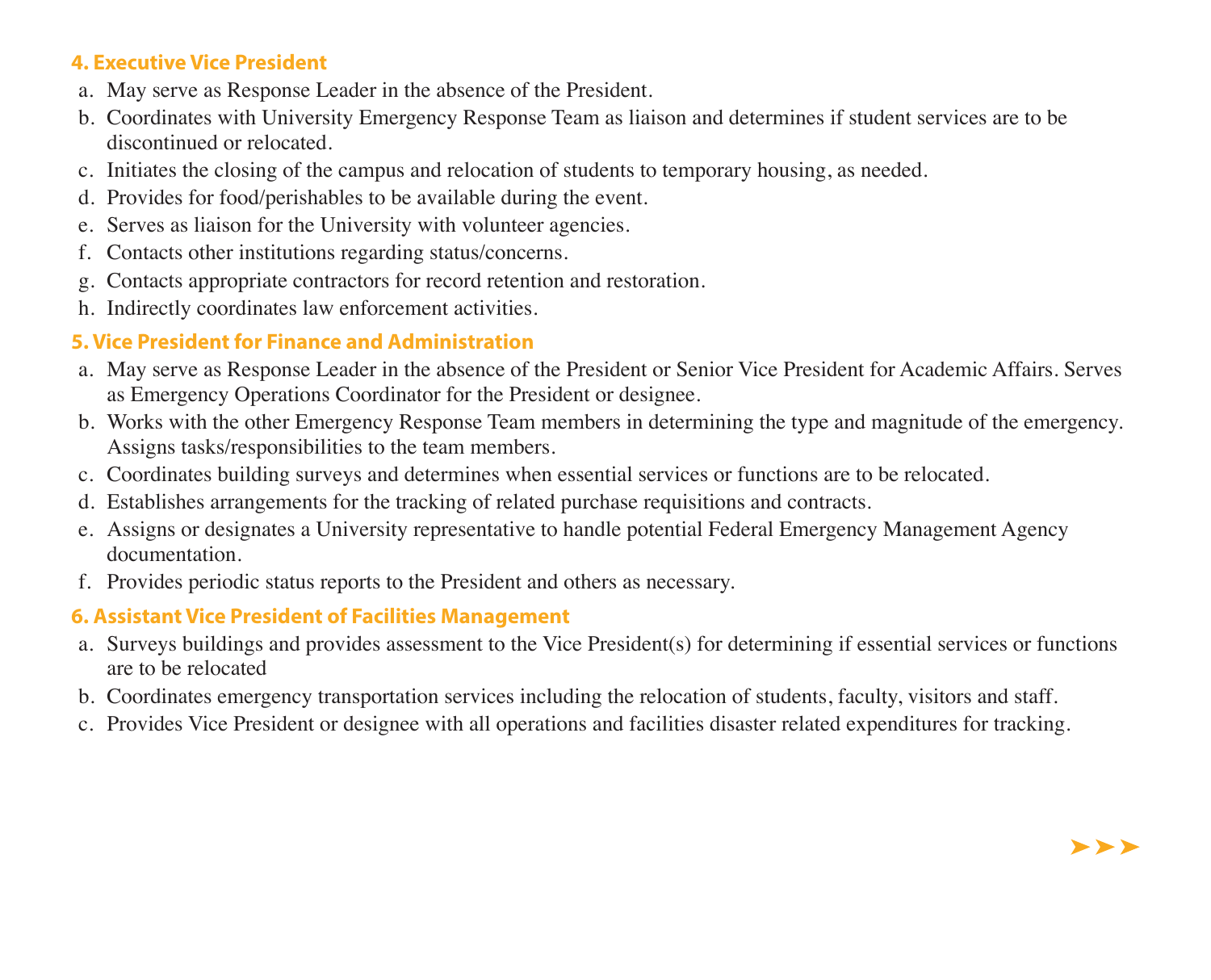## **7. Associate Director, Facilities Services**

- a. Provides equipment and personnel to perform shutdown procedures, barricade control, installation of barricades, emergency repairs and equipment protection.
- b. Provides vehicles, equipment and operators for movement of personnel and supplies, assigns vehicles as requested by the Emergency Response Team for use.
- c. Manages recovery phase structural demolition(s) and debris removal efforts.
- d. Pre-arranges alternate debris disposal sites and obtains necessary permits.

## **8. University Police Department: Chief of Police**

- a. Maintains the University police force in a state of constant readiness and supports the President in declared emergencies. Reports directly to the Response Leader until the emergency has been declared over.
- b. Notifies appropriate University administrators of major and minor emergencies.
- c. Monitors campus emergency warning and evacuation systems.
- d. Takes immediate and appropriate action to protect life, property and to safeguard records.
- e. Obtains assistance from the Mobile Police Department, Mobile Fire and Rescue Departments and/or Mobile County Sheriff's Department as needed.
- f. Provides traffic control, access control, perimeter and internal security patrol services as needed.
- g. Provides and equips an alternate site for the Field Operations Center and serves as communications point of contact with Mobile County Emergency Management Agency.
- h. Maintains liaison with Director of Marketing and Communications.

## **9. Public Information: Executive Director for Marketing and Communication**

- a. Establishes liaison with the news media for dissemination of information as required by the President.
- b. Establishes liaison with the local radio and TV services for the public announcements.
- c. Arranges for photographic and audio-visual services.

#### $\blacktriangleright\blacktriangleright\blacktriangleright$

# **F LINE OF AUTHORITY AND RESPONSIBILITIES (CONTINUED)**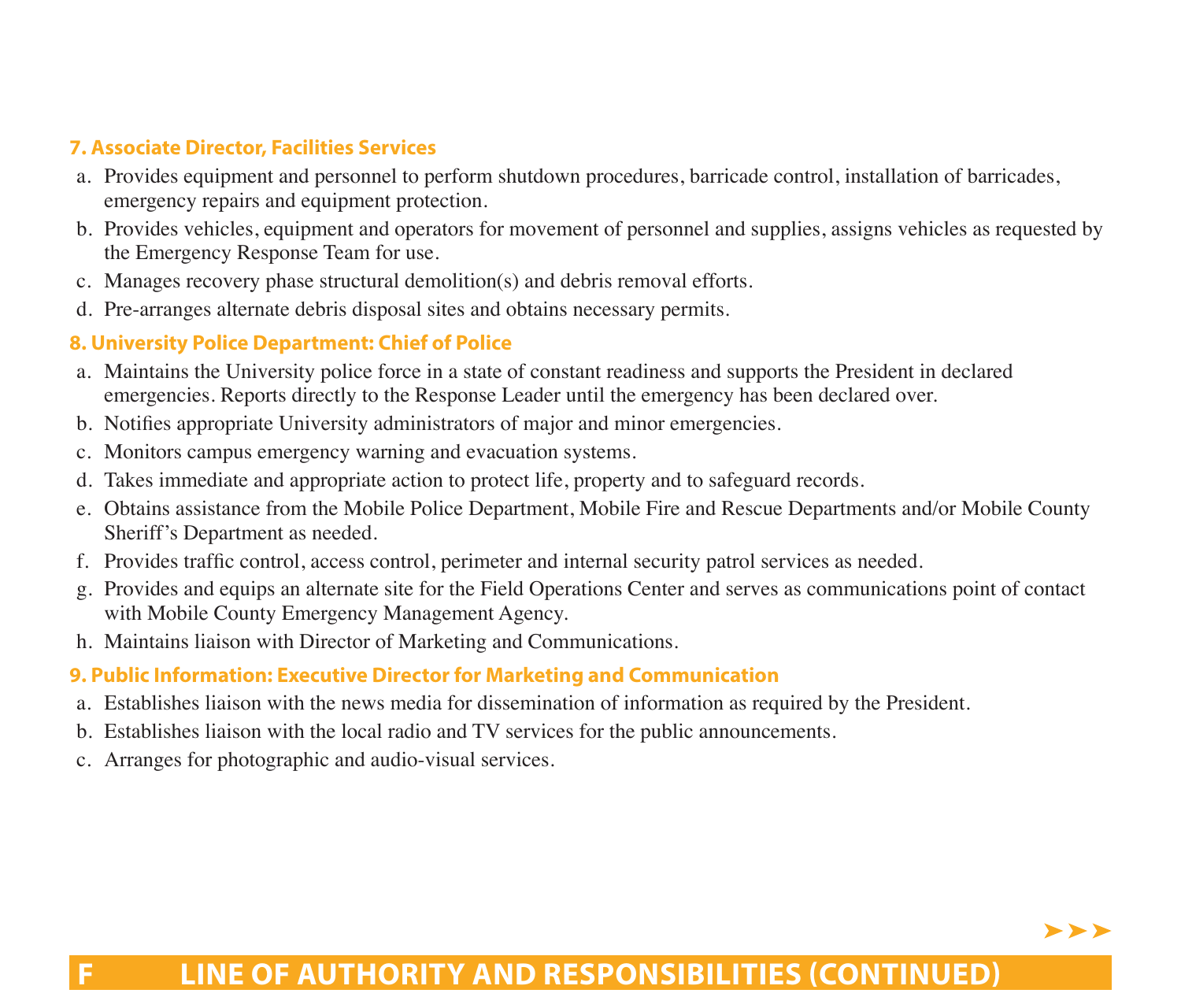- d. Contacts and advises the President or designee of all news concerning the extent of the emergency affecting the University.
- e. Prepares news releases concerning the emergency and coordinates any changes to prerecorded phone messages provided via **USA's Weather & Emergency Hotline**. Defines and manages media area providing support services as needed.
- f. Refer to USA Emergency Phone Queue Instructions.

## **10. Risk Management: Director of Risk Management**

- a. Notifies insurance carrier, and University attorneys as appropriate.
- b. Responsible for working with adjuster/appraisers in evaluating scope of damages.
- c. Assists departments in recording losses and costs associated with temporary repairs or replacement of damaged items.
- d. May be requested to provide oversight to investigations as they relate to incidents.

## **11. Safety: Director of Safety and Environmental Compliance**

In the event of a hazardous chemical or biological materials incident, the Department of Safety and Environmental Compliance has been designated by the University President to serve as the Emergency Operations Coordinators. Contact the Director of Safety and Environmental Compliance or a member of the SEC staff at 251-460-7070. (Emergency contact numbers for cell numbers and home numbers have been provided to Campus Police and each laboratory manager.)

- a. During all other types of emergencies or disasters will serve as safety advisor for emergency response teams.
- b. Coordinates campus fire prevention and investigation services.
- c. Assists Assistant Vice President of Facilities Management with building inspections and monitors demolition and debris removal process for regulatory compliance and safety.
- d. Monitors debris removal process for appropriate waste stream segregation.
- e. Manages University Safety and Environmental Compliance programs during and following an emergency or disaster.
- f. May be requested to coordinate incident investigations.
- g. Reviews and updates the Emergency Response and Recovery Plans as needed.
- h. Department representative will contact the State Fire Marshal's office if the emergency is fire related.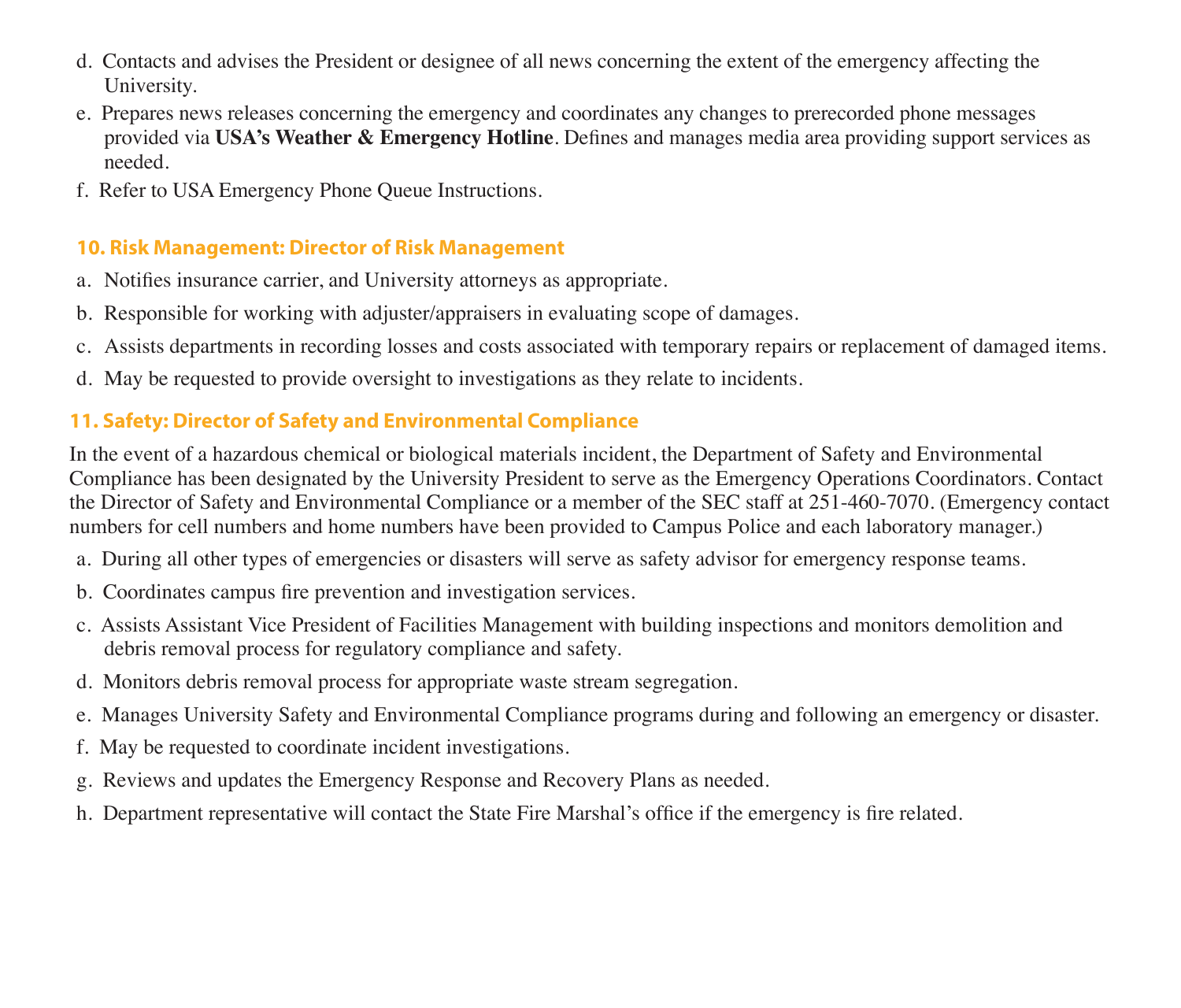## **Departmental Plans/Responsibilities**

While this section cannot identify all responsibilities of individual departments in responding to emergencies, it is intended to clarify basic responsibilities. It is expected that the individual department will utilize the University's Emergency Response and Recovery plan as a guide and develop department or facility specific plans as necessary. Department plans should be reviewed and updated annually by the appropriate managers.

#### **1. Administrators, Deans and Department Heads**

#### **Emergency Preparedness**

- a. Department plans and building evacuation information are available to all employees. Practice drills are recommended annually. Contact the University Police and or Safety Departments for assistance with conducting drills.
- b. Time should be allowed for training employees in emergency response such as fire extinguisher usage, first aid, CPR and building evacuation procedures. Contact the Safety and Environmental Compliance Training Coordinator for training programs offered. All training is to be documented by department.

#### **During an Emergency/Disaster**

- a. Contact University Police at **251-460-6312** immediately in an emergency and provide support as needed.
- b. Inform all employees and students in their area of the emergency or event and direct their response activities as they relate.
- c. Evaluate the impact that the emergency has on their service or activity and take appropriate actions. This may include ceasing operations and initiating evacuation.
- d. Maintain emergency telephone communications with representatives from their area or from alternate location if necessary.

#### **2. Faculty and Staff Supervisors**

#### **Faculty and staff supervisors are expected to:**

- a. Educate their employees concerning University emergency procedures as well as evacuation procedures for their building and/or areas. It is difficult to drill students on fire safety or building evacuation, so it is essential to have the staff and faculty clearly informed of their duties. All training is to be documented by departments.
- b. Understand how to and when to activate a fire pull station or evacuation bell signal; specifically what is to be done by staff and faculty to get everyone out safely and away from the building. Important: Inform all students, staff and faculty to strictly follow building evacuation guidelines during an emergency and to report to their designated assembly area outside the building. Assembly areas must not interfere with emergency responders or put evacuees at risk. Building Safety Coordinators will conduct roll call to determine if all evacuees have safely exited the building.



# **G DEPARTMENTAL PLANS/RESPONSIBILITIES**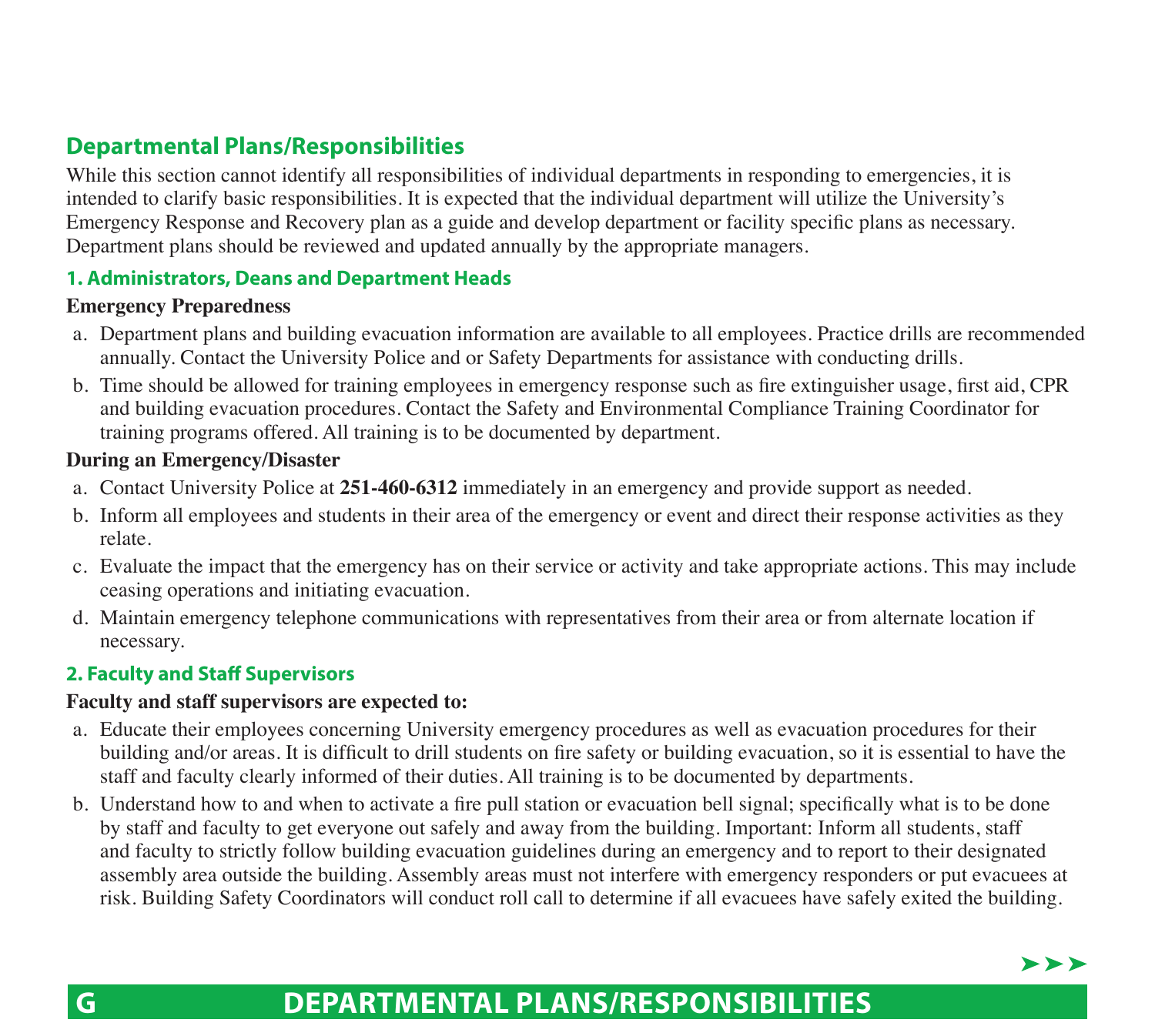- c. Building Safety Coordinators, if designated, may serve as monitors for building evacuations and may sweep the evacuated building to confirm a complete evacuation. Monitors must not re-enter areas where smoke and fumes are evident, nor to take unusual risks. They should direct trained emergency personnel to such areas to confirm evacuation.
- d. Inform their students and/or staff of the emergency and initiate emergency procedures as outlined in this guide.
- e. Assist with inspecting their assigned building, facility or area in order to determine the impact an incident could have on their facility. Report all safety hazards to Safety and Environmental Compliance. Work orders that reduce hazards and can minimize accidents should be promptly submitted to Maintenance or Central Utilities.
- f. During a bomb threat, a supervisor or employee familiar with the work area may be required to assist University Police and Law Enforcement with surveying for unusual packages or explosive devices.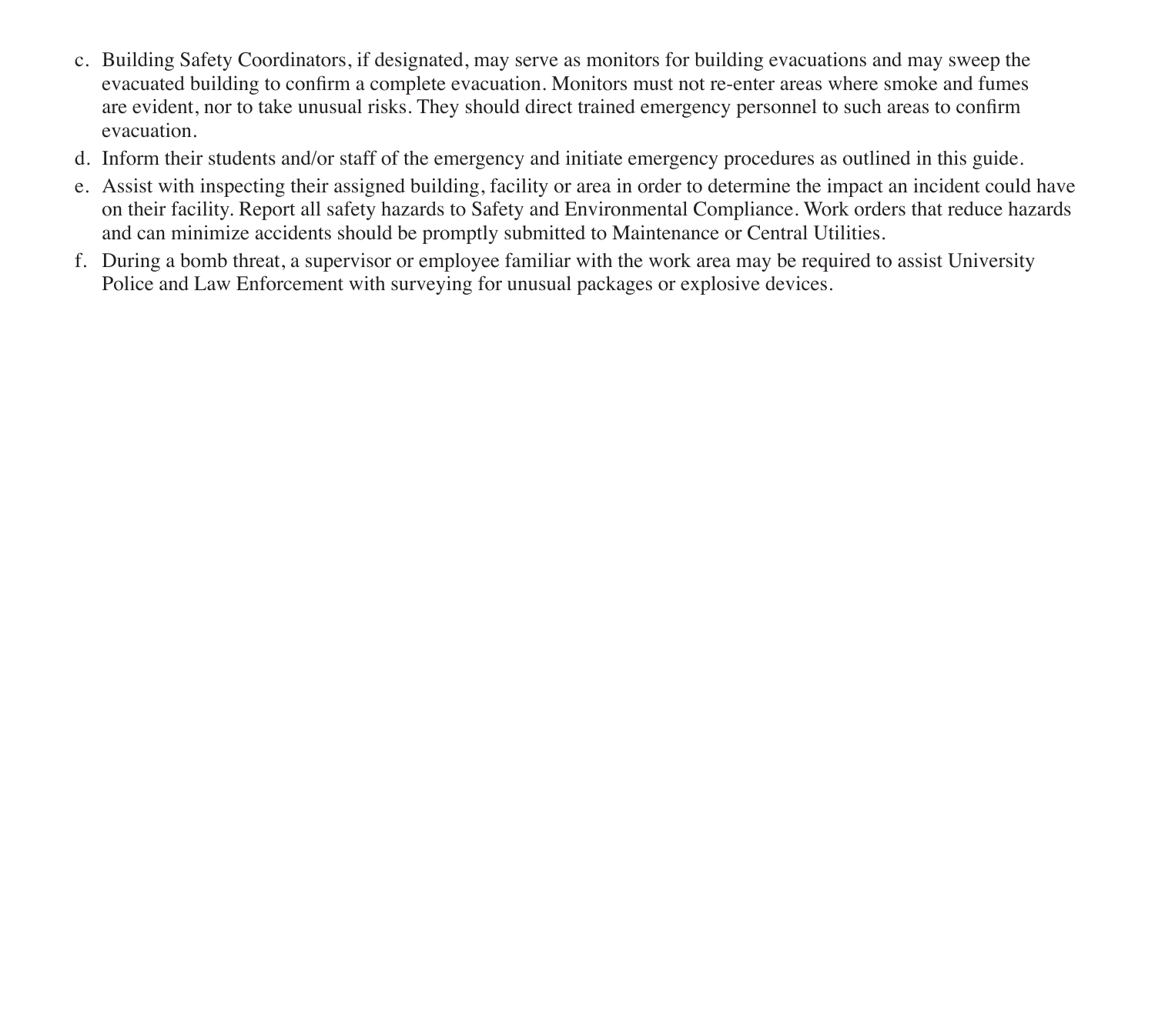## **Notifcation System**

The University alert system(s) are the primary means of emergency notification on any of the University campuses. The systems are intended for the immediate transmission of specific information regarding an emergency to all affected areas of the campus. The University of South Alabama has established the USA Weather & Emergency Hotline to provide official information to faculty, staff and students regarding severe weather and related University bulletins and closure information. The USA Weather & Emergency Hotline number is **251-460-6999**. This recorded information is updated as conditions warrant. Departments are encouraged to advise their students and employees to use this number for official information. Weather related calls to your department can be transferred to this number as well. USA information is also available on the USA web site. Efforts will also be made to inform the media and general public when an emergency situation occurs. In the event an emergency is declared by the University President, Executive Vice President, Vice President for Student Affairs/Dean of Students, or Provost and Senior Vice President of Academic Affairs. The Executive Director for Marketing and Communications will post information to the Emergency Alert Information website. When information is posted a clickable banner automatically appears on the USA homepage, directing people to the website. During certain conditions, USA will establish an emergency call center where calls can be forwarded.

#### **Personal Alerts:**

USA Police has the capability to send an immediate campus-wide e-mail in times of emergency to all valid USA e-mail addresses. In addition, USA has a system that allows anyone to receive emergency alerts from USA Police and other official sources via e-mail, cell phone, landline, and text.

#### **For Further Information:**

This policy and USA's Weather and Emergency Information resources are available via the Emergency and Weather Alerts page of the University's website.

#### **Communication System Failures**

If regular telephones and cell phones have failed, use of messengers or two-way radios may be required. The Facilities Management Group are to maintain and provide two-way radios to University officials to be utilized as a source of communications on campus and with outside agencies when normal communications systems have failed.

#### **Communication Center for Major Emergencies**

*Normal Hours* The University Police Dispatch & Office Facility will serve as the official base station for two-way radio emergency communications by the Emergency Response and Recovery team. Each University administrator, upon receiving notification of a campus emergency by any form of communication, is to pass the same information along to those departments/areas under his or her direction. Radio communications, if utilized, will be on the Hurricane/Disaster radio setting for campus communications.

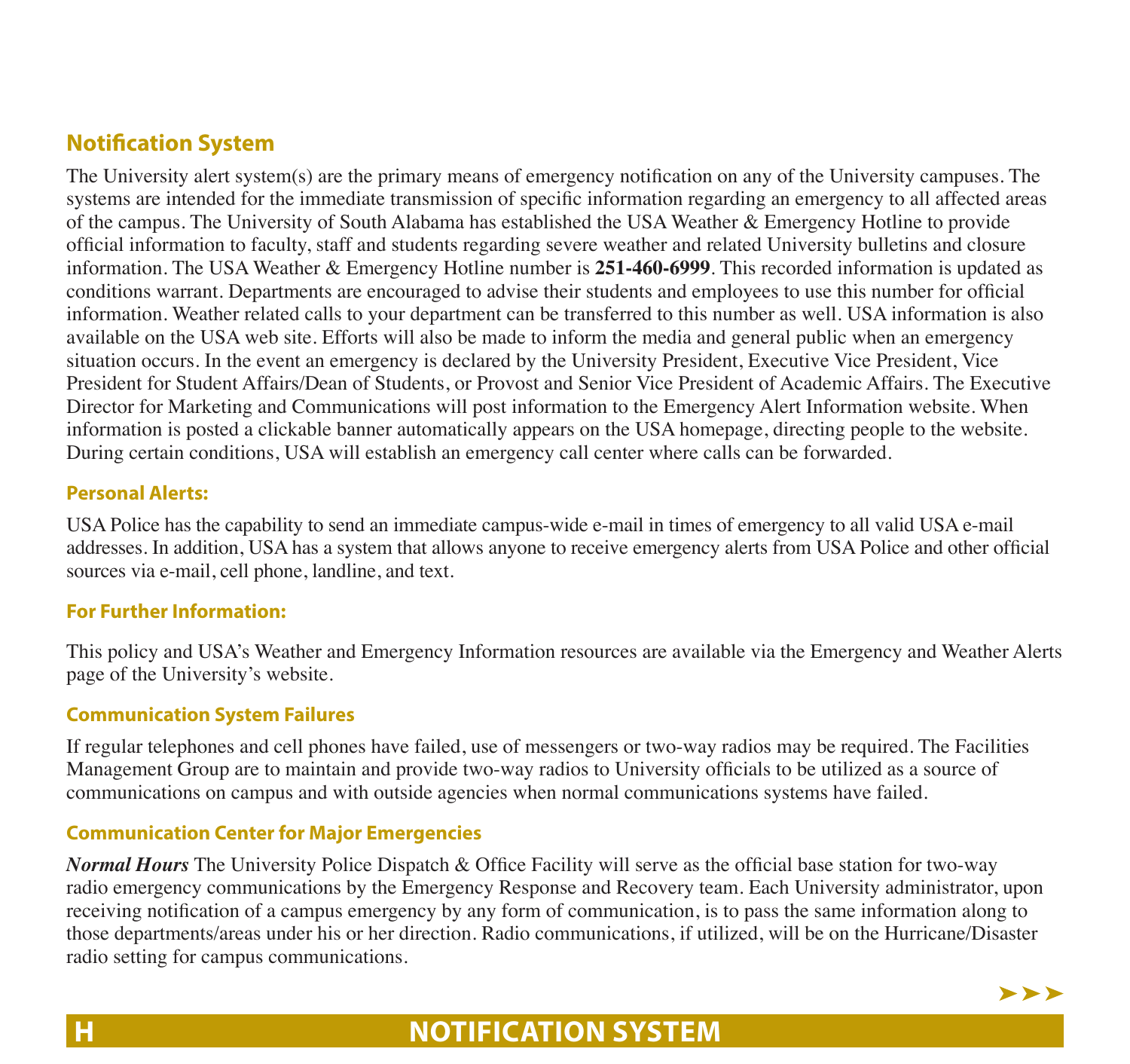The Mobile County Emergency Management Agency has authorized the University to utilize the county's radio system and assigned talk group **EMA 25** for communication with local agencies as a mutual aid provision. The Health Sciences Building, Room 0003, may serve as an alternate Emergency Operations Center or communication center in the event that an alternate location is required.

*Important:* During an emergency, campus phones must be restricted to official University business only. In the absence of phone services, University Police may establish runners for emergency communications (contingent on available personnel). Other departments may be requested by the University Police to provide assistance with this function until radio/phone communications can be restored.

## **Assistance During Emergencies**

## *First Responders and Emergency Assistance*

- a. University Police Dispatch **(251-460-6312)**: Uniformed University Police Officers are on duty twenty-four hours a day. Additional law enforcement assistance if needed will be requested by University Police.
- b. Facilities Management Emergency Services: Technical assistance can be requested from Maintenance **(251-460-7111)** and Central Utilities (251-460-7047) at all times during normal working hours and on short notice at other times. After 5:00 p.m. contact Central Utilities.

UTILITIES: Repairs and shut-offs to water, gas, electric, steam and sewer systems.

STRUCTURES: Repairs to structures and mechanical equipment therein, including heating and cooling systems.

EQUIPMENT: Portable pumps, generators, floodlights, welders, air compressors, tractors, backhoes, forklifts, etc.

BUILDING ASSESSMENTS: by University Architects, Engineers and Construction personnel.

- c. Purchasing Department Emergency: Procurement of required goods and services in direct support of an emergency must be handled in a manner to insure compliance with the University Procurement Codes. Emergency procurement shall be limited to those supplies and/or services necessary to meet the immediate conditions only. University issued credit cards can be utilized for emergency related purchases in excess of regular set limits. For federally declared disasters, a University representative will be appointed by the Vice President of Finance and Administration to work with FEMA. The University representative must be provided copies of all receipts and related claims documentation. Refer to FEMA guidelines for reimbursement requirements.
- d. Emergency Shutdown Procedures: In the event of a natural disaster in which major structural damage is sustained, it is the Facility Management Director or designee's responsibility to order utility interruption. Once all hazards have been eliminated, the Director will authorize service re-connection.
- e. Housing Department: The Assistant Vice President will prepare a plan for the protection of students who are permitted to remain in the residence buildings during an emergency. Designated Residence Advisors serve as building emergency coordinators for their residence areas. All residents receive instructions outlining actions to be taken prior to, during and after the emergency by their assigned Residence Advisors.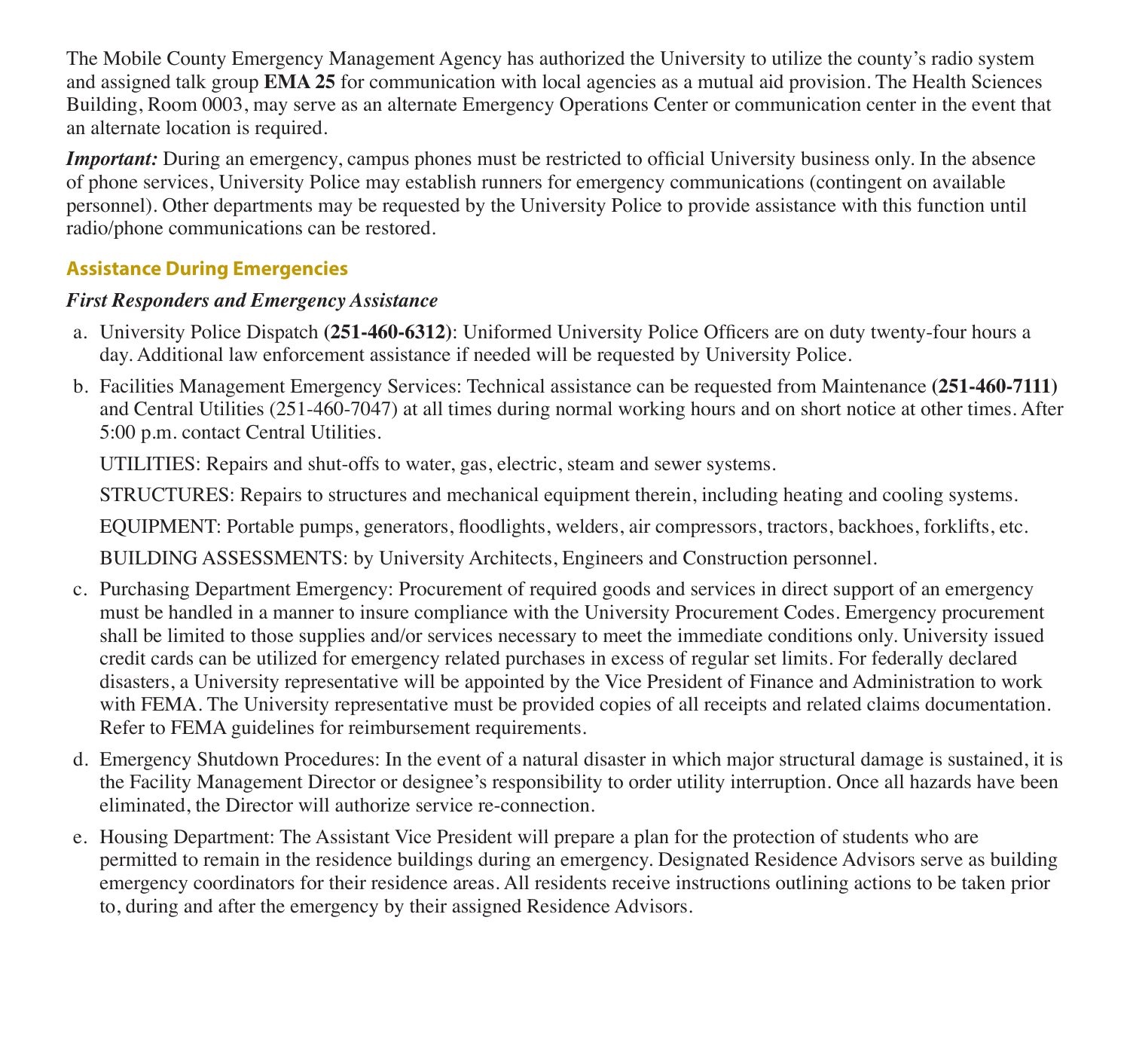## **Emergency Procedures Guide**

This section contains the recommended procedures to be followed during specific types of emergencies. The procedures should always be followed in sequence, unless conditions dictate otherwise.

#### **REPORTING EMERGENCIES: 251-460-6312**.

In an emergency in which University Police cannot be reached, dial **911** or **9-911**. You must tell the 911 operator where you are calling from and stay on the line.

When calling, stay calm and carefully explain the problem and location to the dispatcher. Do not hang up until told to do so. KEEP CALM AND KEEP OTHERS CALM.

| Caller:    | Building Point of Contact: |
|------------|----------------------------|
| Location:  | Designated Assembly Point: |
| Telephone: |                            |

\*After any evacuation, report to your designated assembly point, stay there until an accurate "HEAD COUNT" is taken.

## **Evacuation Procedures**

IN A DECLARED EMERGENCY ON CAMPUS FOR POLICE/FIRE/AMBULANCE DIAL **251-460-6312**. **When unable to contact University Police, dial (911) or 9-911 from campus phones.** 

#### **Building Evacuation**

- A. The University Police and/or Safety and Environmental Compliance have the authority to order the evacuations of buildings. An evacuation of a building does not automatically result in a cancellation of classes or the closing of all or part of the University. See Closure and/or Cancellation Policy in Appendix 1.
- B. When the building evacuation notice is given, leave by the nearest marked exit and alert others to do the same.
- C. Assist handicapped individuals exiting the building. Remember that if elevators are safe to use, they should be reserved for handicapped persons. DO NOT USE ELEVATORS IN CASES OF FIRE. If an individual can not be safely evacuated from the building, utilize stairwell landings as areas of refuge. Notify First Responders of the person's location and condition. When possible have someone stay with the individual to provide assistance while another notifies the First Responders. The decision to utilize the area of refuge or to evacuate is at the discretion of the person requiring assistance.
- D. Once outside, proceed to a designated assembly area or to an area up wind that is at least 500 feet away from the affected building. Keep streets, fire lanes, hydrant areas and walkways clear for emergency vehicles.
- E. DO NOT return to an evacuated building unless told to do so by an official.

**IMPORTANT!** After any evacuation, report to your designated departmental assembly point. Stay there until an accurate head count is taken. Do not leave the campus unless instructed to do so by University Officials; information may be needed from you. ➤➤➤

# **I REPORTING EMERGENCIES/EVACUATION PROCEDURES/FIRE**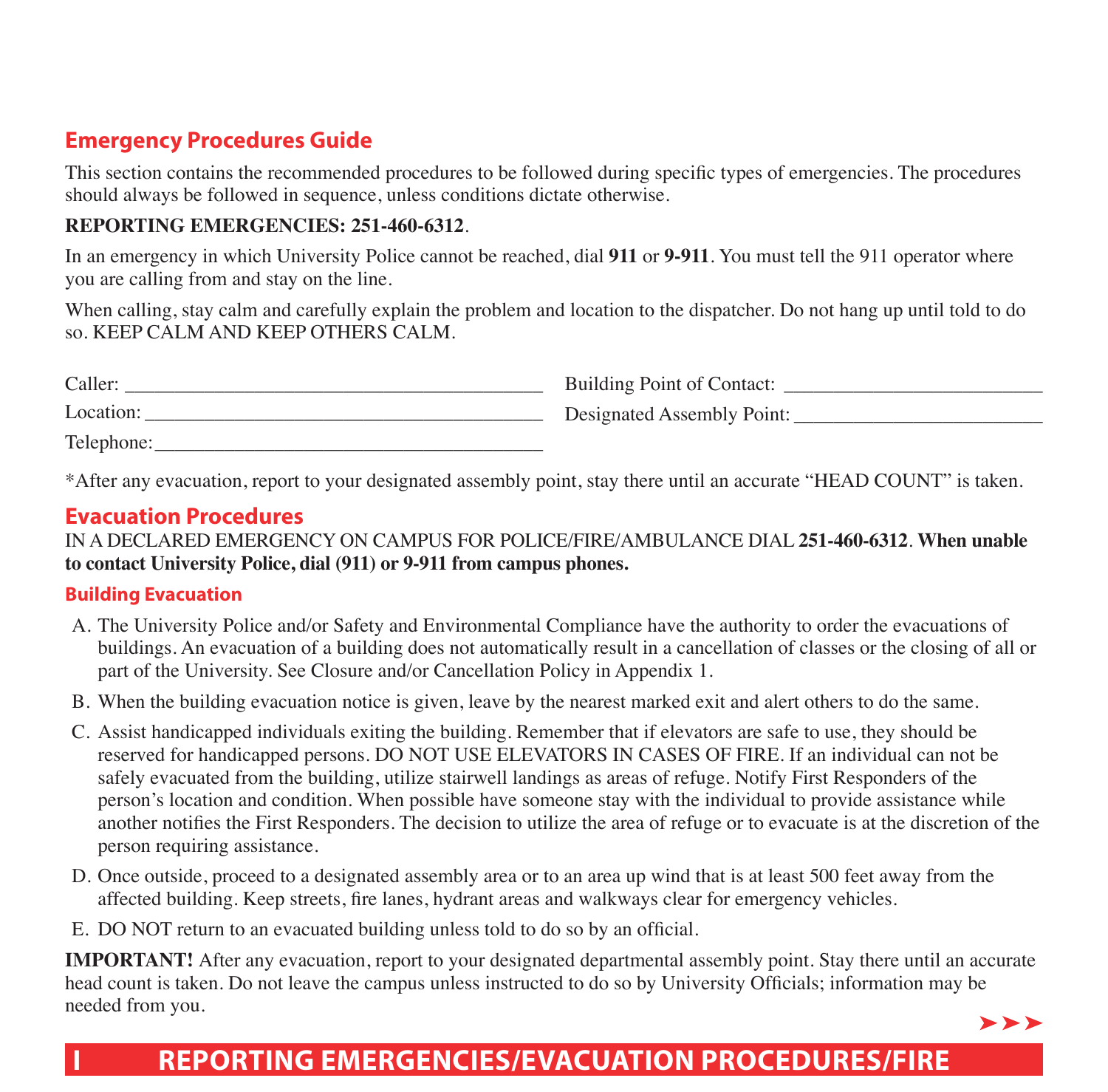## **Campus Evacuation**

Evacuation of all or part of the campus grounds will be announced by the University Police (**251-460-6312)** through the USA mass notification or by University Officials based on the magnitude of the event. All persons (students, staff and contractors) are to immediately & orderly evacuate the site in question and relocate to another area or off the campus grounds as directed.

## **Fire**

#### CALL THE MOBILE FIRE DEPARTMENT – **Dial 911, if using a campus phone, dial 9-911.**

Then notify the University Police at **251-460-6312** immediately after contacting the **911 Center.** 

- 1. Know the location of the nearest fire extinguisher, fire exit and building fire alarm pull station in your area and how to use them Training and information can be provided by the Safety and Environmental Compliance Department upon request.
- 2. If a minor fire appears controllable **IMMEDIATELY** contact the **fire department** by calling **911, if using a campus phone, dial 9-911** and then the University Police at **251-460-6312**. Activate the building fire alarm. Then upon selection of the appropriate fire extinguisher promptly direct the charge of the fire extinguisher towards the base of the flame source. If you are unfamiliar with how to use a fire extinguisher, or if the fire becomes uncontrollable, immediately evacuate the building.
- 3. If a suspected fire-related emergency exists, activate the building fire alarm.

**CAUTION:** Some buildings currently do not have alarm systems tied into the Campus Police monitoring system or fire protection systems such as fire sprinklers. In these buildings you must report the fire by phone after activating the building fire alarms. Be familiar with the building's fire alarm and protection system for where you work.

- 4. In large fires that do not appear controllable, **IMMEDIATELY** activate the building fire alarm system and evacuate. Once outside, notify the fire department at 911, if using a campus phone, dial 9-911 and then the University Police at **251-460-6312**. Evacuate all rooms, closing all doors to confine the fire and reduce air/oxygen supply. Before entering an area with a potential fire, check the door for signs of heat and smoke. If the door is hot, do not enter, notify emergency responders so that they can check for complete evacuation. **DO NOT LOCK DOORS!**
- 5. When the building fire alarm is sounded, an emergency should always be believed to exist. Walk quickly to the nearest marked exit and alert others to do the same.
- 6. ASSIST HANDICAPPED IN EXITING THE BUILDING! DO NOT USE THE ELEVATORS DURING A FIRE. If necessary, move handicapped individuals to stairwell landings (areas of refuge) and request another building occupant stay with them until emergency responders can be notified of their location to provide rescue assistance. (The decision to utilize an area of refuge will be at the discretion of the individual requiring assistance.)
- 7. Once outside the building, move to a safe clear designated Emergency Assembly Point at least 500 feet from the affected building. Keep streets, fire lanes, hydrants and walkways clear for emergency vehicles and crews. Be familiar with the location of your building's Emergency Assembly Point.
- 8. A University Field Operations Center may be set up near the emergency site. Keep clear of the Operations Center unless you have official business with regards to the incident.
- 9. Do not return to an evacuated building unless approved to do so by an authorized official.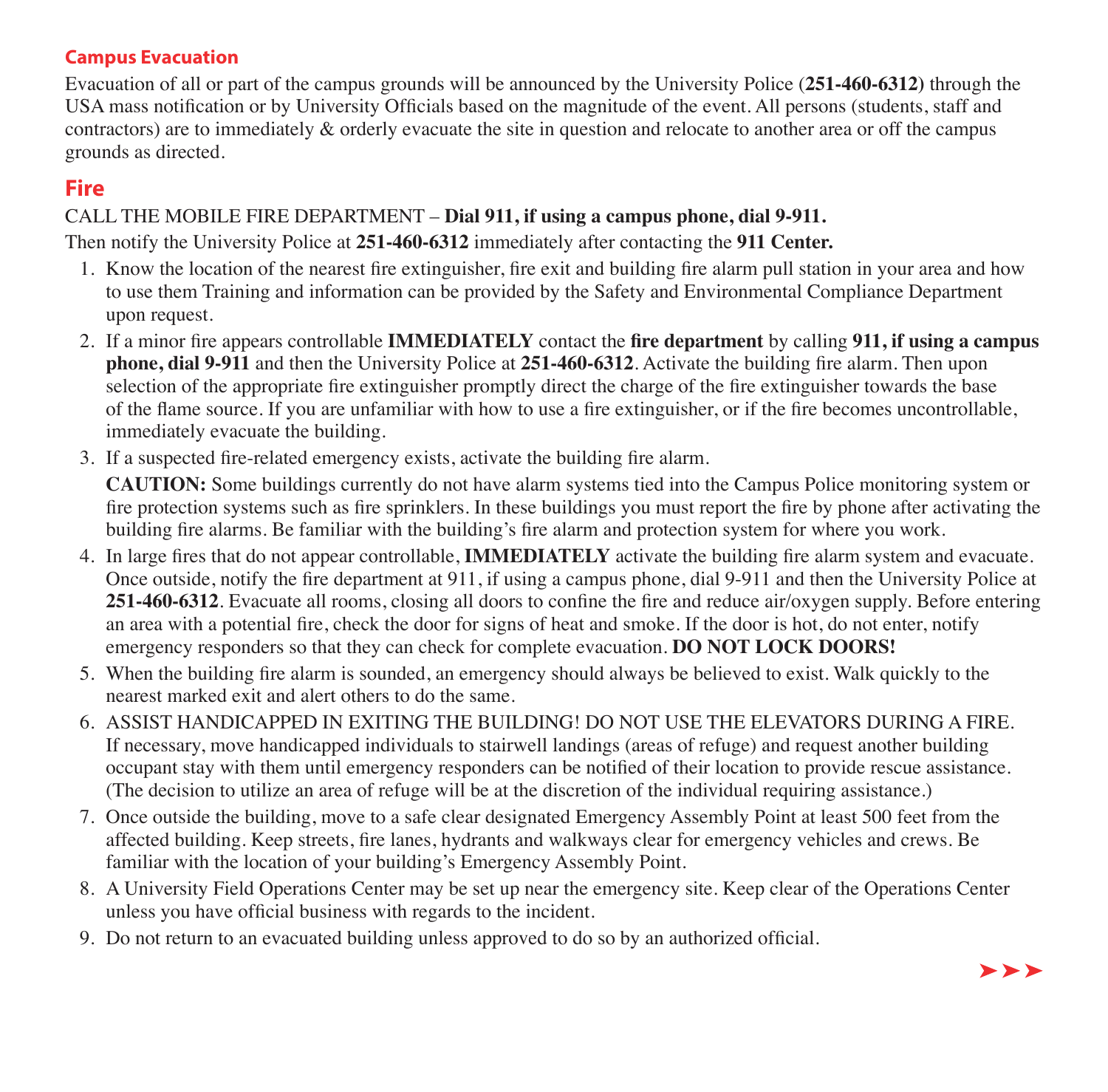## **Bomb Threat**

- 1. Any person who receives a phone call of a bomb threat on any of the USA campuses should try to obtain as much information as possible from the caller. Try to obtain the following information:
	- a. When will the bomb explode?
	- b. Where is the bomb's location?
	- c. What kind of bomb is it, and what does it look like?
	- d. Why did you place the bomb?
- 2. After the caller hangs up, record the following:
	- a. Time of call.
	- b. Try to estimate the age, sex of the caller.
	- c. Speech patterns, accent, possible nationality, etc.
	- d. Background noise.
	- e. Did the caller appear familiar with the premises?
	- f. Utilize caller identification system if available.
- 3. Immediately call University Police at **251-460-6312** and report the exact words of the threat. Do not attempt to evacuate the building by activating the fire alarm. Let University Police determine the need for evacuation, and if necessary, to initiate the process.
- CHANGE IN ANY WAY THE CONDITION OF ANY ROOMS AFFECTED. 4. IMPORTANT: DO NOT TOUCH ANY SUSPICIOUS OBJECTS OR POTENTIAL BOMB DEVICES. DO NOT
- 5. If the building is evacuated, move as far from the building as possible. Keep the streets, fire lanes, hydrants and walkways clear for emergency vehicles and crews.
- 6. In some cases, it will be necessary for Law Enforcement personnel to enlist occupants from the building to assist in the identification of suspicious packages. Please assist the emergency personnel as much as possible.
- 7. Bomb threats received by means other than telephone calls need to be reported to University Police at **251-460-6312**.

## **Shelter In Place**

Normally evacuation is the most common protective action taken when an airborne hazard, such as smoke or noxious odor is perceived in a building. In most cases, existing plans for fire evacuation are applicable for evacuation in response to chemical hazards.

Evacuation may not be the best course of action for an external hazardous materials release, particularly one that is widespread such as a local chemical company explosion. If the area is enveloped by the plume of hazardous material or is too large to exit rapidly, the use of sheltering in place or protective masks should be considered. The advantage of sheltering in place is that it can be implemented more rapidly than evacuation. The protection sheltering in place provides is variable and diminishes with the duration of the emergency.

≻≻≻

# **I BOMB THREAT/SHELTER IN PLACE/CIVIL DISTURBANCE**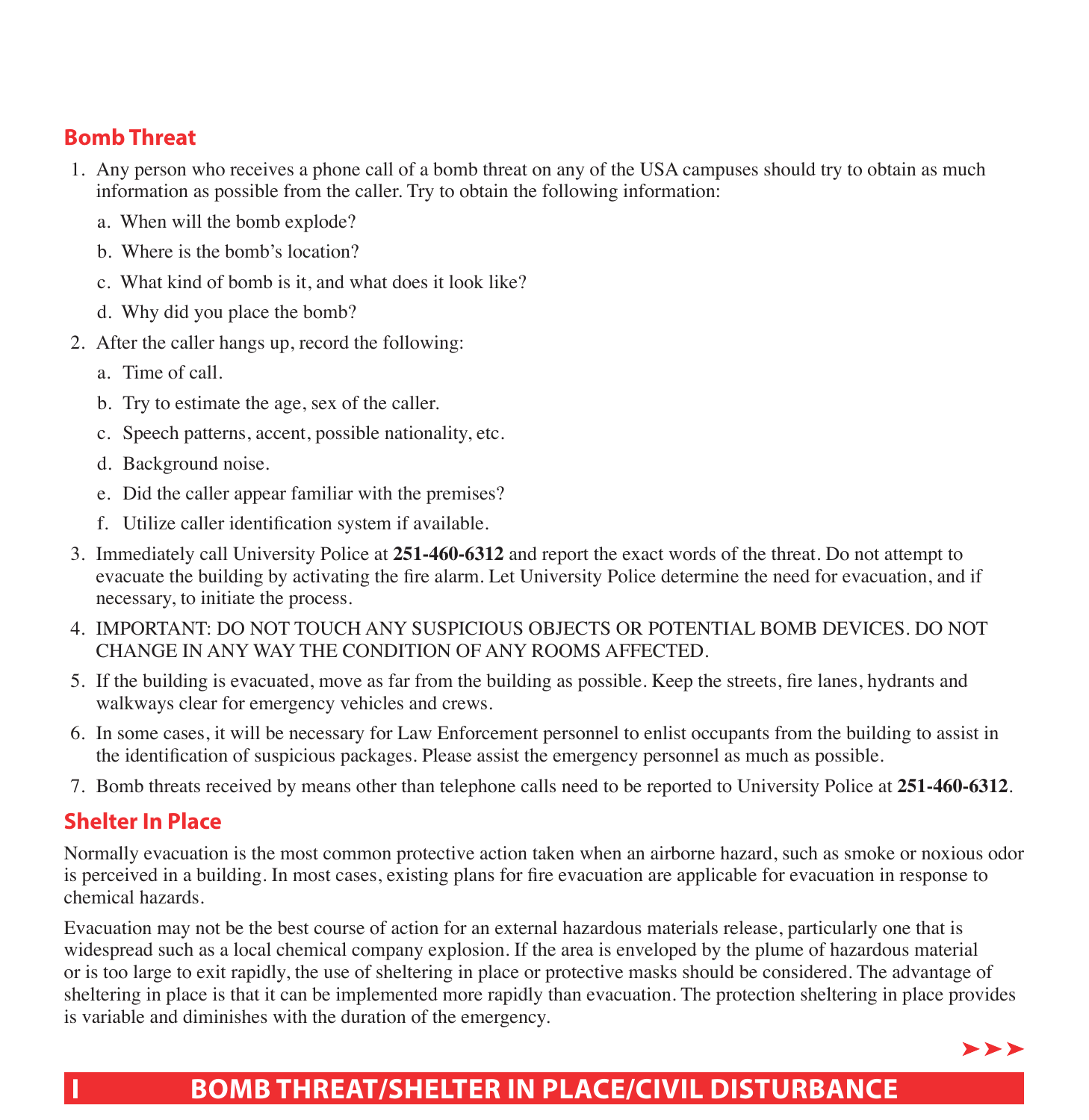Sheltering in place requires two distinct actions to be taken without delay to maximize the passive protection a building can provide:

- 1. The first action is to reduce the air exchange rate of the building before the hazardous plume arrives by closing all windows and doors. Turn off all fans, air conditioners and combustion heaters. Some buildings will require Central Utilities or Maintenance to disable HVAC systems, call (251-460-7047).
- 2. The second action is to increase the air exchange rate of the building as soon as the hazardous plume has passed, by opening all windows and doors. Turn on fans or HVAC systems to aerate the building.

Though tightly sealed, a building does not prevent contaminated air from entering; rather, it minimizes the rate of infiltration and possible exposure. Since outside air enters slowly it will be released slowly if the building remains closed, therefore regaining air exchanges is extremely important.

The level of protection that can be achieved by sheltering in place can be substantial versus a direct exposure. If eyes, nose or throat become irritated, protect your breathing by covering your mouth and nose with a damp cloth and take shallow breaths. Stay calm.

Do not leave the building until you receive official notification that the danger has passed.

## **Civil Disturbance or Demonstrations**

Campus demonstrations such as marches, meetings, picketing and rallies must be peaceful and non-obstructive. A demonstration should not be disrupted unless one or more of the following conditions exist as a result of the demonstration:

- 1. INTERFERENCE with the normal operation of the University.
- 2. PREVENTION of access to offices, buildings, or other University facilities.
- 3. THREAT of imminent physical harm to persons or damage to University facilities.
- 4. Creation of a situation which presents a clear and imminent danger to the safety of individuals and/or disrupts the academic environment of the campus.

If any of these conditions exist, University Police should be notified and will be responsible for contacting and informing the President, Executive Vice President, Provost and Senior Vice President for Academic Affairs, Vice President for Student Affairs/Dean of Students, Executive Director for Marketing and Communications and appropriate members of the President Council. Depending on the nature of the demonstration, the appropriate procedures listed below should be followed.

## **1. Peaceful, Non-Obstructive Demonstrations**

- A. Generally, demonstrations of this kind should not be interrupted. Demonstrations should not be obstructed or provoked and efforts should be made to conduct University business as normally as possible.
- B. If demonstrators are asked to leave, but refuse to leave by regular facility closing time, arrangements will be made by the Chief of University Police or Ranking Officer to monitor the situation during non-business hours, or a determination will be made to treat the violation of after closing hours as a disruptive demonstration.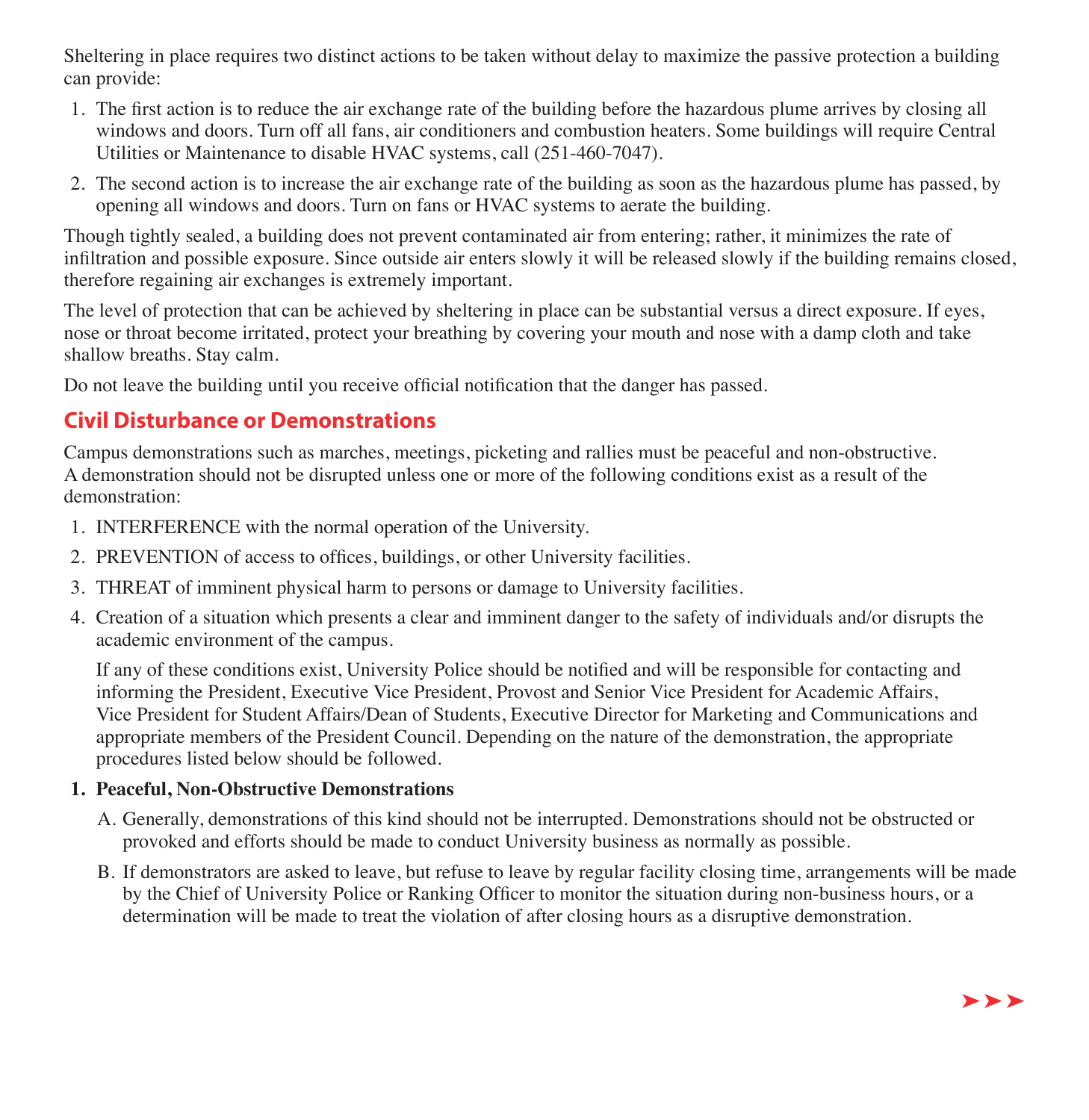#### **2. Non-Violent, Disruptive Demonstrations**

In the event that a demonstration limits access to University facilities or interferes with the operation of the University, these actions will be implemented:

- A. Demonstrators will be asked to terminate the disruptive activity by the Vice President for Student Affairs or his designee.
- B. Key University personnel and student leaders may be asked to go to the area and persuade the demonstrators to desist.
- C. If the demonstrators persist in the disruptive activity, they will be apprised that failure to discontinue the specified action within a determined length of time may result in disciplinary action, if a student, including suspension or expulsion. Except in extreme emergencies, the President will be consulted before actions such as intervention by law enforcement.
- D. Efforts should be made to secure positive identification of demonstrators in violation to facilitate later testimony, including videotapes or photographs if deemed necessary.
- E. After consultation with the President, the Senior Vice President for Academic Affairs, the Vice President for Student Services, the University Attorney and University Police Chief regarding the need for an injunction and/or intervention, demonstrators will be warned of the intention to arrest.

#### **3. Violent, Disruptive Demonstrations**

In the event that a violent demonstration in which injury to persons or property occurs or appears imminent, the President, Executive Vice President, Provost and Senior Vice President for Academic Affairs and Vice President for Student Affairs should be contacted immediately.

A. During Business Hours:

- In coordination with the Vice President for Student Affairs, the University Police will assess the situation and inform the President.
- If advisable, the Provost and Senior Vice President for Academic Affairs will alert the Executive Director of Marketing and Communication who will then call a photographer or video technician to document the demonstrator's actions.
- The Vice President for Student Affairs, in consultation with the Chief of University Police and the Provost and Senior Vice President for Academic Affairs will determine the possible need for the removal of the demonstrators.
- University Police will provide an officer with a radio for communication between the University officials and the University Police Department as needed.
- B. After Business Hours:
	- University Police should be immediately notified of the disturbance.
	- University Police will investigate the disruption and notify the Provost and Senior Vice President for Academic Affairs and the Vice President for Student Affairs.
	- The Provost Senior Vice President for Academic Affairs or the Vice President for Student Affairs will:
		- Report the circumstances to the President
		- Notify key administrators and if appropriate, the Dean or Department Chair responsible for the building/area.

 $>$   $>$ 

• Notify the Executive Director for Marketing and Communications or designee.

# **I DEMONSTRATIONS/VIOLENT OR CRIMINAL BEHAVIOR**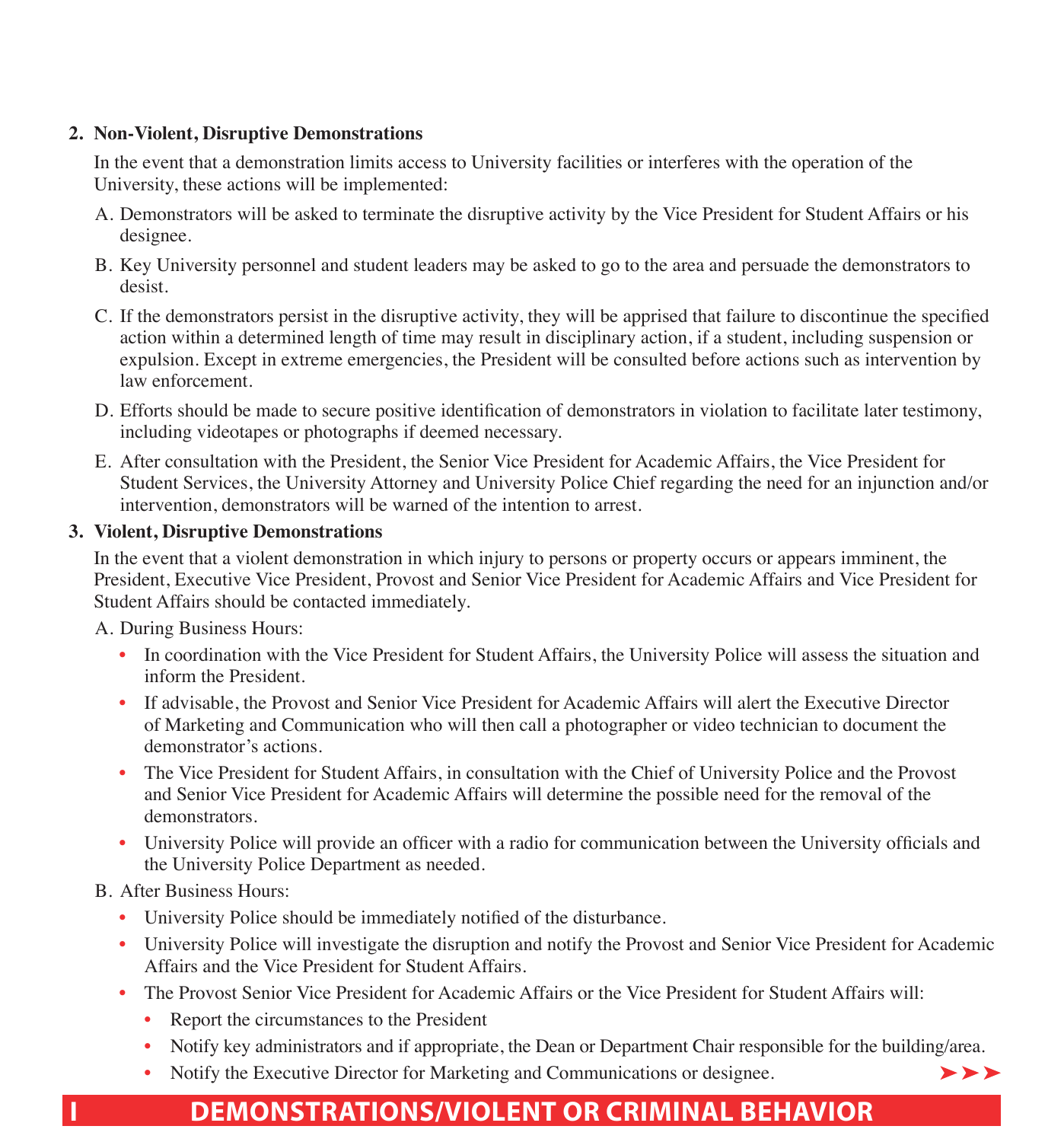#### **Statement A**

## **Violent or Criminal Behavior**

In an emergency, dial **251-460-6312**.

University Police are located on campus with their main office in Gamma Commons. Officers are available seven days a week, 24-hours a day on a year round basis.

On Campus Emergencies, dial **251-460-6312**.

Off Campus Emergencies, dial **911** or **9-911**.

Everyone is responsible for making the campus a safe place by being alert to suspicious situations and promptly reporting them.

If you are a victim or a witness to any campus related offense, minimize exposure!

Promptly notify University Police at extension **251-460-6312** as soon as possible and report the incident, including the following:

- a. Nature of the incident.
- b. Location of the incident.
- c. Description of the persons involved.
- d. Description of property involved.

If you observe a criminal act or whenever you observe a suspicious person on campus, immediately notify University Police and report the incident.

Assist the officers when they arrive by supplying them with all additional information and ask others to cooperate.

Should gunfire or discharged explosives jeopardize the campus, you should take cover immediately using all available concealment. After the disturbance, seek emergency first aid if necessary.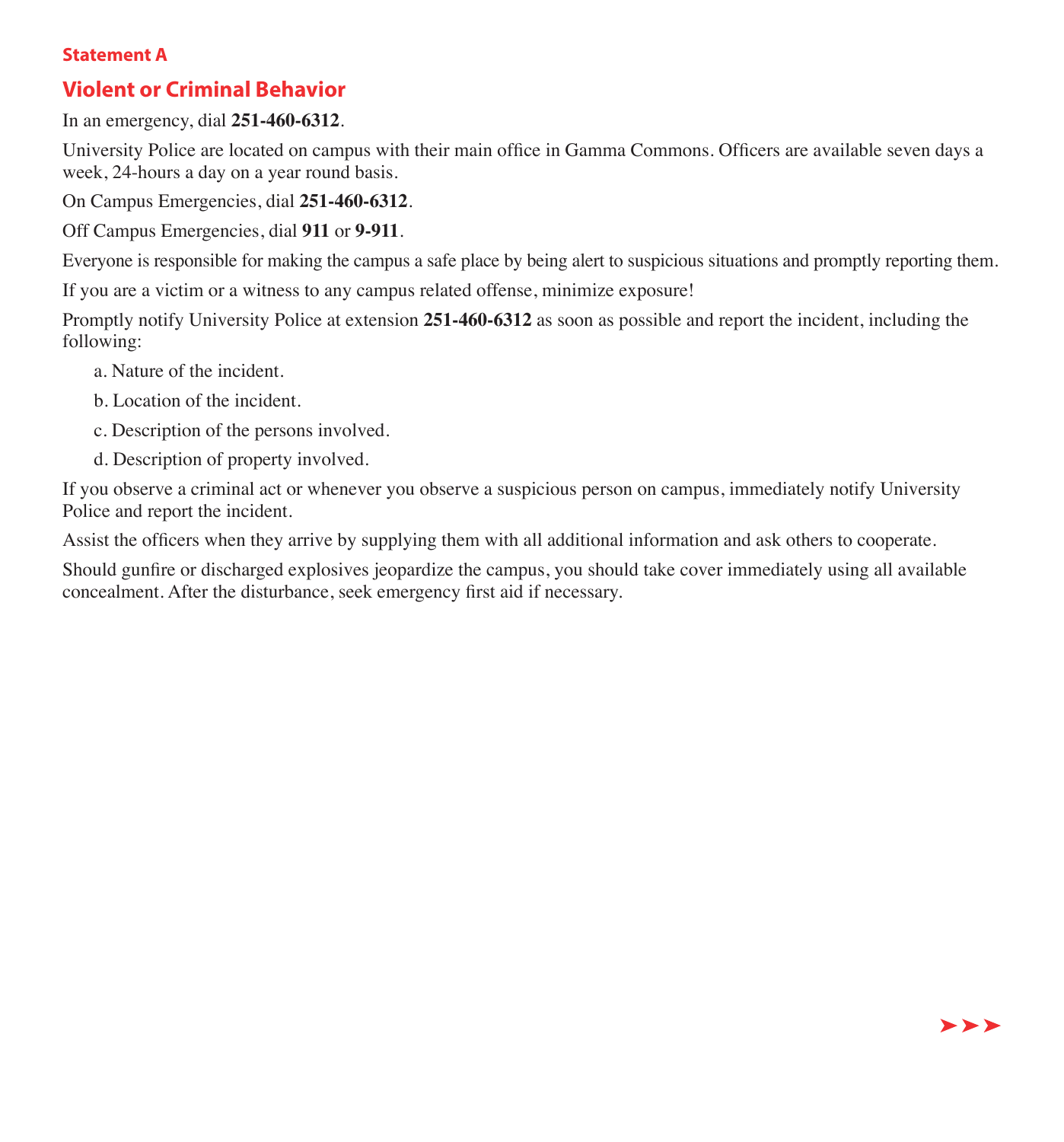## **Campus Violence or Criminal Threat:**

The USA Police Department is trained to deal with dangerous or threatening situations. If there is an immediate threat, an announcement will be made over the campus siren/PA system, email or text messaging and the campus will be put on police lockdown. Once the threat has passed, you will be notified. In addition to the above, information will also be available as soon possible from the official sources of Weather and Emergency Information listed above.

## **Safety Protocol: Armed Subjects**

- 1. If you witness any armed individual on campus at any time or if an individual is acting in a hostile or belligerent manner immediately contact University Police at **251-460-6312**.
- 2. If the armed subject is outside the building:
	- a. Turn off all the lights, close and lock all windows and doors.
	- b. If you can do so safely, get all students on the floor and out of the line of fire.
	- c. Move to a core area of the building if safe to do so and remain there until an "All Clear" instruction is given by an authorized known voice.
	- d. If the staff or students do not recognize the voice that is giving instructions, they should not change their status.
	- e. Unknown or unfamiliar voices may be misleading and designed to give false assurances.
- 3. If the armed subject is inside the building:
	- a. If it is possible to flee the area safely and avoid danger, do so.
	- b. Contact University Police at **251-460-6312** with your location if possible.
	- c. If flight is impossible, lock all doors and secure yourself in your space.
	- d. Turn all lights off.
	- e. Turn cell phones to silent.
	- f. Use all available furniture to barricade doors
	- g. Get down on the floor or under a desk and remain silent.
	- h. Get students down on the floor and out of the line of fire.
	- i. Wait for the "All Clear" instruction.
- 4. If the armed subject comes into your class or office:
	- a. There is no one procedure the authorities can recommend in this situation.
	- b. Attempt to get the word out to other staff if possible, and call University Police at **251-460-6312** if that seems practical.
	- c. Attempting to overcome the armed subject with force is a last resort that should only be initiated in the most extreme circumstances.
	- d. Remember, there may be more than one active armed subject.
	- e. Wait for the "All Clear" instruction.
	- f. Be careful not to make any changes to the scene of the incident since law enforcement authorities will investigate the area later.
	- g. In case you must flee, do not go to the normal gathering site for your building. Get as far away from the shooting scene as possible and then contact authorities.  $\rightarrow$   $\rightarrow$

# **I ARMED SUBJECTS/HOSTAGE/CHILD ABDUCTION**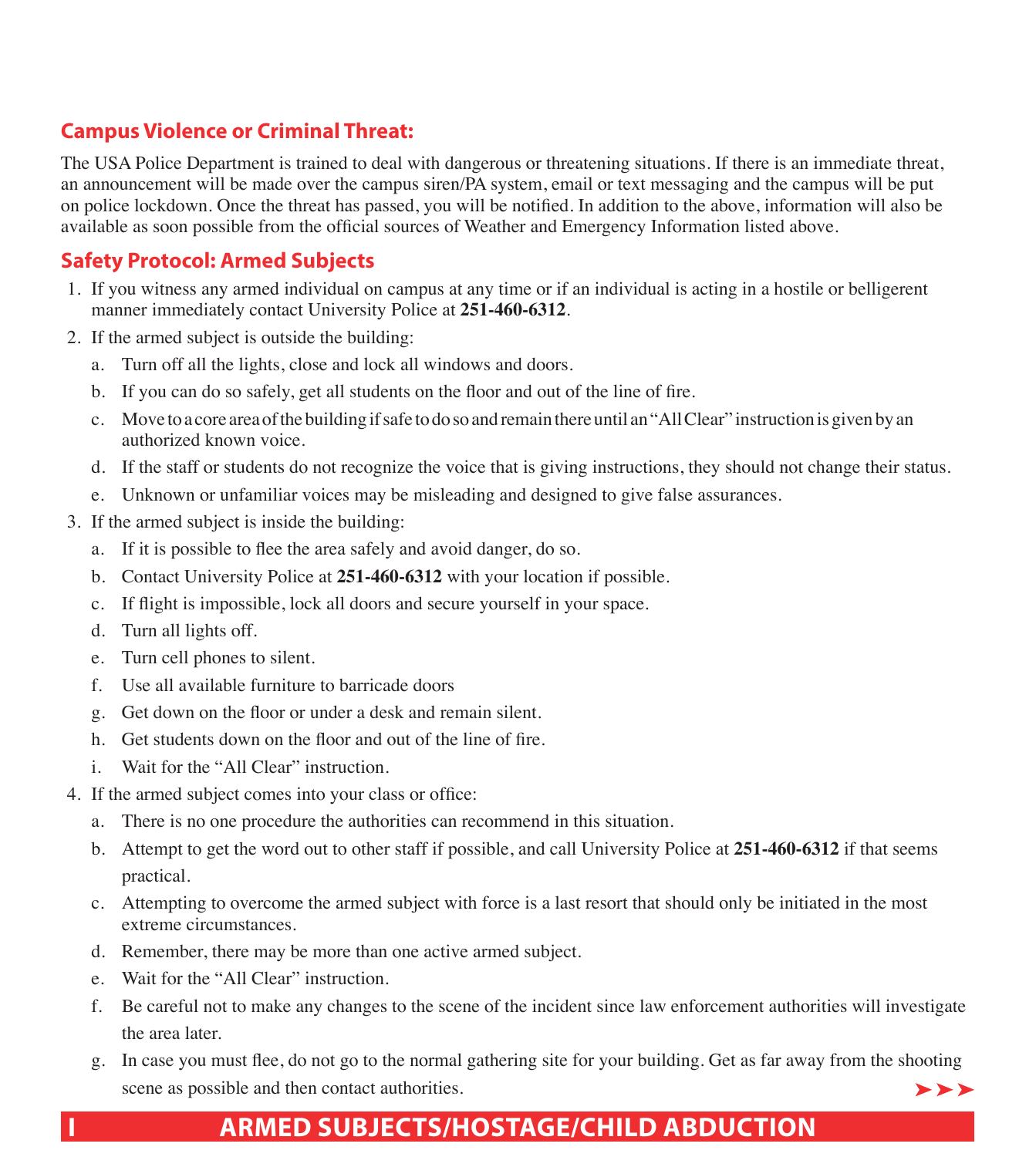## **What To Do If Taken Hostage**

Be patient: Time is on your side. Avoid drastic action.

The initial 45 minutes are the most dangerous. Follow instructions, be alert and stay calm. If the captor is emotionally unbalanced, don't make mistakes which could further endanger your well-being.

Try to rest. Avoid speculating. Comply with instructions as best you can. Avoid arguments, expect the unexpected. Be observant, you may be released or escape. The personal safety of others may depend on your memory.

Be prepared to answer the police on the phone. Be patient, wait. Attempt to establish rapport with the captor. If medications, first aid or restroom privileges are needed by anyone, say so. The captors, in all probability, do not want to harm persons held by them. Such direct action further implicates the captor in additional offenses.

Be aware of what's referred to as the Stockholm syndrome, i.e., becoming sympathetic with captors.

# **Other Security Issues: Notice of Availability of Annual Security Report**

Annually, the University of South Alabama releases statistics for the previous three years concerning reported crimes that occurred on-campus, in certain off-campus buildings or property owned or controlled by the University and on public property within or immediately adjacent to and accessible from the campus. This report also includes institutional policies on campus security, fire alarms and other reportable incidents.

The University of South Alabama has established a Behavioral Assessment Team to pro-actively address reported aberrant, dangerous or threatening behaviors of individuals within the University community. The Team will work with existing campus and community resources to formulate and promote a prompt and appropriate response for the protection and safety of the University community. If you witness behavior on campus that you feel is of concern, please contact the Vice-President for Student Affairs or the Chief of Police.

## **Child Abduction**

The University of South Alabama at various times of the year will host sport related camps and academic programs for children and teenagers. For the purpose of this policy any minor requiring adult supervision will be referred to as "children."

- 1. Children will be in view of the University representatives supervising them at all times. University representatives will count children in their group each time the group transitions to a new setting. Representatives will have a list of persons to whom each child in their care may be released. If an individual, other than the familiar parent/guardian is picking up, the representative will view that person's driver's license or other form of official picture identification, matching the license number with the number listed on the enrollment form.
- 2. Parents should inform University representatives if anyone other than the usual person is picking up the child. In the event a parent must phone in a request to release the child to any other individual, the representative will confirm the identity of the parent making the phone request before releasing the child. It may be necessary to place a call back to the parent to verify the caller's identity. Proper identification will be presented when the alternate person arrives to pick up the child. **The child must not be released if any question exists.**
- 3. If a non-custodial parent is barred from picking up or visiting the child while the child is in the care of the University, a copy of the court order will be necessary and will be kept on file. It is the custodial parent's responsibility to provide that documentation. University Police will be immediately notified if the non-custodial parent makes contact. After police are notified, the custodial parent will be informed.

**Note:** Certified court orders with official seal should be on file with University Police Department and University representatives coordinating the program.

- 4. In the event a child and/or teenager is actually taken, the following steps are to be followed:
	- a. University Police at **251-460-6312**, are to be immediately notified.

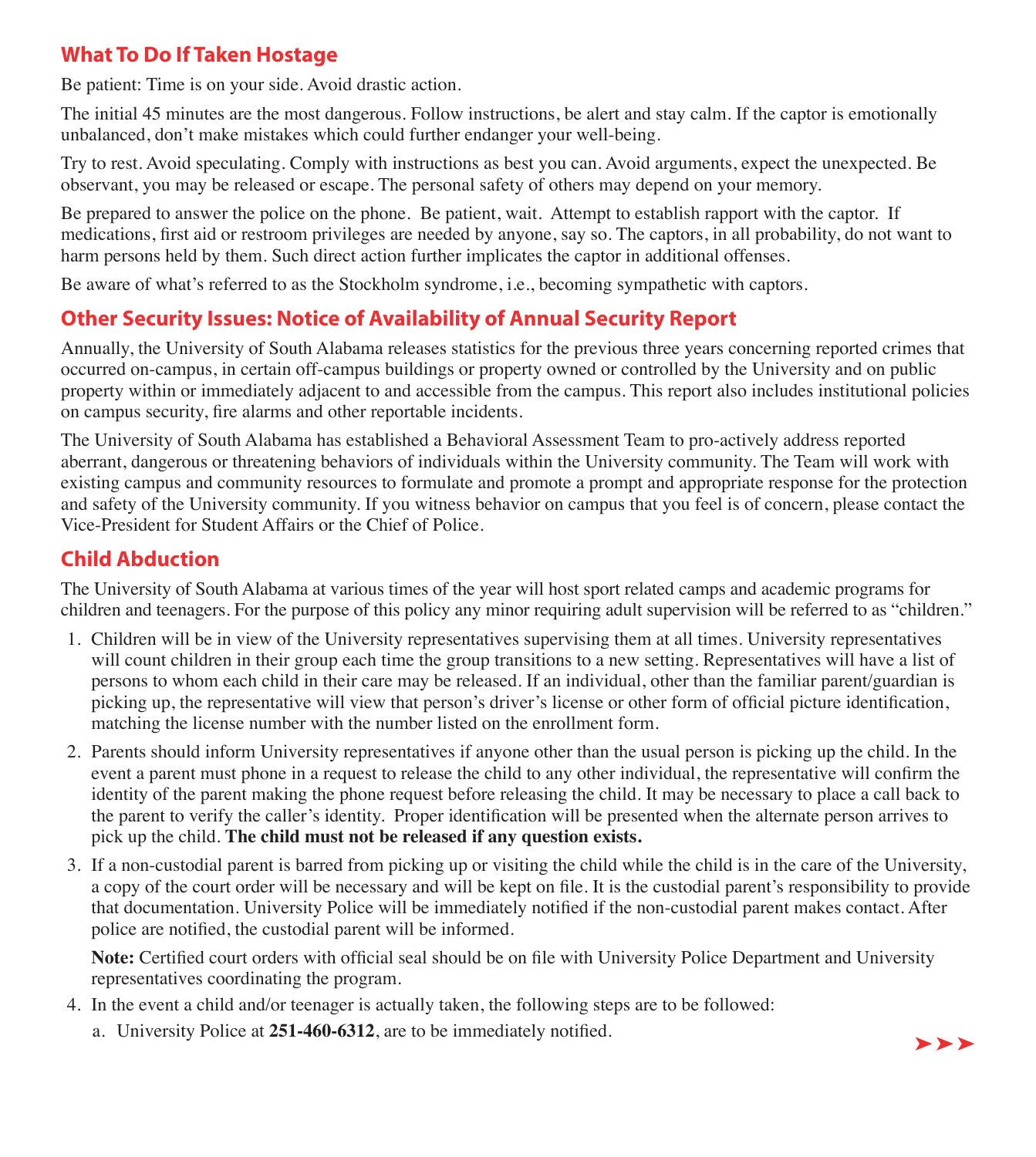- b. University representatives, to whom the child was assigned, need to remain calm and observant to obtain as much information as possible; Person's name, time last seen, car make, color and license number, direction offender goes, identifying characteristics of both adult and child such as weight, height, race, gender, hair and eye color, distinguishing features and coloring of clothes.
- c. Notify custodial parent.
- d. Obtain staff assistance with monitoring the safety of the rest of the group.
- e. Call President's Office immediately (251-460-6111).

\*\***NOTE**: No contact will be made, nor information given to any member of the media. Contact the Marketing and Communications Office for guidance with custodial parent notification and refer media notification to the Marketing and Communications Office (460-6211).

## **Key Contact Numbers:**

## **Missing Person**

An individual is considered missing if a roommate, classmate, faculty member, family member, or any other campus person has not seen him/her within a reasonable amount of time. A reasonable amount of time may vary with the time of day and information available regarding the missing person's daily schedule, habits, and reliability. Individuals will immediately be considered missing if their absence has occurred under circumstances that are suspicious or cause concerns for their safety.

Contact University Police whenever a member of the University Community is believed to be missing.

## **Psychological Crisis**

A psychological crisis exists when an individual, faculty, staff, student or visitor is threatening harm to himself/herself or to others, or maybe out of touch with reality due to severe drug reactions or a psychotic breakdown. A psychotic breakdown can be manifested by hallucinations and uncontrolled behavior.

#### **If a psychological crisis occurs:**

- a. Never try to handle a situation you feel is dangerous on your own.
- b. Notify the University Police at **251-460-6312**, of the situation. Clearly state that you need immediate assistance, give your name, your location and the area involved.
- c. In extreme emergencies contact the:

Student Health Clinic, 251-460-7151 Counseling & Testing Service, 251-460-7051 Vice President for Student Affairs, 251-460-6172 Dean of Students, 251-460-6172

## **I MISSING PERSON/PSYCHOLOGICAL CRISIS/STUDENT DEATH**

 $\rightarrow$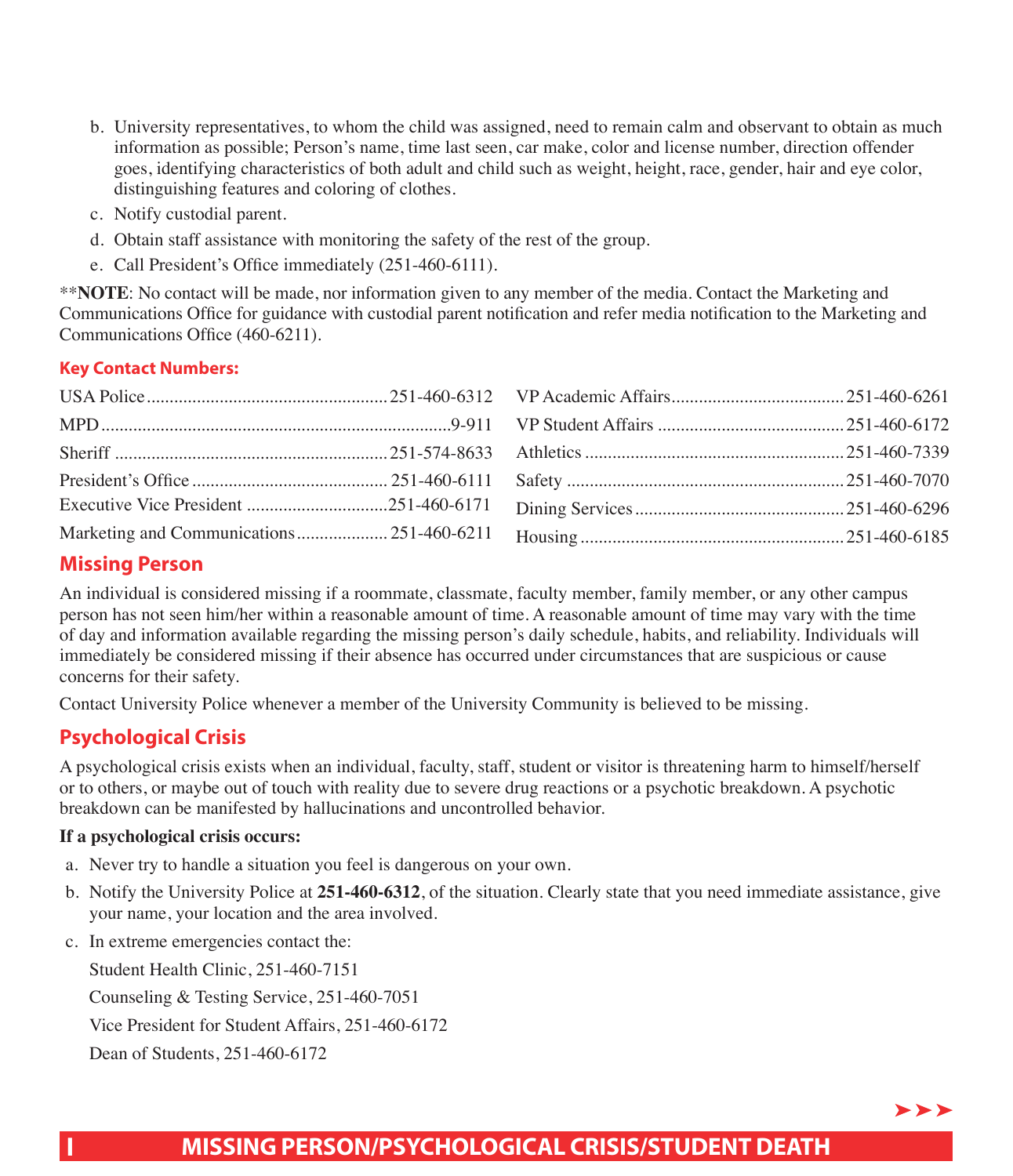d. Following a major emergency or disaster, it may be necessary to provide significant psychological counseling intervention for students, faculty and staff in order to overcome the lingering emotional trauma associated with such an event. Coordination and initiation of such counseling will be determined by the Office of the President.

## **Student Death Protocol**

The Vice President for Student Affairs and Dean of Students offices play critical roles in the event of the death of a student. We are typically the link between the student's family and the University. It is critical that we conduct ourselves with the highest degree of compassion and professionalism while maintaining clear communication among the various staff that will be performing specific tasks related to a student death.

It is also important to understand that each student death is unique and that staff response should reflect the specific nature of each death. Although many of the tasks are outlined in the staff check lists, not all may be followed each time.

Notification of a student death typically comes to the Office of the Vice President for Student Affairs from a variety of sources including the Coroner's Office, police, family, friends or a University faculty/staff member. Upon receiving notice of a student death, the Executive Assistant in the Student Affairs Office is responsible for notifying departments and offices throughout the University. A standard list has been developed but should not be assumed to be all-inclusive in light of the specifics of each incident.

In addition to providing communication throughout the University regarding a student death, the Office of the Vice President for Student Affairs also plays a significant role in offering condolences and support to the family of the student. Our actions in this role should always represent the University in a caring and concerned manner. The needs of each family will differ and therefore the Office of the Vice President for Student Affairs and the Dean of Students Office response will vary from incident to incident.

Staff members involved with a student death and their primary roles include:

Executive Assistant to the Vice President for Student Affairs

- Sending notification of student death to University offices and departments, sending condolence letter from the University Dean/ Associate Dean of Students
- Communication with family, representing the University, determining specific needs and desires of the family
- Management of various tasks, confirming actions completed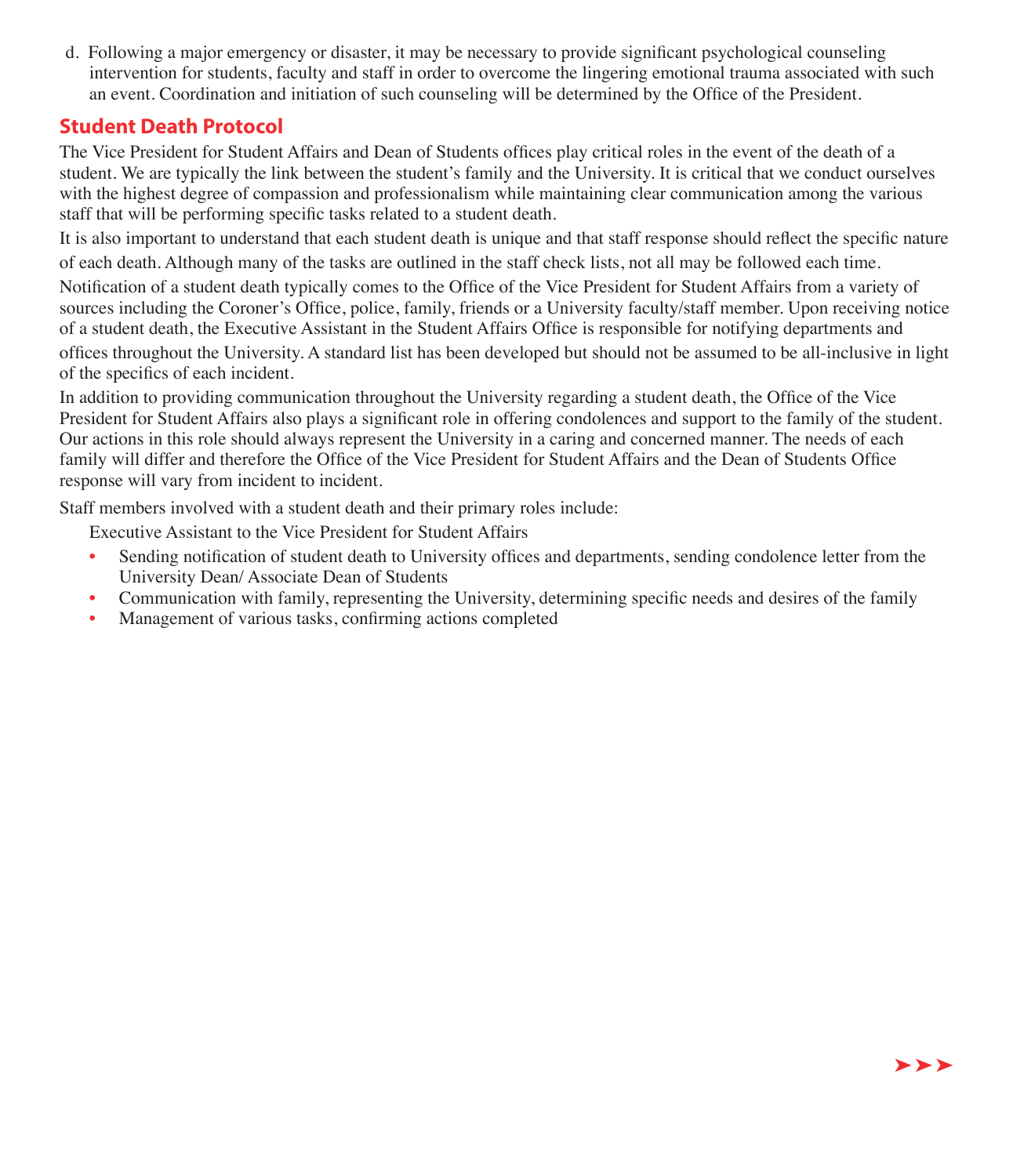## **Explosion or Hazardous Materials Incident**

A spill or release of hazardous materials must be reported immediately to University Police at **251-460-6312** and then the Safety and Environmental Compliance Department (251-460-7070). After hours University Police are to utilize Safety and Environmental Compliance Department's emergency call list to contact department representatives. For an explosion or hazardous materials incident with injuries call 911 immediately.

\* University Police personnel will respond to the scene and initiate evacuation. A Field Operations Center will be established a safe distance up wind from the incident that provides sufficient safety for responders. Officers are NOT to enter the area.

\* In the event of an explosion or detection of a bomb, the University Police will contact the Mobile Police Department's Bomb Squad. Upon their arrival, they will assume command of the operation and University personnel will perform support functions as directed. University Police representatives will remain on site until an all clear is given by MPD.

University Police will contact the Mobile Fire and Rescue Department to take command of the fire fighting operation and the University personnel may be required to perform support functions. University Police representatives will remain on site until an all clear is given by the Incident Commander.

When reporting, be specific about the nature of the materials involved and exact location.

Safety & Environmental Compliance will contact the Mobile County Emergency Management Agency (MCEMA 251-460-8000) if a large scale hazardous materials incident occurs.

The reporting individual should vacate the affected area at once and seal it off to prevent further contamination of other areas until the arrival of the University Police and personnel from Safety and Environmental Compliance.

Anyone who may be contaminated by the spill is to avoid contact with others as much as possible and utilize emergency showers/eye wash stations. Remain in the vicinity and give names to University Police. Required first aid and cleanup by specialized services are to be started at once under the oversight of the Safety and Environmental Compliance Office.

CAUTION: If the hazard is potentially explosive in nature do not activate the fire alarm or any other energized equipment. You must report the emergency by telephone to the 911 Center and **251-460-6312** to the University Police.

When the building evacuation alarm is sounded, everyone is to exit the building. Walk quickly to the nearest marked exit and alert others as needed.

ASSIST HANDICAPPED INDIVIDUALS AS NEEDED IN EXITING THE BUILDING! Remember that elevators should be reserved for handicapped use. DO NOT USE ELEVATORS IN CASE OF FIRE. DO NOT PANIC.

Once outside, move to a clear area at least 500 feet away from the affected buildings. Keep streets, fire lanes, hydrants and walkways clear for emergency vehicles and crews.

## **Toxic Fume Release (Of-Campus)**

During an accidental industrial or transportation related release of toxic fumes from chemicals or other incidents where the air quality threatens persons on any of the University campuses, Sheltering in Place is recommended.

Shelter in Place simply means staying inside the building you are in and seeking shelter in the nearest available building. Refer to Shelter in Place Plan for additional information.

It is the responsibility of local authorities to notify the university and issue orders for in-place sheltering during chemical emergencies generated off campus.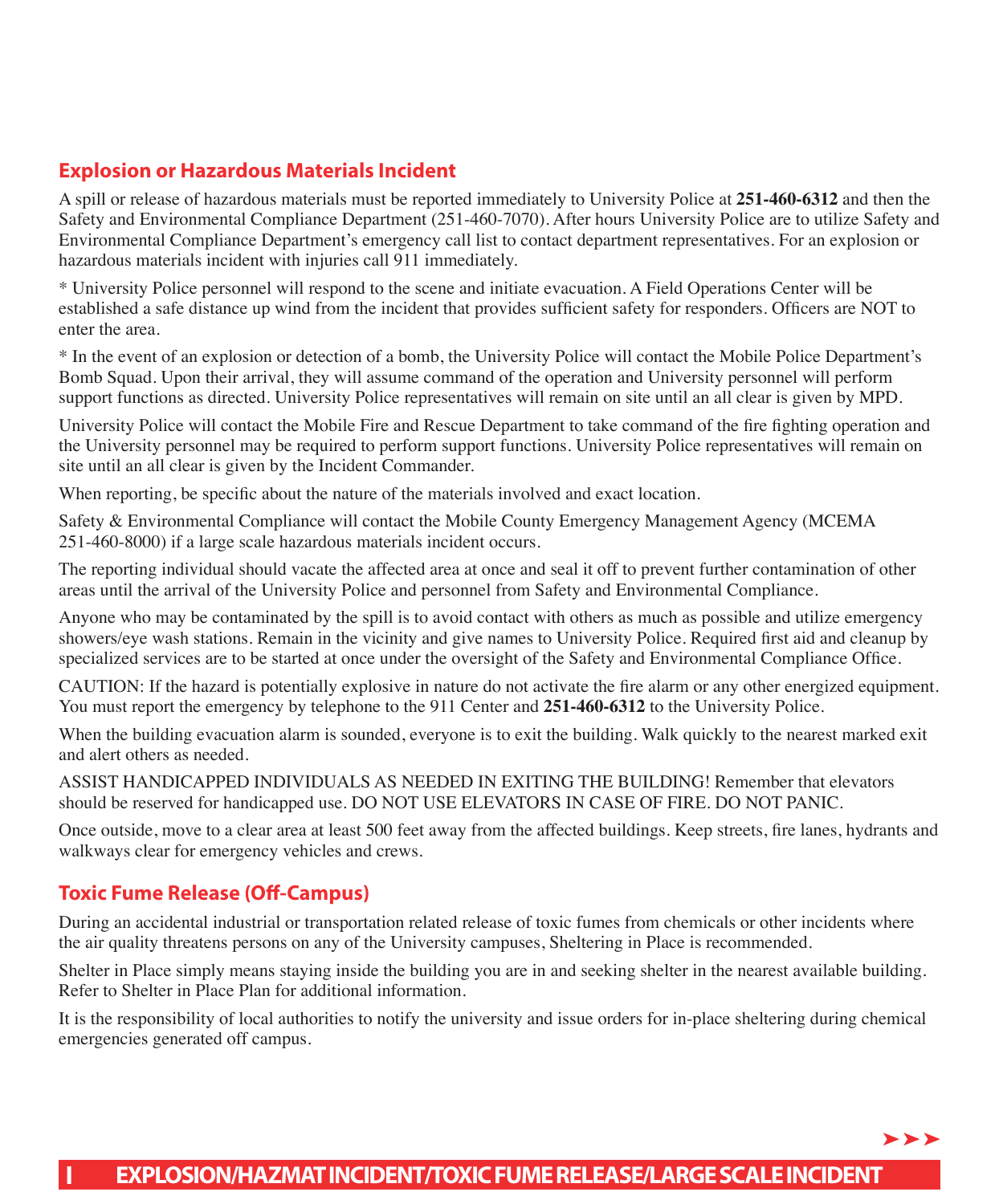The University Police Department will notify the President's Office, Assistant Vice President of Facilities Management and the Director of Safety and Environmental Compliance. The University's Emergency Notification System(s) may be utilized in notifying University Officials and department representatives by University Police dispatch as described in Notification Guidelines by Incident Level. All employees, students and visitors outside will be directed to enter the nearest building to Shelter in Place.

The Assistant Vice President of Facilities Management if required will instruct maintenance and utilities departments to shut off air handler units and any other ventilation systems that might re-circulate the fumes within the buildings.

When Shelter in Place procedures are implemented and all occupants are in the buildings, they will be instructed to remain in the buildings until official notification is given by local authorities that the toxic fume has cleared.

## **Large Scale Incident**

In the event a large scale incident occurs, such as an airplane crash on campus, take the following actions:

- a. Immediately take cover under tables, desks or other objects, which will give protection against falling glass or debris.
- b. After the immediate effects of the explosion and/or fire have subsided, notify the University Police Department. Give your name and describe the location and nature of the emergency.
- c. If necessary, or when directed to do so, activate the building fire alarm. CAUTION:

You must always report the emergency by telephone to **251-460-6312** in addition to activating the alarm.

- d. When the building fire alarm is sounded or when instructed to leave by University Officials, walk quickly and calmly to the nearest marked exit.
- e. ASSIST HANDICAPPED INDIVIDUALS WITH EXITING THE BUILDING! Remember that elevators, if safe to use, should be reserved for handicapped persons. DO NOT PANIC.
- f. **Do not use elevators in cases of fire.**
- g. Once outside, move to a clear area that is at least 500 feet away from the affected building. Keep streets and walkways clear for emergency vehicles and crews. Know your area assembly points.
- h. If requested, assist emergency crews as necessary.
- i. A University Field Operations Center may be set up near the disaster site. Keep clear of the Operations Center unless you have official business.
- j. DO NOT RETURN TO AN EVACUATED BUILDING unless instructed to do so by an authorized University official.

**IMPORTANT:** After any evacuation, report to your designated campus area assembly point.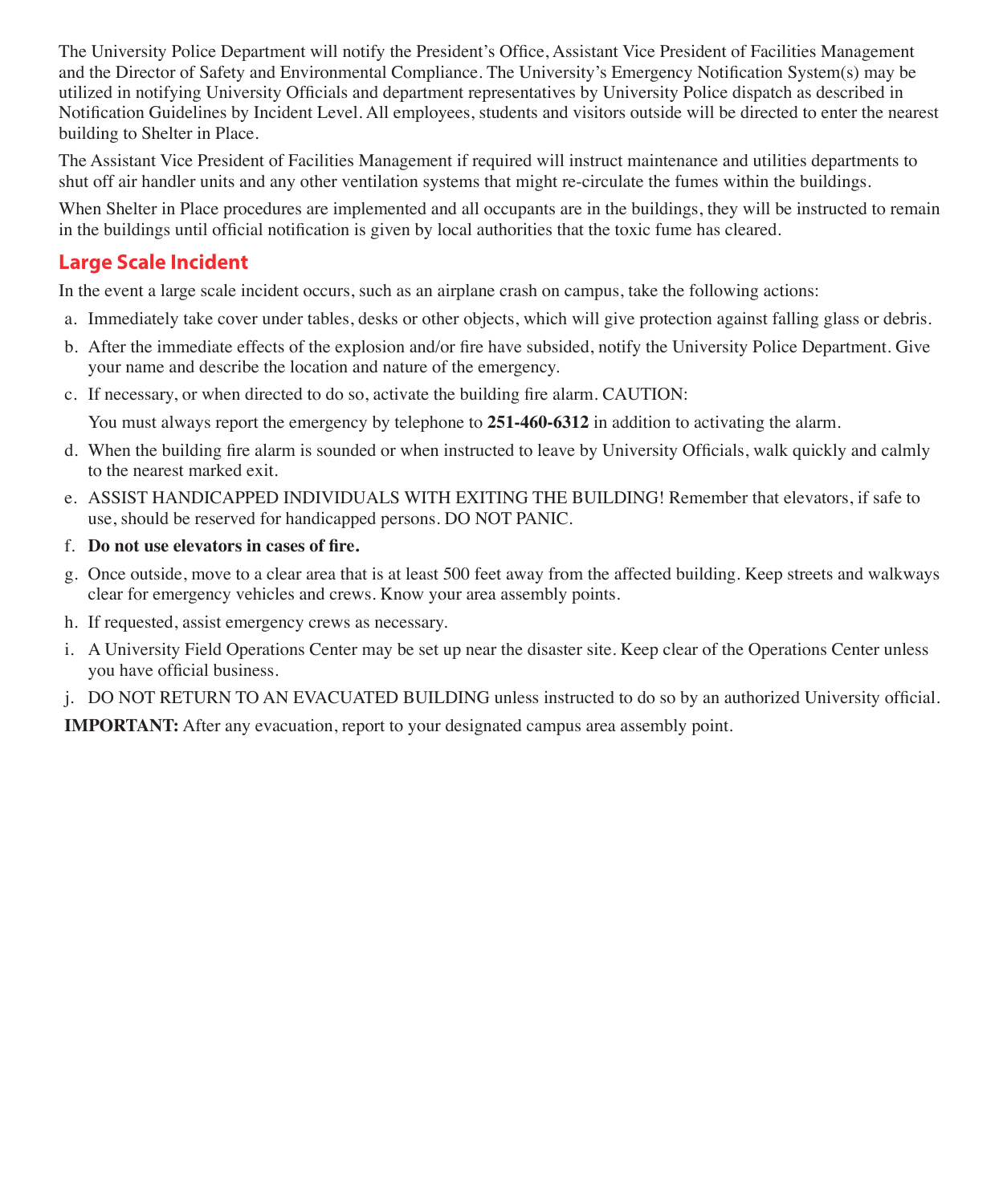## **A to Z Plan for Weather Events**

#### **Hurricanes**

If USA is in the possible path of a hurricane or tropical storm, tune in to the National Weather Service [\(Weather.gov](https://Weather.gov)) and the broadcast or virtual media for updates on weather WATCHES and WARNINGS. Once USA communicates the initial general WARNING at the beginning of a hurricane situation, it will continue to update weather conditions throughout the storm, but will defer to the National Weather Service and the media for updated official weather information. USA's role will be to report on official closures and other pertinent details related to University operations.

Unless there is a mandatory state or federal evacuation, USA does not recommend that students, faculty or staff evacuate except under the most severe conditions, due to dangers on the road and interruptions to classes and the educational process. The USA main campus is not in a flood zone, so there is no risk of rising waters. If a hurricane is approaching, USA will attempt to take action in a timely fashion, while also trying to minimize inconvenience to faculty, staff and students. In case of weather-related closure or other bulletins, information will be available from the Official Sources provided.

In the event a hurricane is forecasted and is being tracked toward Mobile or the Alabama Gulf Coast, the University President or designee will determine and if necessary declare a University **Watch Phase**. At that time, the University's "Severe Weather Group" will convene to:

- a. Review the University's plan and to receive instructions as to their areas of responsibility.
- b. Evaluate University activities, if necessary, prepare and announce school closing utilizing the USA Weather/ Emergency Hotline **251-460-6999** and provide notifications via emergency notification systems.
- c. Marketing and Communications or designee will notify nonessential USA personnel of the closing and how to stay informed of updates.
- d. The Vice President(s), as directed by the President of the University, will have departments generate a list of all essential personnel. Each department will present a list of employees to remain on campus and their chairperson/ department head will present a current list to the appropriate Vice President. No staff member will be required to stay if he or she has other commitments that University Officials decide are unavoidable. Essential personnel when identified will be instructed to either remain on campus or return at a specified time as it relates to their job function. Families of essential personnel will be offered shelter in a University shelter facility or may stay in buildings with essential personnel as space permits. Deans and/or Department Managers must approve before essential personnel may bring families to campus.
- e. A meeting with essential staff members will be held by managers to discuss department specific needs and to make necessary preparation plans.
- f. Actions to be taken during the **Warning Phase** as directed by the President:
	- 1. Set up communications and television systems in designated facility.
	- 2. Review available employees list and identify which employees are to work during the storm and which are to come in following the storm.
	- 3. In the event that the primary USAPD dispatch and office are inoperable, an alternate dispatch area has been created in the Health Sciences Building (HAHN).
	- 4. Activate Emergency Operations Center should weather conditions warrant. University Police Dispatch Offices and or designated facility rooms will serve as Operations Center and will be staffed around the clock. In the event that the primary USAPD dispatch and office are inoperable, an alternate dispatch area has been created in the Health Services Building (HAHN). University Police and Facility Management departments provide the following supplies and equipment to the Operations Center: battery operated radio, two-way radios and a copy of the Emergency Response & Recovery Plan. Food Services provider will supply the Operations Center with food/drinks based on staffing levels. A portable air-conditioning unit will be available for this area in the event normal power is lost and the facility is on emergency power.
	- 5. Direct all news media queries to the Marketing and Communications.

## **J A TO Z PLAN FOR WEATHER EVENTS – PREPARATION**

 $\blacktriangleright$   $\blacktriangleright$   $\blacktriangleright$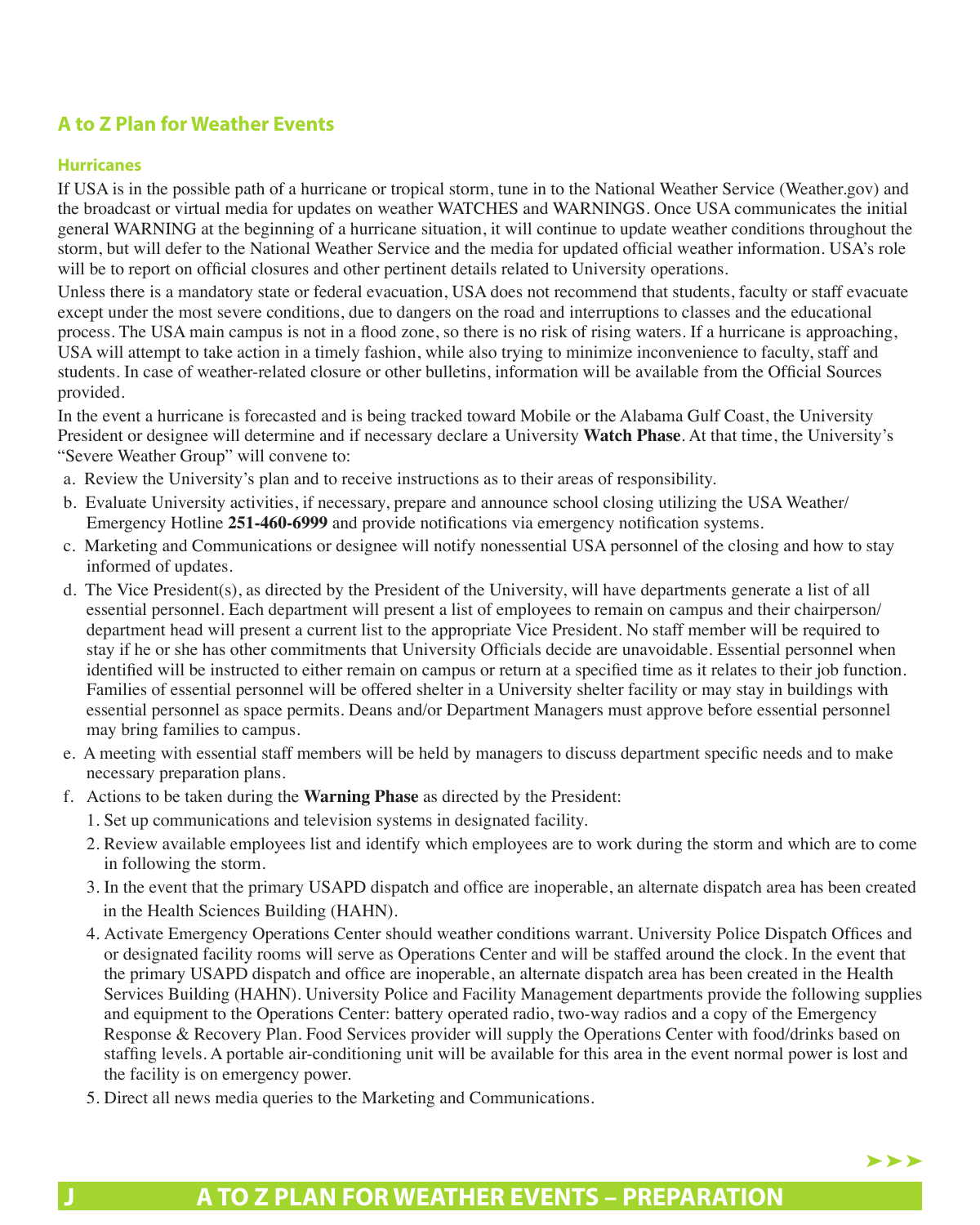6.Assess each department's suggested disaster readiness supplies and equipment including but not limited to:

| Food Supply                     | Tape                      | Vehicles - fueled    |
|---------------------------------|---------------------------|----------------------|
| Water Supply                    | Plastic sheeting material | Cots where necessary |
| Flashlights                     | <b>First Aid Kits</b>     |                      |
| <b>Batteries</b>                | Radios and chargers       |                      |
| <b>Emergency Lighting</b>       | Tarps                     |                      |
| Paper plates $&$ utensils, etc. | Rain Gear                 |                      |

- 7. Central Utilities and/or Facility Maintenance departments will test start emergency generators and re-verify availability of fuel at this time. Maintenance will contact the fuel service provider to ensure all fuel storage and generator tanks are filled prior to an event.
- 8. University Police will restrict access to campuses if necessary through the use of barricades, vehicles and/or personnel.
- 9. Fill all University vehicles with fuel. University Police, Maintenance, Grounds and Central Utilities vehicles receive priority when fuel must be rationed. Portable fuel containers will not be filled unless determined as essential to preparedness operations.
- 10. Maintenance, Housing, Grounds Departments and Construction Contractors on campus are to secure or relocate loose equipment, materials and other objects, which can be blown about by high winds. Departments with satellite antenna equipment should consider removing or stabilizing equipment based on potential wind deflection.
- 11. Relocate items in basement areas to an upper floor if a building has potential for flooding.
- 12. Maintenance will secure doors and windows on predesignated buildings or areas. They may install sheets of plywood and/or boards over windows and glass doors as applicable.
- 13. Park vehicles in areas that provide the maximum protection, preferably in different areas of the University to avoid losing all vehicles should a particular area of the University receive substantial damage.
- 14. Grounds Department is to remove dead limbs from trees and clear areas of debris. In addition, trash cans and other potential wind borne hazards will be relocated or secured.
- 15. Building Occupants are to unplug and put plastic sheeting material over nonessential electrical equipment, computers, etc. Remember to back up data before disconnecting power. Verify research related refrigerators and freezers are connected to emergency power sources.
- 16. Deans, Chairs and/or Managers are to establish work schedules and obtain emergency numbers for personnel staying in Mobile or leaving the area.
- g. Housing Department and Student Resident preparations:
	- 1. Secure loose objects around buildings.
	- 2. Close windows, close blinds, do not tape window glass.
	- 3. The decision to evacuate housing and residence halls will be based on factors such as size/intensity of the storm and the time at which the warning is issued. Dean of Student Affairs or designee will coordinate student evacuation procedures with residence hall advisors and the Housing Department management. Jag Tran buses and shuttles will provide assistance with the relocation process. Camellia Hall/storm shelter area and Student Center facilities will be initially utilized as shelters and if necessary additional buildings will be identified by the Severe Weather Group. In the event that a hurricane is anticipated to affect the Gulf Coast, the University will activate its emergency communications channels and send timely updates to the University community.

Using the best available information from weather authorities projecting the strength and trajectory of hurricanes, the University will assess and act on the need for closing campus well before severe weather activity begins in the area, and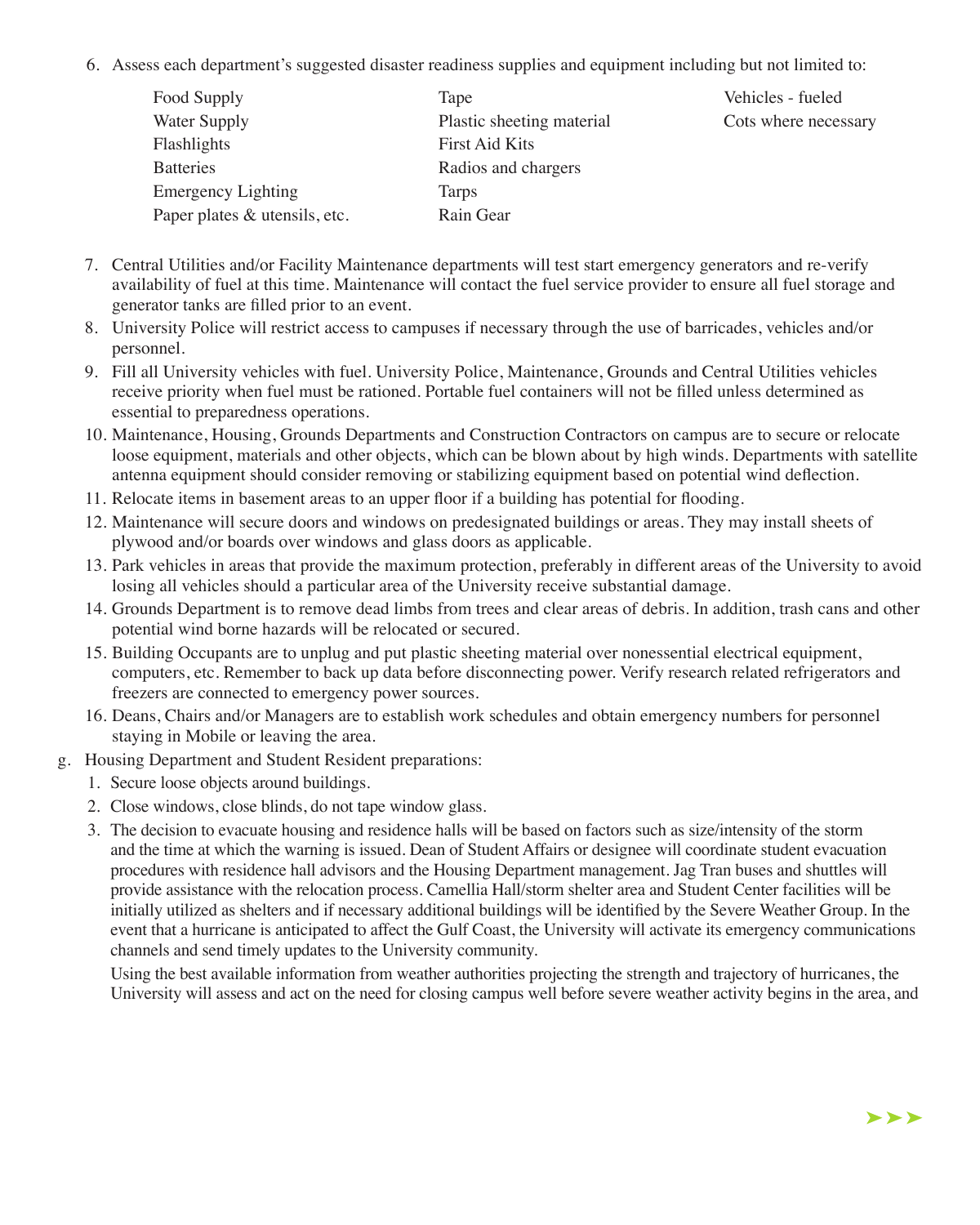far enough in advance of landfall for most students to travel home.

If a hurricane is anticipated to be severe enough to require the use of shelters, the University will officially suspend operations and evacuate its campus, at which time all events and classes will be canceled and only pre-designated essential personnel will be allowed to remain on campus.

In the event of a hurricane with university closure and mandatory evacuation announced, only residential students with a permanent address in a location which is father away than a 400-mile radius of campus may choose to remain and seek shelter in a University designated Best Available Refuge Area (BARA). The University's Department of Housing will identify and notify those campus residents regarding sheltering procedures pursuant to University policy. All other students must make arrangements to travel to their home or other location until the University announces that it is safe to return to campus.

Because hurricane information can change quickly and it may not be possible for USA to provide updates during a storm, the University encourages students, faculty and staff to monitor official weather information disseminated to the public by the National Weather Service and use their best judgment about personal safety and travel.

For more information on hurricane preparedness and evacuation routes, please refer to the State of Alabama Emergency Management Agency and the City of Mobile Hurricane Preparedness site. Camellia Hall/storm shelter area and Student Center facilities will be initially utilized as shelters and if necessary additional buildings will be identified by the Hurricane Preparedness Group.

- 4. Representatives from the Student Health Department, if present, will coordinate medical services during the shelter operation.
- h. Shelter Management
	- 1. Shelters for essential personnel and/or their families will be managed and staffed by their representative managers and/or their designee. The Vice President for Student Affairs or designee will serve as liaison between shelter managers and the Operations Center.
	- 2. Essential personnel, faculty and staff that intend on bringing family members with them to a University facility serving as a shelter must, prior to their arrival, provide to their respective shelter manager a list of those whom they intend to bring with them. Only those individuals on the list will be permitted into a University shelter. Individuals not affiliated with the University must be referred to local county shelters.
	- 3. Shelter managers will pick occupants to assist with managing exits, keeping trash removed and to perform final clean up operations.
	- 4. Each shelter manager will have a first aid kit, two-way radio, portable lights, sign in sheets and identification tags to be provided to them by the Safety and Environmental Compliance Office.
	- 5. Each shelter will have laminated floor plans posted as to areas of approved refuge and rules of conduct. Failure to maintain appropriate conduct will be justification for law enforcement intervention. Each shelter will have a University Police Officer on duty during the hours of operation. Each shelter will have a designated entrance/exit. All others will be secured against entry. Exit egress will be maintained at all times. Shelter rules will be posted.
	- 6. Pets are not permitted in designated shelters.
	- 7. County and City agencies with the intent to utilize a University facility must have obtained President Office's approval in advance. Approval may be granted on a case by case basis. Facilities designated as University managed shelters are not approved for outside agency use.
	- 8. The University's food service contractor is to provide food/drinks for students and essential personnel having a valid University ID. Others may purchase meals at regular prices while supplies last.
	- 9. Family members of University personnel staying in any of the shelters must bring with them their own nonperishable food, drinks and bedding items. Cooking and storage facilities will not be available. Therefore, all food must be prepared in advance.
	- 10. All University owned and/or managed properties are smoke free, smoking is also prohibited in any University owned or rented vehicle. **Notice:** Alcohol is prohibited on campus.
- i. Marketing and Communications Office, Athletics and Housing Departments will plan for the following:
	- 1. What to tell students and staff. How information will be provided and updated. What phone number to utilize if normal lines are out (cellular phones).
	- 2. Will the University host any campus guests here at the time of the storm such as sports camps?

# **J A TO Z PLAN FOR WEATHER EVENTS – DURING THE STORM**

 $\blacktriangleright$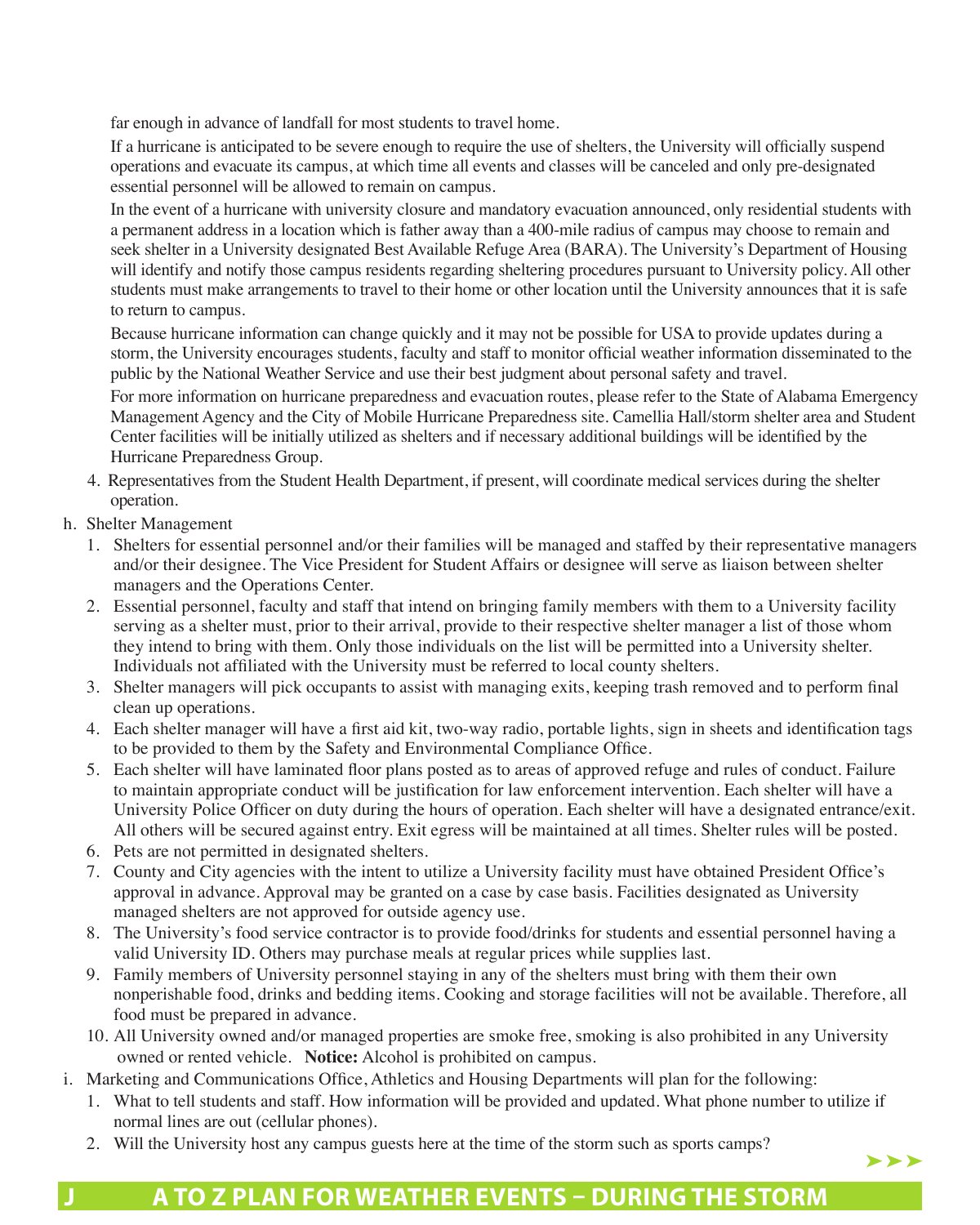- 3. What will be done if the hurricane damages a residence building and temporary housing is required. Pre-established alternate buildings will be designated by the Vice Presidents for Student Affairs office.
- 4. How to contact emergency medical staff.
- 5. Where to park vehicles, what supplies occupants should bring to campus (i.e., radio, water, blankets, food, etc.). Housing Office to provide approved lists.
- 6. Cellular phone numbers will be available for emergency communications on campus in addition to the USA Weather/Emergency Hotline number. The University's Emergency Call Center may be activated.
- 7. A member of the University's Weather Center may be assigned the responsibility of communicating weather updates to shelter managers. Administration leaders will monitor the various hurricane information services for updates.
- 8. An information sheet should be emailed to University Marketing and Communications office and the office of the President for review prior to the dissemination of information for correctness and consistency.
- 9. This information sheet compiled by the Vice President for Student Affairs or designee will contain the names, telephone numbers and shelter areas that will be open during the storm.
- 10. Information sheets will be delivered to Resident Student Advisors who will then distribute copies to every residence building room. Copies will also be made available in the office of Campus Student Services for distribution and posting around campus.
- 11. INFORMATION SHEETS should be immediately distributed to all faculty and staff via e-mail and campus mail service.
- 12. A University vehicle will be reserved and assigned to "the Emergency Operations Center." The vehicle will be made available a full day prior to the expected arrival of the storm filled with fuel.

## **During the Storm**

All student and staff travel will be canceled during the storm. Refer to Appendix #1 for Closure and/or Cancellation Policy. All programs and normal services (including conferences) will be canceled. Any exceptions must be made by the President or designee.

During the storm, the Office of Marketing and Communications will serve as the information source for all student and staff needs. It will have access to all sources of news gathering including cellular phones and portable radios in case the storm knocks out power and/or phone lines.

A. The Emergency Operations Center will be staffed 24 hours a day during the storm by University staff and essential personnel (as scheduled by Administration).

The University of South Alabama's highest priority is the safety and well-being of its students, faculty and staff. Here are USA's procedures for weather and emergency situations.

## **Weather Communication General Guidelines:**

USA encourages students, faculty and staff to monitor official weather information disseminated to the public by the National Weather Service ([Weather.gov\)](https://Weather.gov) through the broadcast media, virtual media, and other means. This should be your primary source for weather WATCHES and WARNINGS information as defined by the National Weather Service.

USA generally will communicate only when WARNINGS are issued by the National Weather Service for the immediate campus area. See the section below on tornadoes for the procedures USA will use during WARNINGS.

In case of weather-related closings or other bulletins related to the operation of the University, information will be available from the following Official Sources of Weather and Emergency Information:

- Campus-wide blanket e-mail and text message.
- USA Weather and Emergency Hot Line at **251-460-6999**
- USA home page at <www.southalabama.edu>

Anyone associated with the University should make his or her best decision as to personal safety during a weather event, and students should consult with their faculty members directly if they miss class due to weather.

Campus employees should not depend on news media sources for information on work schedules or closures, but consult with supervisors or one of the official USA information sources listed above.

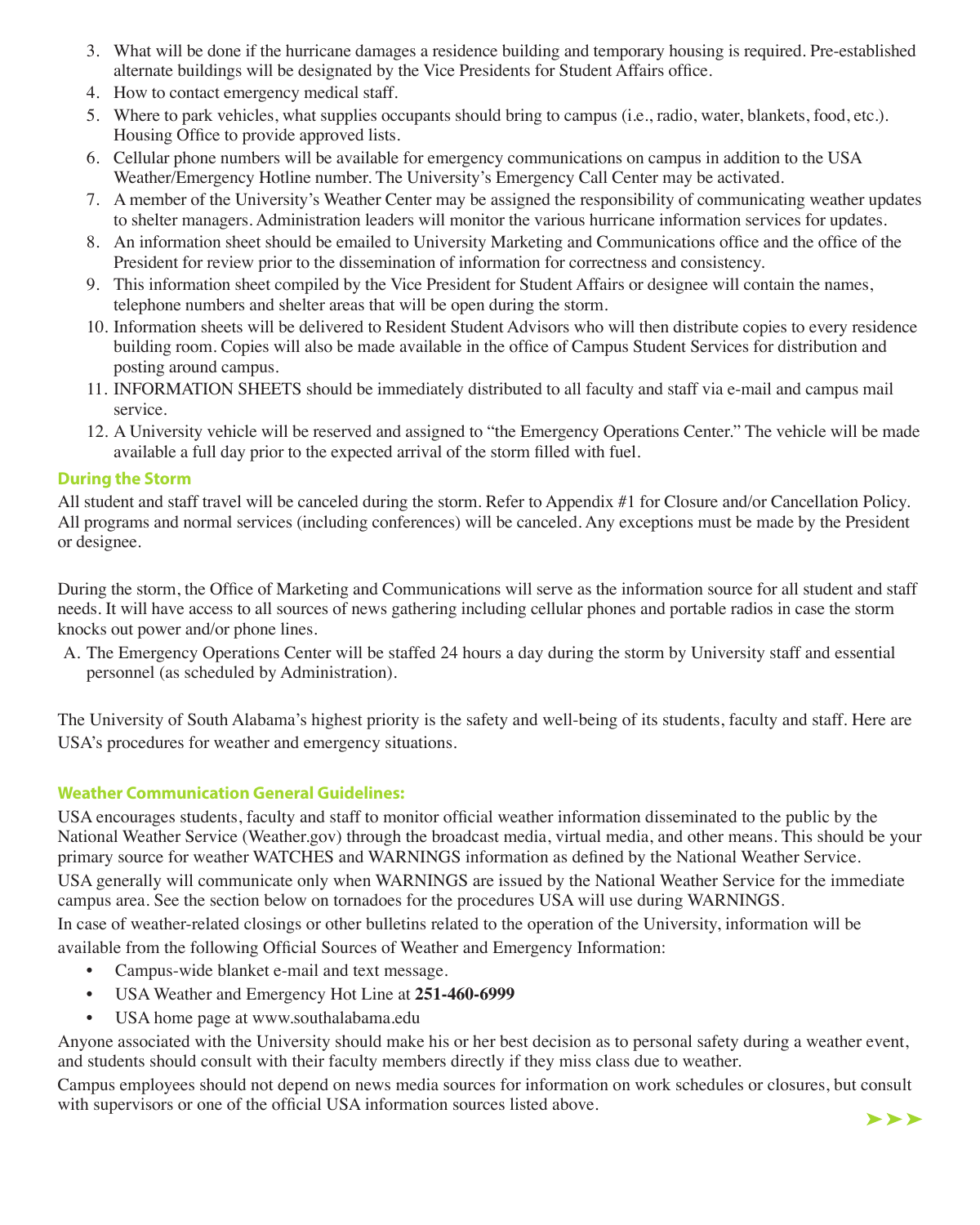## **University Shelters**

## **A. Primary Shelters:**

The following buildings will be considered primary shelters or gathering places for students, faculty and staff in the event of potential flooding or the pending arrival of a hurricane to the Mobile area. Campus shelters if authorized and opened are for University personnel, students and their immediate families or persons in their care, but are not designated as general community shelters.

All operations within the residence halls will be monitored by the Assistant Vice President or designee and will refer all problems that occur to the Operations Center.

University officials, as necessary, may be sent to deal with problems in the halls or elsewhere on campus only when sustained winds are less than 55 mph or it is considered to be safe based on the work to be performed. Staff may utilize a University vehicle assigned to the Emergency Operations Center if available. Staff members will not be permitted to respond to incidents during the extreme periods of the storm.

Any University guests on campus during the storm will be monitored by a University staff member.

Updates to the shelter occupants will be made by a designated person in each of the shelters with guidance from Marketing and Communications. These updates will be made as needed for information referral.

During the storm, all essential personnel and students must remain in their designated shelter buildings. Occupants that leave a shelter during the storm will not be permitted back in unless receiving prior permission from a shelter manager. Smoking is prohibited in University Buildings, smokers must utilize designated smoking areas.

#### **The following buildings will serve as PRIMARY Campus Shelters:**

| Main Campus:                                                                                                                                                                                                                                                                                                                              |                          |
|-------------------------------------------------------------------------------------------------------------------------------------------------------------------------------------------------------------------------------------------------------------------------------------------------------------------------------------------|--------------------------|
| Camellia Hall/storm shelter area                                                                                                                                                                                                                                                                                                          | Phone $251 - 341 - 4030$ |
| Student Center Ballroom - will serve as overflow facility                                                                                                                                                                                                                                                                                 |                          |
| for students only. Refer to floor plan.                                                                                                                                                                                                                                                                                                   | Phone 251-460-7090       |
| $\mathbf{D}$ , $\mathbf{C}$ , $\mathbf{L}$ , $\mathbf{L}$ , $\mathbf{L}$ , $\mathbf{C}$ , $\mathbf{L}$ , $\mathbf{L}$ , $\mathbf{L}$ , $\mathbf{L}$ , $\mathbf{L}$ , $\mathbf{L}$ , $\mathbf{L}$ , $\mathbf{L}$ , $\mathbf{L}$ , $\mathbf{L}$ , $\mathbf{L}$ , $\mathbf{L}$ , $\mathbf{L}$ , $\mathbf{L}$ , $\mathbf{L}$ , $\mathbf{L}$ , |                          |

## **B. Secondary Shelters:**

Shelter Activation: Activation of these shelters will be initiated by the Vice President for Student Affairs in coordination with the Vice President for Finance and Administration or designee(s) upon declaration of an emergency. These shelters and their locations will be announced to staff and students via the USA Weather/Emergency Hotline and/or through the University's Emergency Notification system(s) as necessary.

The Mitchell Center's kitchen and/or Hancock Whitney Stadium Kitchen shall serve as an emergency Food Service location in the event that utility services are interrupted at the Dining Facility.

## **In the Event the University Becomes a State Emergency Management Shelter Site:**

The University's President and Board of Trustees would be first contacted by the Governor's Office and/or by the

Department of Homeland Security prior to any activation. The following basic guidelines are given:

- A. University Police will establish and maintain communications with other Emergency Operations such as Mobile County Emergency Management - American Red Cross, etc.
- B. University Officials will disseminate emergency information throughout the University as needed. Coordinate opening and operation of buildings designated as state managed shelters. State Emergency Management Officials must provide staffing to maintain safety and security for shelter sites.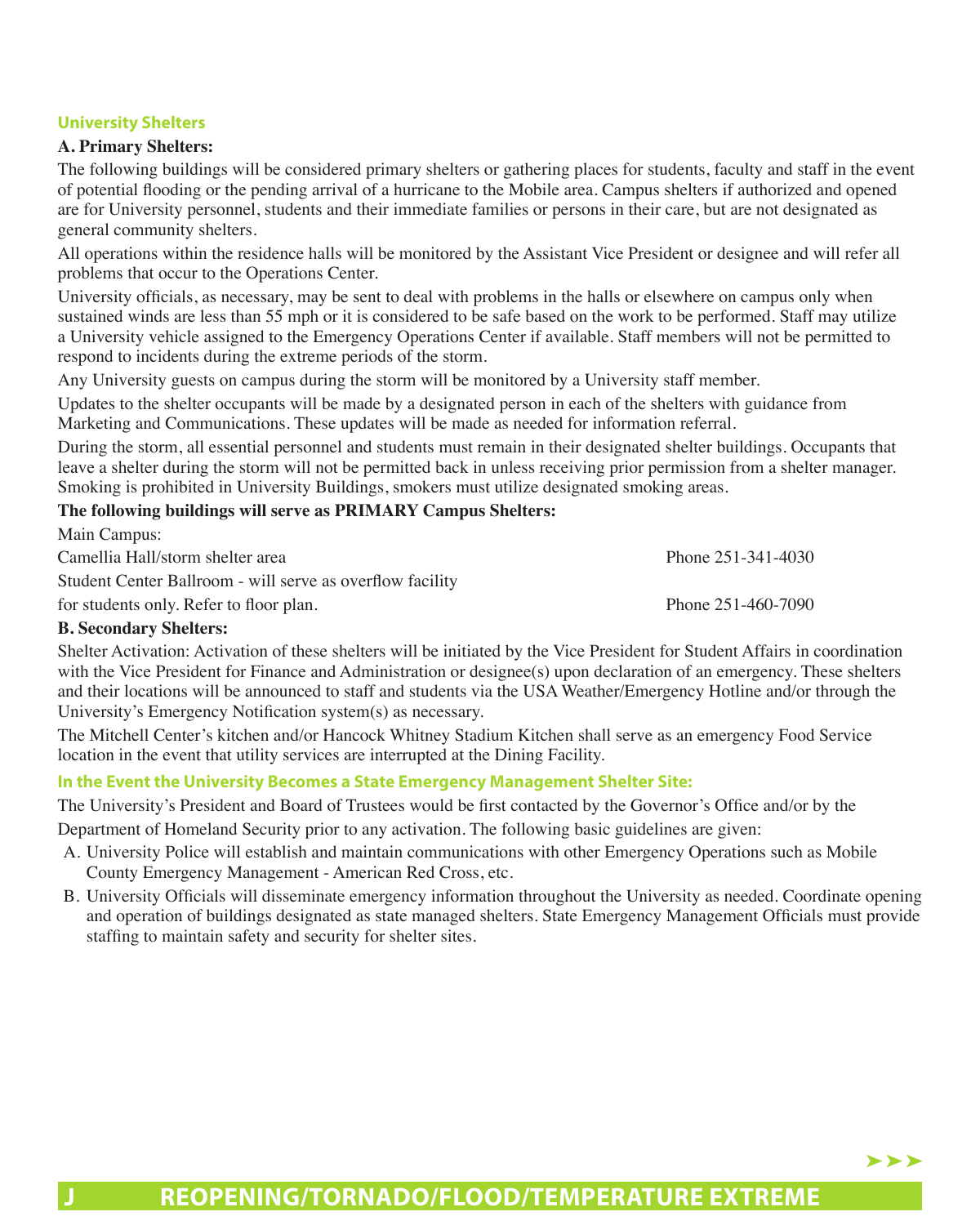## **Reopening the University**

- A. At the earliest possible time following the hurricane, the Vice President for Finance and Administration, Facilities Management Director, Assistant Director Maintenance and Grounds, Construction Coordinator(s), Director of Housing, Campus Police Chief and the Director of Safety and Environmental Compliance will develop an initial damage survey of University Buildings and jointly submit a report to the Emergency Operations Center.
- B. Representatives from Safety and Environmental Compliance, University Engineering Design and Construction Office, Maintenance and Central Utilities will inspect buildings as deemed necessary prior to reopening.
- C. Assessment teams will be coordinated by the Facilities Management Department. Buildings will be placarded as to their condition and will be secured by University Police until approval to reoccupy is given.
- D. The Assistant Vice President of Facilities Management and/or designee will coordinate post hurricane clean-up operations and will provide maximum support with available resources.
- E. The Vice President for Finance and Administration or designees will coordinate recovery operations with the representatives of FEMA, state and local agencies.
- F. Classes and other normal operations will resume upon order of the President or designee.

## **Severe Storm or Weather Condition**

## *General*

The National Weather Service and USA Coastal Weather Center will, in most cases, provide adequate time to take certain precautions or to activate the University's Emergency Response Plans if disaster appears inevitable. Any threatening weather phenomena should be brought to the attention of the University President or designee who may choose to activate the Emergency Operations Center. Check the University's **Weather & Emergency Hotline 251-460-6999** for current information.

#### **Severe Storm**

- A. Students, faculty and staff when given notice of an impending storm, are to close all doors and windows.
- B. Close all window blinds and drapes to provide additional protection against shattering glass.
- C. Maintenance, Construction and Grounds Departments managers are to notify employees and contractors of the impending storm and provide instructions.
- D. All outside sports events are to be discontinued and participants will be advised to take shelter.
- E. University Police, Housing, Maintenance and Grounds Department employees will check all outside areas and secure loose items that could create airborne hazards in high wind.
- F. Personnel in University vehicles off campus will be directed to find an area for shelter and remain there until conditions improve. At no time, unless instructed to provide emergency services, should an employee attempt to travel when conditions make roads/streets dangerous.

## **Tornado**

Tornadoes are more rare in the Mobile area than in the central and northern parts of the state. However, if conditions are favorable for a tornado to develop locally, the National Weather Service ([weather.gov](https://weather.gov)) will issue an alert.

- A. Two types of alerts are announced when the potential for tornado activity exists. Watch Phase is when tornadoes are possible in the area. Remain alert for approaching storm.
- B. Warning Phase is when a tornado is imminent or has been indicated by Doppler radar or reported by storm spotters.
	- University officials will initiate emergency notification systems when a direct/imminent threat has been identified.
- C. All classes, laboratories, activities, and events will be automatically suspended until the all-clear notification has been sent.
- D. Immediately move to the lowest point of the nearest building, away from doors and windows. Facility managers and building safety coordinators are to pre-identify shelter locations within each facility If sufficient notice is given, move students and employees to basements, interior stairways and/or center hallways whenever possible.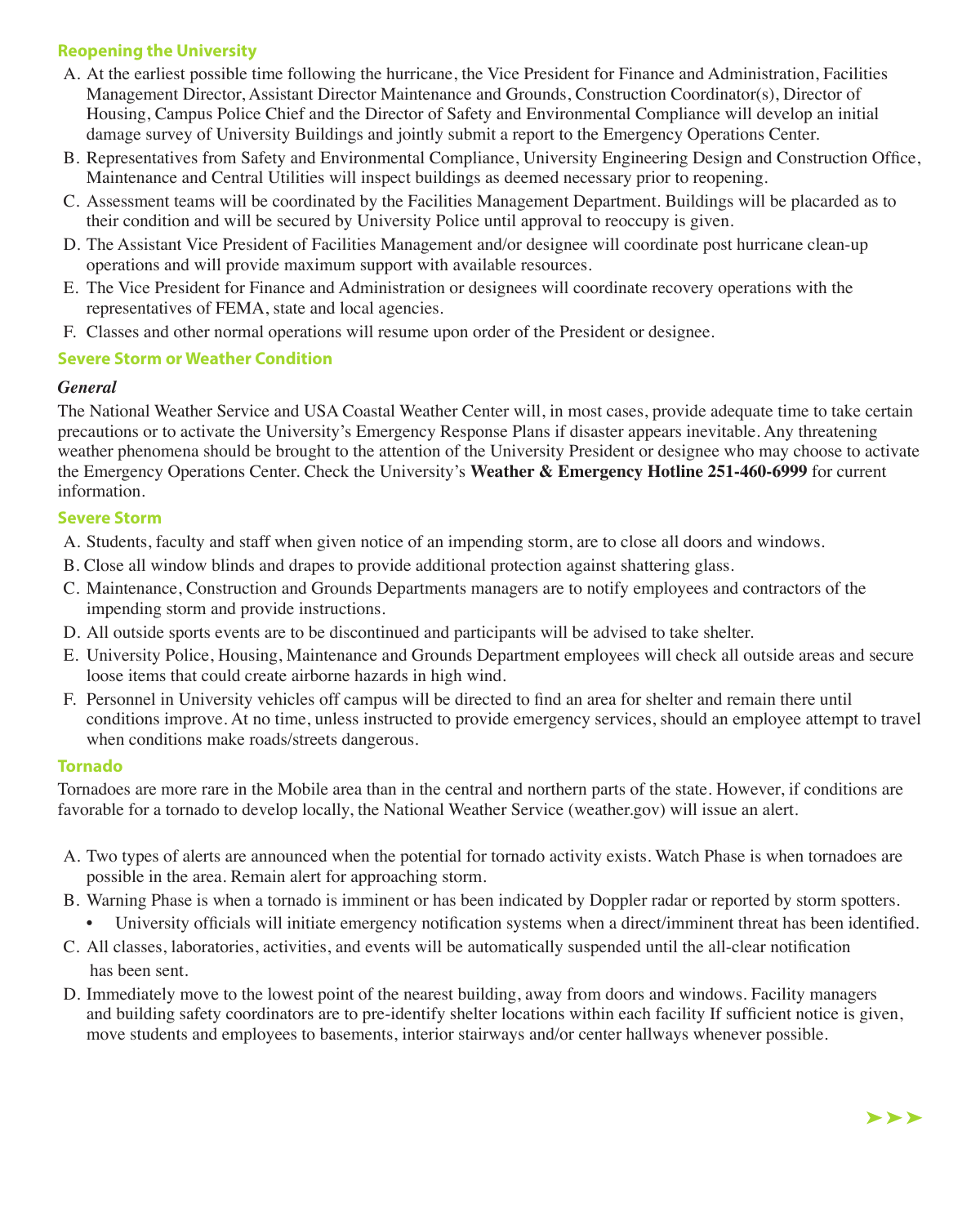- E. Remain inside until you are notified that severe weather has left the area.
- F. Tornado warnings are canceled by official notifications only. The University Police Department will be directly monitoring the primary weather radio channels, county radio signal and other local law enforcement agencies systems.
- G. If a sudden warning should occur, look for a location without windows such as stairwells or rest rooms. If time will not allow, then take cover under a heavy piece of furniture (refer to best area of refuge guidelines).
- H. Once the threat has passed, assess the damages and report to your designated evacuation area for a personnel count. At no time should you enter a damaged building. Wait for the emergency responders to arrive and if necessary, direct them to individuals who may remain trapped.
- I. University Officials will coordinate building assessments and then notify you when the building is safe to re-occupy.
- J. If your area has suffered damage, wait for help to arrive. Power lines, debris and downed trees can create special hazards outside the structure. Keep in mind elevators should be avoided due to a potential for power outages.

The all-clear notification will be made over the campus siren/PA loudspeakers and/or the USA Mass Notification System. Once this notification has been made, all University activities will resume.

## **Flood Preparation Procedures**

## DECLARING A FLOOD EMERGENCY

The decision to implement flood emergency procedures will be made by the President or designee when any threat of a flood appears likely. Off-campus Administrators and Directors shall follow the University's plan unless a Hospital/ Healthcare facility contingency plan has been developed. In consultation with the President or designee, the Hospital/ Healthcare facility may act independently of the campus based on flood conditions at their facility.

#### **Flood procedures are as follows:**

- A. Departments can call in off-duty essential staff as needed to assist in preparations.
- B. Supplies and equipment stored on lower flood prone areas will be moved to higher shelves or to another floor.
- C. Electrical equipment that cannot be relocated will be de-energized at the Maintenance Department's discretion.
- D. All news media inquiries will be directed to Marketing and Communications Office.
- E. Emergency Operations Center will be activated by Administration Officials as conditions warrant.
- F. All employees and students not considered essential to the flood response will be instructed to leave affected campuses prior to road closures.
- G. Maintenance, Grounds and Central Utilities personnel may be directed to install flood barriers at entrances, openings and other locations around identified buildings to be impacted. Grounds Department will acquire and deliver related supplies as needed.
- H. University Police dispatch will remain in communication with the Mobile County Emergency Management Agency and other local officials as needed.
- I. When appropriate, the President or designee will solicit local or state assistance should conditions escalate beyond University capabilities.
- J. University personnel and equipment may be requested in response to University Hospitals' flood response actions. The President or designee will establish priorities as to what locations will have personnel and equipment available.
- K. The President or designee when appropriate, will cancel or end flood response activities.
- L. Following the event, the Emergency Response and Recovery team members shall each provide a critique as to how the response process worked to the Safety and Environmental Compliance Committee. An overall summation will be created by the SEC Committee Chair for the President's review.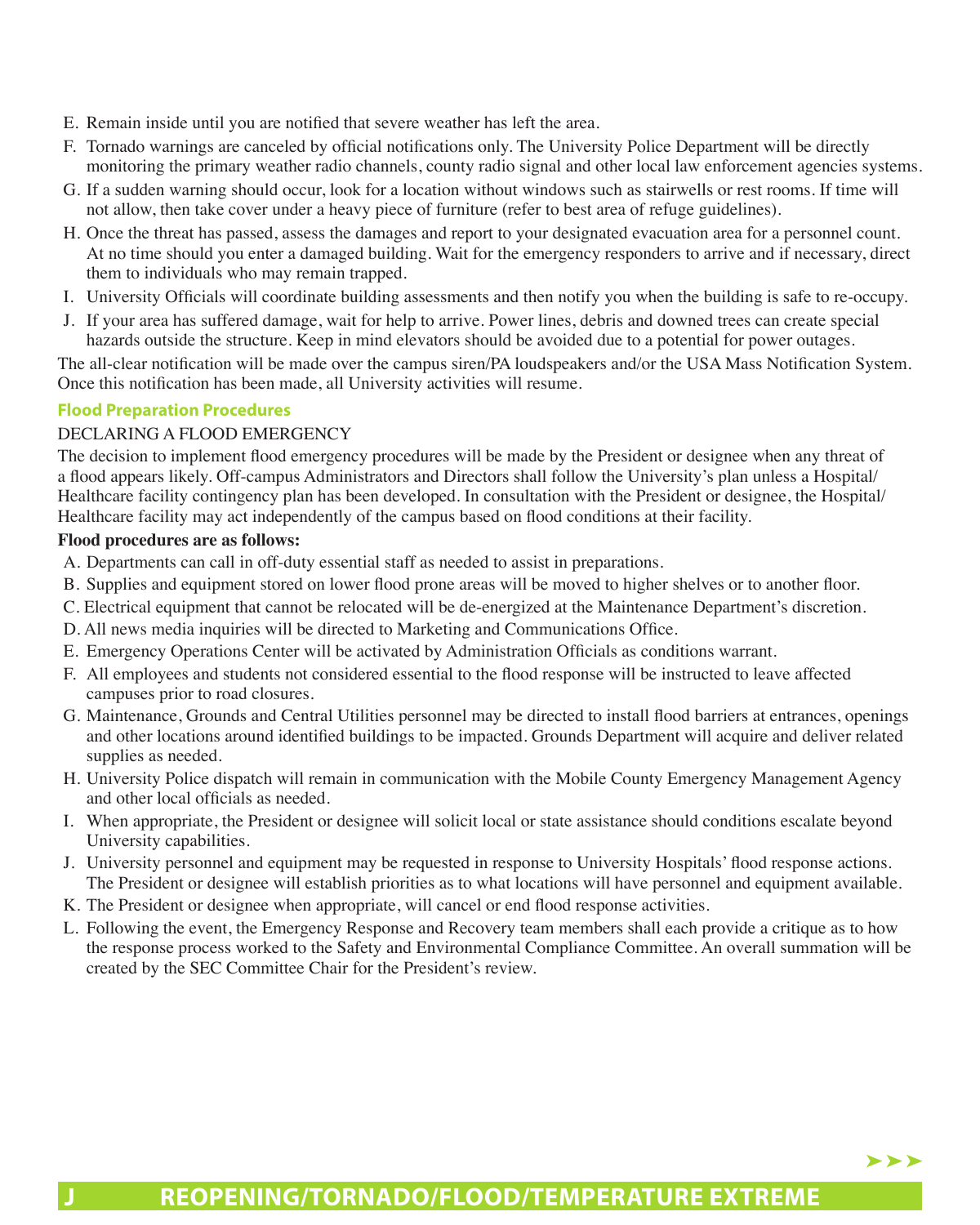#### **Temperature Extreme**

Employees working in temperature extremes such as heat or cold related should be provided with frequent work rest periods and fluids. It is recommended that clothing be layered as per temperature extreme and head wear worn to hold in body heat or diffuse direct sunlight.

• Snow and or ice events are extremely rare for the Mobile area. University officials will plan and respond accordingly.

University vehicles as per recommended manufacturer's guidelines must be maintained with appropriate coolant levels. Prior to seasons with extreme temperatures, fluid levels and coolant systems should be inspected.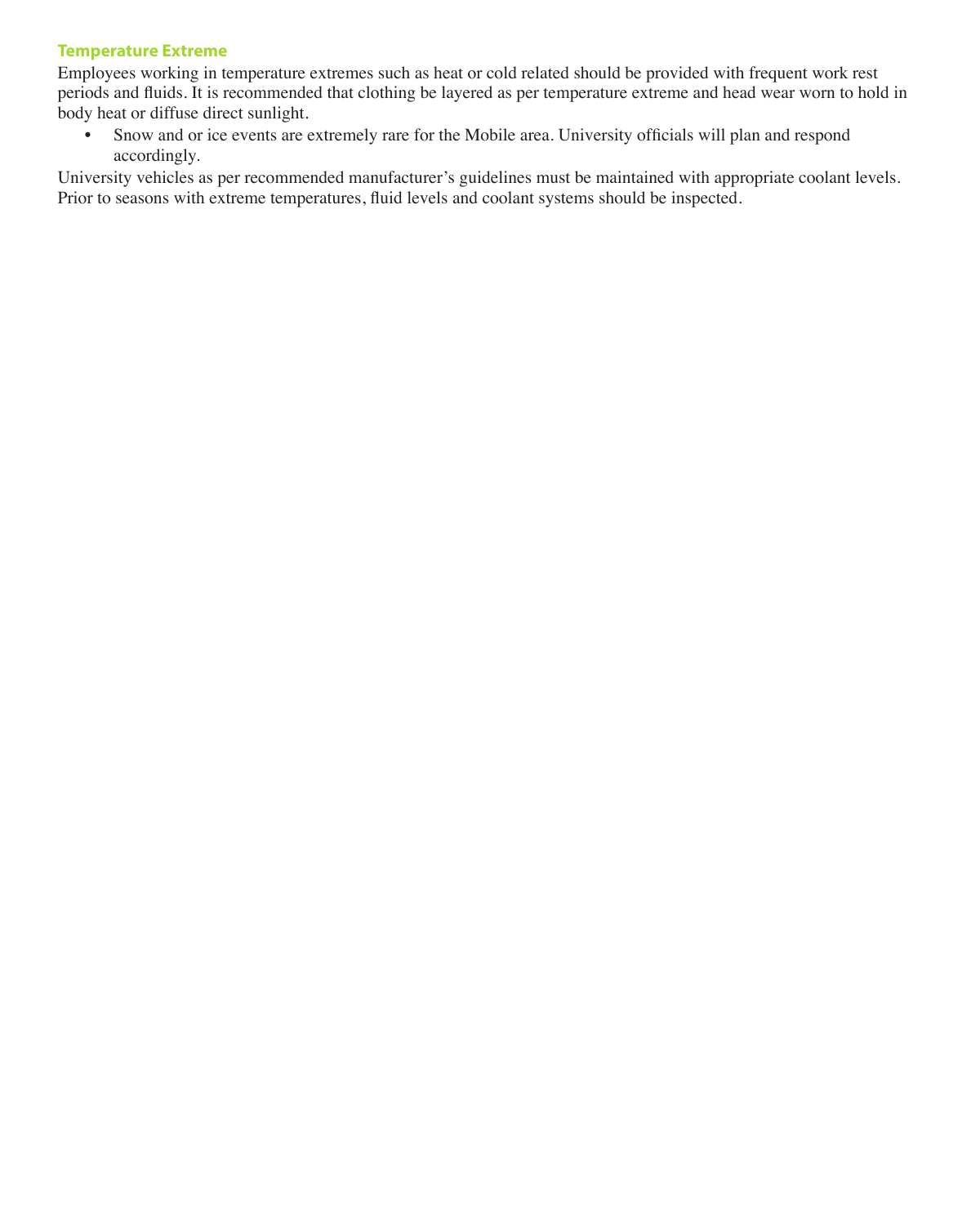## **Utility Failure**

- a. In the event of a major utility failure occurring during regular working hours (8:00 a.m. through 5:00 p.m., Monday through Friday) immediately notify Central Utilities at 251-460-7047. If phones are out of service, send a messenger to Central Utilities.
- b. If there is a potential danger to building occupants, or if the utility failure occurs after hours, weekends or holidays, notify Central Utilities at 251-460-7047 and University Police at **251-460-6312**.
- c. The building must be evacuated when an alarm sounds continuously and/or when an emergency exists as indicated by notification from University Police.
- d. ASSIST THE HANDICAPPED IN EXITING THE BUILDING! Remember that the elevators, if safe to use, are reserved for handicapped persons. DO NOT USE THE ELEVATORS IN CASE OF FIRE. If a medical emergency occurs contact Mobile Fire Department for assistance.
- e. Once outside, move to an Emergency Assembly Point at least 500 feet away from the affected building(s). Keep the walkways, fire lanes and hydrants clear for emergency crews.
- f. If requested, assist the emergency crews as necessary.
- g. A Field Operations Center may be set up near the emergency site. Keep clear of the command post unless you have official business.
- h. VENTILATION PROBLEM: If smoke odors come from the ventilation system, immediately notify University Police at **251-460-6312** and Central Utilities at 251-460-7047. If necessary, cease all operations and vacate the area.
- i. PLUMBING FAILURE/FLOODING: Cease using all electrical equipment. Contact Maintenance at 251-460-7111 or 234-7468 after hours. If necessary, vacate the area. If after 5:00 p.m. call Central Utilities at 251-460-7047 and University Police at **251-460-6312**.
- j. STEAM LINE FAILURE: Notify Central Utilities at 251-460-7047 and if necessary, vacate the area.

## **Gas Leaks**

Natural gas leaks, with an odor in the building, may occur and if so are a sign of danger such as a potential explosion. Natural gas rises and will often be outside since most gas lines are buried outside buildings. Natural gas is mixed with tertiary butyl mercaptan to give it the odor we recognize. As the gas rises the odor will fall.

If a natural gas leak or odor is suspected or confirmed in a building or in close proximity:

- a. Evacuate the building immediately, follow your building evacuation plan. Get students, visitors and co-workers a safe distance from the building, up wind and at least 500 feet from the building as recommended.
- b. Call University Police at **251-460-6312**.
- c. Call Central Utilities Department at 251-460-7047 (24 hours) and notify them of your concern and the location of the gas odor within or outside of a building.
- d. Notify Safety and Environmental Compliance at 251-460-7070.
- e. Do not activate the fire alarm unless an actual fire is detected.
- f. Do not turn on or off any electrical switches/equipment.
- g. USA Police will activate Emergency Notification System(s) by building or zone as needed.
- h. Safety and Environmental Compliance representatives are to assist USA Police Dispatch with Emergency Notification Systems as requested.
- i. Central Utilities Department is to notify Mobile Gas Company if situation warrants their assistance immediately.
- j. Use of cell phones and non-intrinsically safe radios are prohibited within gas detection zone.
- k. Central Utilities is to de-energize electrical power and back up generator power to the building and other buildings as necessary.
- l. University Police are to contact Mobile Fire Department if a large scale gas leak occurs. Establish a minimum 500 ft. perimeter around the affected building(s) to include parking lots and access points.
- m. Safety and Environmental Compliance representatives will serve as oversight for USA's Unified Command with Emergency Responder Departments/agencies.

# **K UTILITY FAILURE/GAS LEAKS/COMMUNICATIONS**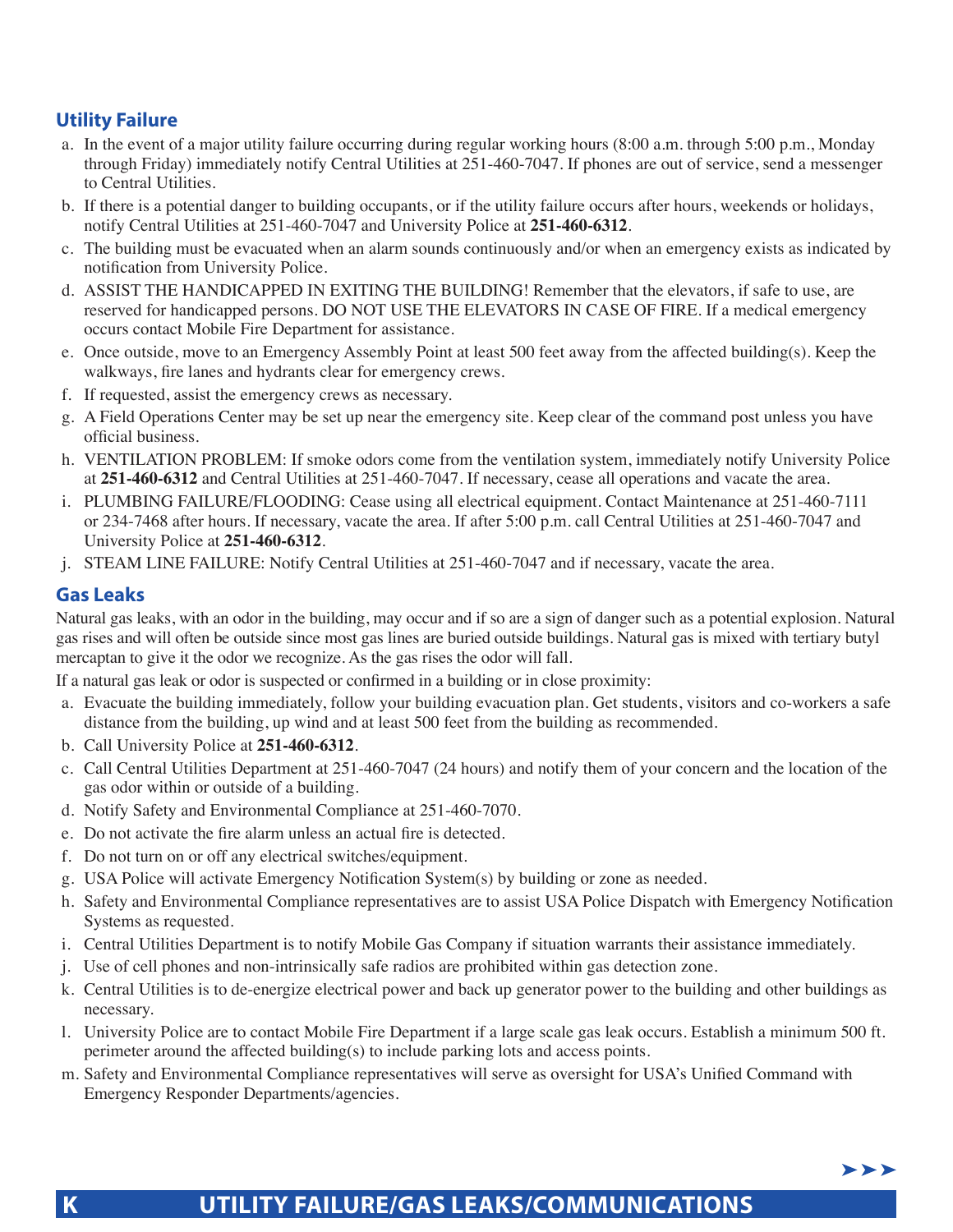- n. Mobile Gas Company will make the determination as to when it is safe to reoccupy a building or complex if the event involves their services.
- o. Marketing and Communication's representatives will handle all media inquiries.
- p. Do not return to an evacuated building unless instructed to do so by University Officials or University Police.

## **Communications**

The University Telephone Network consists of the following sites with a private branch exchange or PBX connected to the public network by Harbor Communications and to Campus through our private network.

- a. Main Campus and USA Mitchell Cancer Institute.
- b. If one or more of the sites suffer failure for any reason, a comprehensive repair and restoration plan is available at the Telecommunications Department and the Computer Center. The plan is designed to allow a vendor's repairman familiar with PBX's to rebuild all or a portion of USA's network.
- c. In the event of a complete Harbor Communications failure, limited back up circuits are available through AT&T.
- d. In the event total telephone communications are lost, refer to disaster policy for Communication Center. Each of the USA Hospitals has contingency plans for Communication emergencies that address responses for their facilities. Key University Officials have been given authorization and codes to access the Federal Government's (GETS) Emergency Telephone System including (WPS) Wireless Priority Service in the event of a disaster or event that disrupts normal communication systems.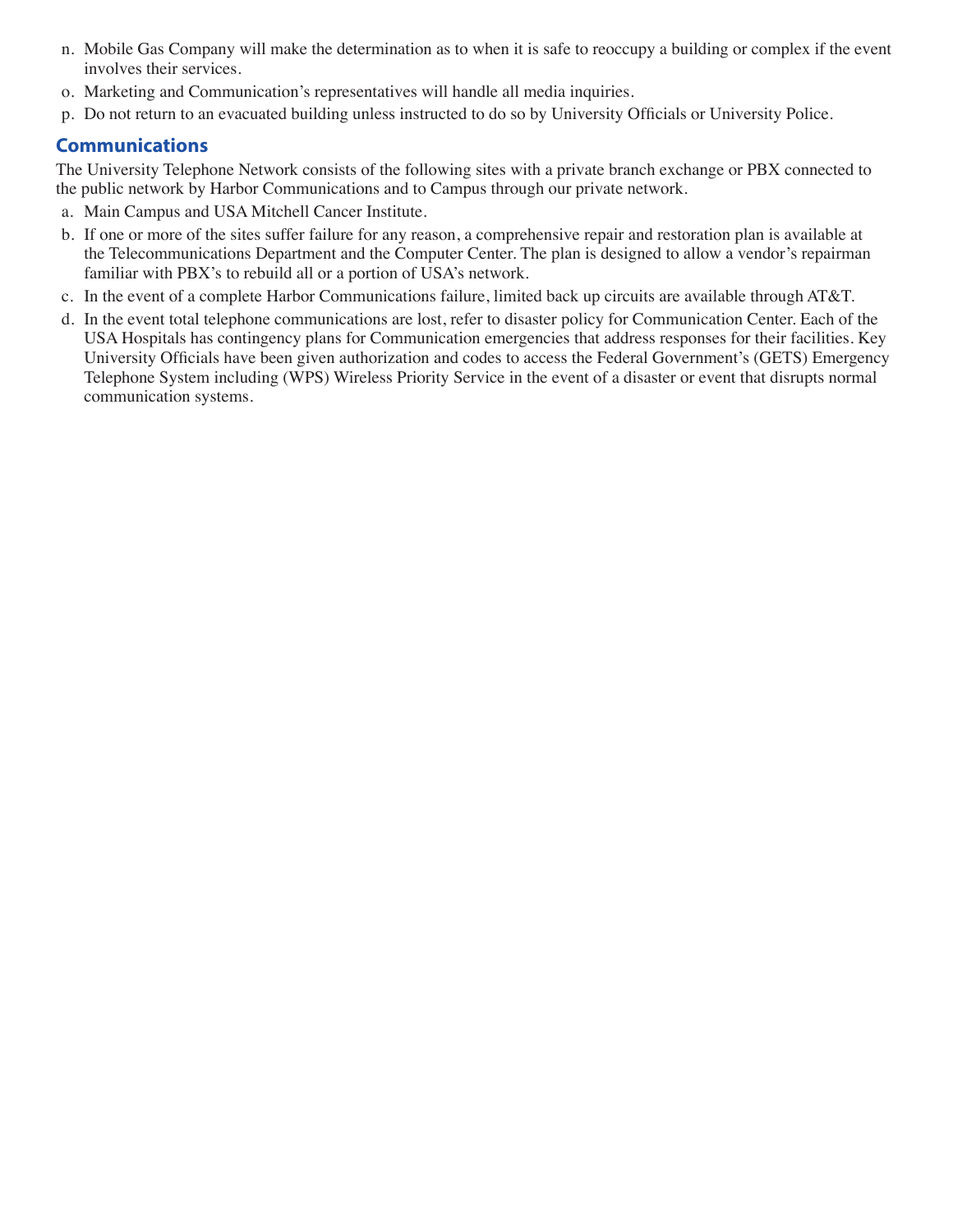## **Management of Campus-Wide Epidemics**

## **A. Communicable Diseases**

Student Health Services (SHS), in consultation with the University's Department of Infectious Disease, monitors communicable disease cases that may affect the well-being of students, faculty and staff on the main campus. In the event of a communicable disease outbreak (such as, measles, mumps, and meningitis), Student Health Services consults with and receives guidance from the University Health System, Mobile County Health Department, Alabama Department of Public Health, and as needed, the CDC (Centers for Disease Control and Prevention). The consulting agency is determined by the disease presented, the number of cases, and the guidelines and recommendations established by state and federal laws. Disease events are co-managed by the SHS and the consulting agency to ensure the safety of individuals and the campus community. As an agent of the University of South Alabama, Student Health informs the university administration, faculty, staff and students, as needed to provide education to limit the impact of a communicable disease event. Student Health works with the Vice President for Health Sciences, University President, Executive Director for Marketing and Communications and the Provost and Vice President for Student Affairs to create methods of communications such as the use of e-mail, faculty announcements, awareness statements for coaches and other administrative staff, articles for student newspapers and residence hall awareness campaigns as recommended by the various groups.

Communicable diseases are defined as those diseases that can be transmitted from one person to another such as pandemic flu, tuberculosis, meningitis, chickenpox, SARS, hepatitis and others. Individuals contracting communicable disease should report the case to Student Health services immediately by calling 251-460-7151. For suspected Pandemic Influenza outbreaks, refer to the University's Pandemic and Biological Incident Preparedness Plan for further guidance.

## **Routine Medical and First Aid**

**ALL MEDICAL EMERGENCIES REQUIRING PARAMEDICS DIAL 9-911.** Then contact University Police as a courtesy at **251-460-6312**.

Minor medical emergencies requiring first aid or assistance call the USA Freestanding Emergency Department on Hillcrest Road (refer to the University phone directory for number) Monday through Friday. After hours call university Police at 251-460-6312. When there is an Off-Campus emergency, dial 911, then notify the facility's Security Department.

If a serious injury or illness occurs on campus, immediately dial **911** or **9-911**. Give your name, describe the nature and severity of the medical problem, and the campus location of the victim.

In a case of a minor injury or illness, which is not an emergency, dial **251-460-6312**. University Police responders will have first aid kits in their vehicles should materials be needed.

In case of a serious injury requiring *CPR/Basic Life Support*, Red Cross and/or The American Heart Association certified trained personnel\* should quickly perform the following steps:

- 1. Keep the victim still and comfortable. DO NOT MOVE THE VICTIM.
- 2. Ask the victim, "Are you ok?" and "What is wrong?"
- 3. If person is unresponsive with no breathing or no normal breathing, but has a pulse call 911 and begin rescue breathing until medical help arrives.
- 4. If there is no breathing or no normal breathing AND no pulse get an AED if one is available, or send someone for it and begin CPR.
- 5. Begin cycles of 30 compressions and 2 breaths (you may do continuous compressions until AED arrives)
- 6. Once AED arrives, remove victim's clothing, open AED unit and follow the voice prompts.

#### *First Aid:*

- 1. Control serious bleeding by direct pressure on the wound. Do not remove any foreign objects that are located in the wound.
- 2. Continue to assist the victim until help arrives.
- 3. Look for emergency medical I.D. tag or bracelet. Question witness(es) and give all information to the paramedics.
- 4. Every office should have a person trained in first aid AED use and CPR. Training is also provided by the Safety and Environmental Compliance Department as well as the Student Recreation Center. Training is also provided by the USA EMS Education Department.
- 5. Complete an online fillable incident report.

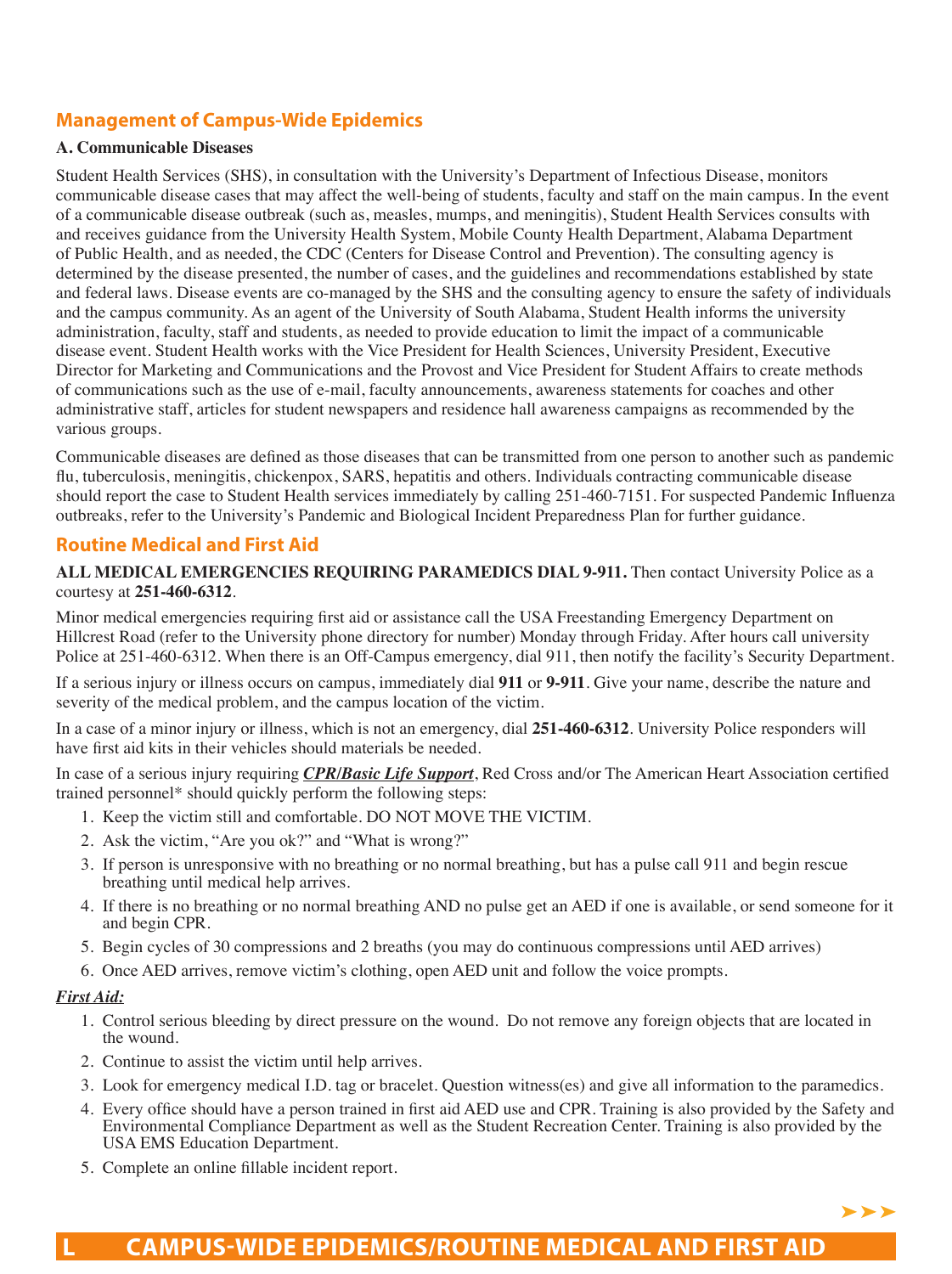# **CAMPUS AED LOCATIONS**

 **Alpha Hall East** - by the vending machines **Alpha Hall South** - in lobby by the elevator **Charles M**. **Baugh Biomedical Library** - to the left of the main **College of Education** - on the wall to the right in main lobbyii **Computer Services Center** - in the hallway to the left of front **Counseling & Testing Center** - in main lobby **Delta Commons (housing)** - on the wall directly in front of the **Education & Outreach Building** - 1st foor by entrance to **Hancock Whitney Stadium** - Operations Bldg; Press Tower; **Health Sciences Building (HAHN)** - in main lobby by Einstein's **Humanities Building North** - 1st floor by Arts & Sciences **Academic Services Center** - on brick wall to the left in the main lobby **Administration Building** - 2nd foor hallway just outside Marketing & Communications **Alumni Hall** - by restrooms/water fountain **Archeology Museum** - in the corner of the gift shop **Athletic Administration Building** - midway down the main hallway **Azalea Hall** - in the lobby by the elevator **Camellia Hall** - in the hallway by the desk area **Central Utilities** - outside the door of main operator room circulation desk **Chemistry** - 1st foor across from the stock room **Communications Department** - in main lobby desk **Construction Services** - in break room **CSAB** - in main lobby main entrance door Dining Hall - upper floor on the wall by the dish return areaii Ricoh; 4th floor lobby by the elevator **Epsilon I** - in lobby across from vending area **Epsilon II** - in lobby across from vending area **Facilities Warehouse** - near main office **Faculty Club** - in hallway next to restrooms/water fountainii **Gamma Commons** - in the parking services area by the vending machine **Grounds Complex** - in the hallway by the time clocki Tickets Bldg; West First Aid Station Deli; 3rd floor hallway by the elevators **Health, Kinesiology & Sport Building** - in the main lobby across from the Dean's Office (Suite 1007) Dean's Office

 **Humanities Building South** - 1st foor lobby across from the **Innovation in Learning Center** - on left wall in main lobby **Intramural Field House** - adjacent to room 101 **Laboratory of Infectious Diseases** - by mailroom **Laidlaw Performing Arts Center** - in alcove to the left ini **Life Sciences Building** - 1st foor adjacent to Biology **Medical Science Building** - 1st, 2nd, 3rd foors adjacent to **Mitchell College of Business** - 1st foor adjacent to Dean's **Research Park II - 1st floor adjacent to restroomsi Research Park III** - 1st floor adjacent to restrooms/vending **Simulation Lab Building** - in lobby adjacent to double doorsi **Speech & Audiology** - in hallway alcove to the right of main elevator (suite 150) (room 104) main lobby Department Office (room 124) **Maintenance Complex** - on the wall by the break roomi **Marx Library** - Behind the main circulation deski **Mathematical Sciences** & Physics Building - 1st foori adjacent to Physics Department Office main elevator **Meisler Hall** - 1st floor to the left of elevator **Mitchell Center** - #1 at the South entrance across from main office; #2 in alcove by loading dock Office **Property Warehouse** - in hallway adjacent to restrooms/ water fountain **Psychology** - by the vending machines machines **Science Laboratory Building** - 1st floor adjacent to rear elevator **Seamen's Bethel** - on back wall in main student areai **Shelby Hall** - in alcove adjacent to stairs behind coffee shopi doorway **Stanky Field** - clubhouse level adjacent to restroomsi **Stokes Hall** - in hallway between front desk & vending machines **Student Center** - #1 in breezeway adjacent to ATM; #2 1st foor adjacent to mail hub entrance/vending machinesi **Student Recreation Center** - #1 in main lobby by front desk; #2 poolside **Townhouse-**#1 second floor hallway, #2 first floor hallway by back door

**Transportation** - near main office

**Visual Arts Complex** - adjacent to department chair's office